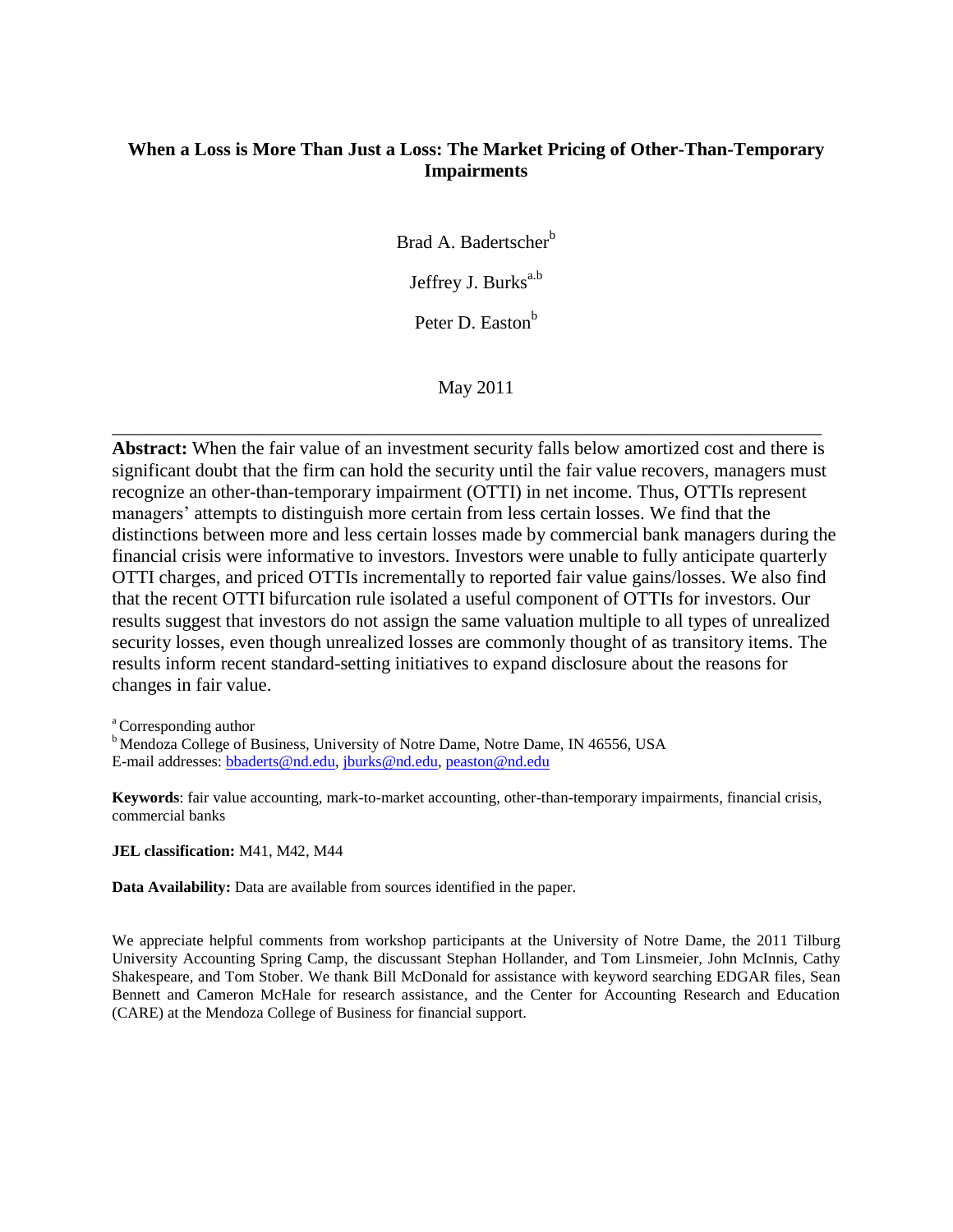### **I. INTRODUCTION**

The Financial Accounting Standards Board (FASB) and the International Accounting Standards Board (IASB) have the shared long-term objective of expanding fair value accounting for financial instruments.<sup>1</sup> In a strict fair value accounting system, the balance sheet is the primary financial statement and net income is derived from the change in the fair value of net assets during the period. Thus, strict fair value accounting for financial instruments would recognize all unrealized gains and losses in net income in the period in which they occur. Under current U.S. rules, only trading securities are subject to strict fair value accounting. For other securities, unrealized gains do not affect net income, and unrealized losses affect net income only when there is significant doubt that the firm can hold the security until the price recovers. The resulting income statement charge is called an "other-than-temporary impairment" (OTTI), and represents an attempt to distinguish more certain from less certain losses.

Some standard setters prefer stricter forms of fair value accounting that would recognize more unrealized gains and losses on the income statement. Such an expansion of fair value accounting would blur the distinction between more and less certain losses unless managers provide supplemental disclosures. In this study we examine whether managers' distinctions between more and less certain losses are informative to investors. The results may help standard setters understand the consequences of expanding fair value accounting and the potential benefits of supplemental disclosure about the nature of fair value changes.

In recent years, the FASB and IASB have intensified their efforts to expand fair value accounting, and are contemplating what impairment, presentation, and disclosure practices to mandate in an expanded fair value accounting regime (see FASB 2010a; FASB 2008, 3; and

 $\overline{\phantom{a}}$ 

 $<sup>1</sup>$  The boards describe the objective as follows: "One long-term objective is to require that all financial instruments</sup> be measured at fair value with realized and unrealized gains and losses recognized in the period in which they occur" (FASB 2005).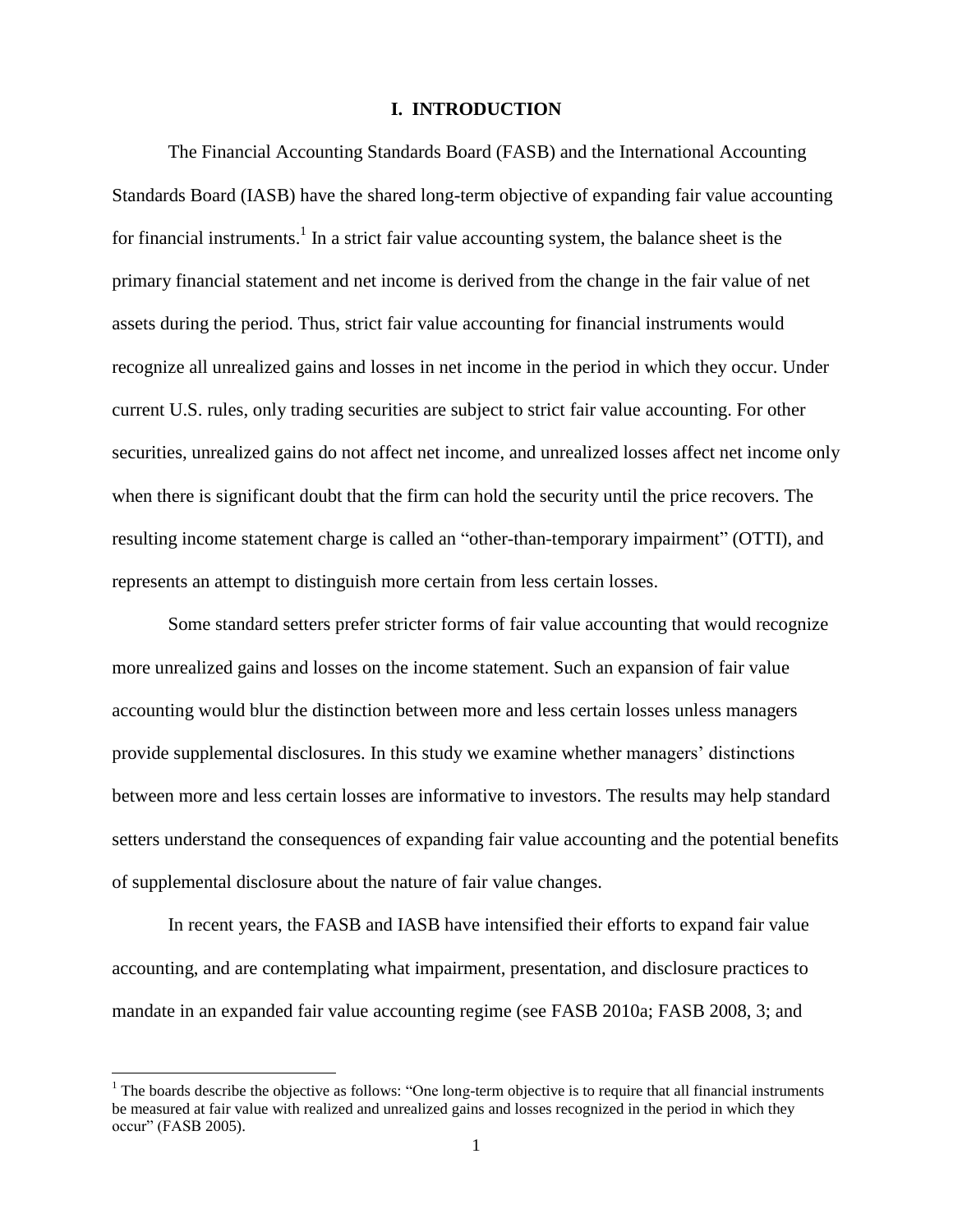IASB 2008, 60). Separately, the boards have undertaken a financial statement presentation project that would require a special section on the income statement for fair value remeasurements, and would require footnote disclosure to "place the remeasurement information in context" (FASB 2010b, ¶ 242). Our results may be helpful to standard-setters in shaping the impairment, presentation, and disclosure requirements. The debate over how much to expand fair value accounting is decades old, and the current proposals are controversial; in short, the debate will continue. Beyond informing the current proposals, this study provides insight on the fundamental issues of how investors perceive reported changes in fair value and how investors use disclosures that provide an indication of certainty regarding value changes.

The distinction between more and less certain losses conveyed by OTTIs may not be meaningful to investors because designating a decline in value as an OTTI is subject to a high degree of manager judgment and discretion. Managers' attempts to manage the information conveyed in the financial statements, their biases, or their inability to forecast market price movements may render the OTTI distinction useless. Even if OTTI judgments are sound, they might not be informative to investors because OTTIs often are not recorded until security values have been depressed for several periods. Finally, nvestors may be able to infer relatively certain losses without relying on OTTIs by analyzing the firm's fair value disclosures and external market conditions. On the other hand, OTTIs may be meaningful because they inform investors about the precision of unrealized gains and losses. In addition, OTTIs may reveal relatively certain losses elsewhere in the portfolio that have yet to be designated as OTTIs. Finally, OTTIs may useful because they help investors distinguish between naturally hedged and non-hedged losses on securities.

In addition to examining the usefulness of OTTIs as a whole, we examine the usefulness of OTTI components following a rule change in 2009 that required managers to separate the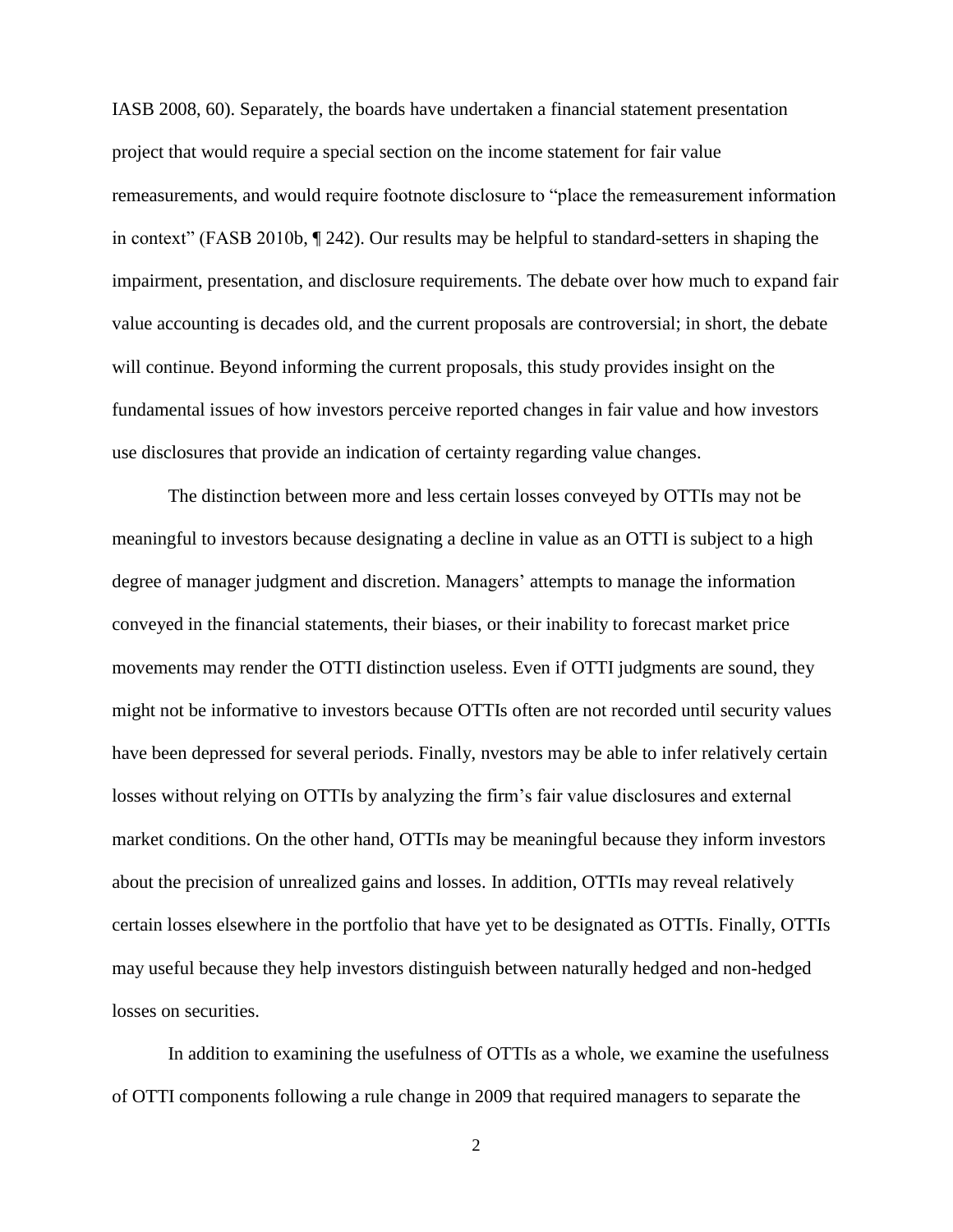portion of OTTIs due to credit losses from the portion due to other factors like market illiquidity. Evidence on how investors price the credit and non-credit OTTI components is relevant to the FASB's and IASB's proposed new approach to financial instrument impairment. Under the new approach, impairment charges are driven by declines in expected cash flows rather than by the difference between fair value and amortized cost, which reflects both declines in expected cash flows and market illiquidity (FASB 2010a, ¶ IG108). If investors believe managers' judgments about the credit and non-credit portions of the OTTIs, investors should price the credit portion more negatively than the non-credit portion because the credit portion has a lower chance of recovery. On the other hand, distinguishing credit from non-credit losses can be highly subjective, potentially rendering the distinction useless to investors.

Using a sample of commercial banks during the financial crisis, we find that investors relied on managers' OTTI designations. We find statistically significantly negative stock price reactions when banks warn about OTTIs at times other than their earnings announcement dates. We also find that stock prices react to OTTI charges around 10-Q/10-K filing dates and that information in past 10-Q/10-K filings help investors predict future OTTIs. Using multiple regression analyses, we find that OTTIs explain stock returns incrementally to reported fair value gains/losses, suggesting that investors weigh OTTI losses more heavily than other unrealized gains/losses. Results indicate that investors weigh OTTIs more heavily because they inform not only about the certainty of the losses that are designated as OTTI, but also about the certainty of other unrealized losses in the portfolio. Finally, it appears that investors reliably price only the credit loss portion of OTTIs, not the portion related to market illiquidity.

Our results suggest that disclosures about the certainty of unrealized losses are worth preserving in an expanded fair value accounting regime. The results are important because the informational value of OTTIs may be underappreciated by standard setters. For example, in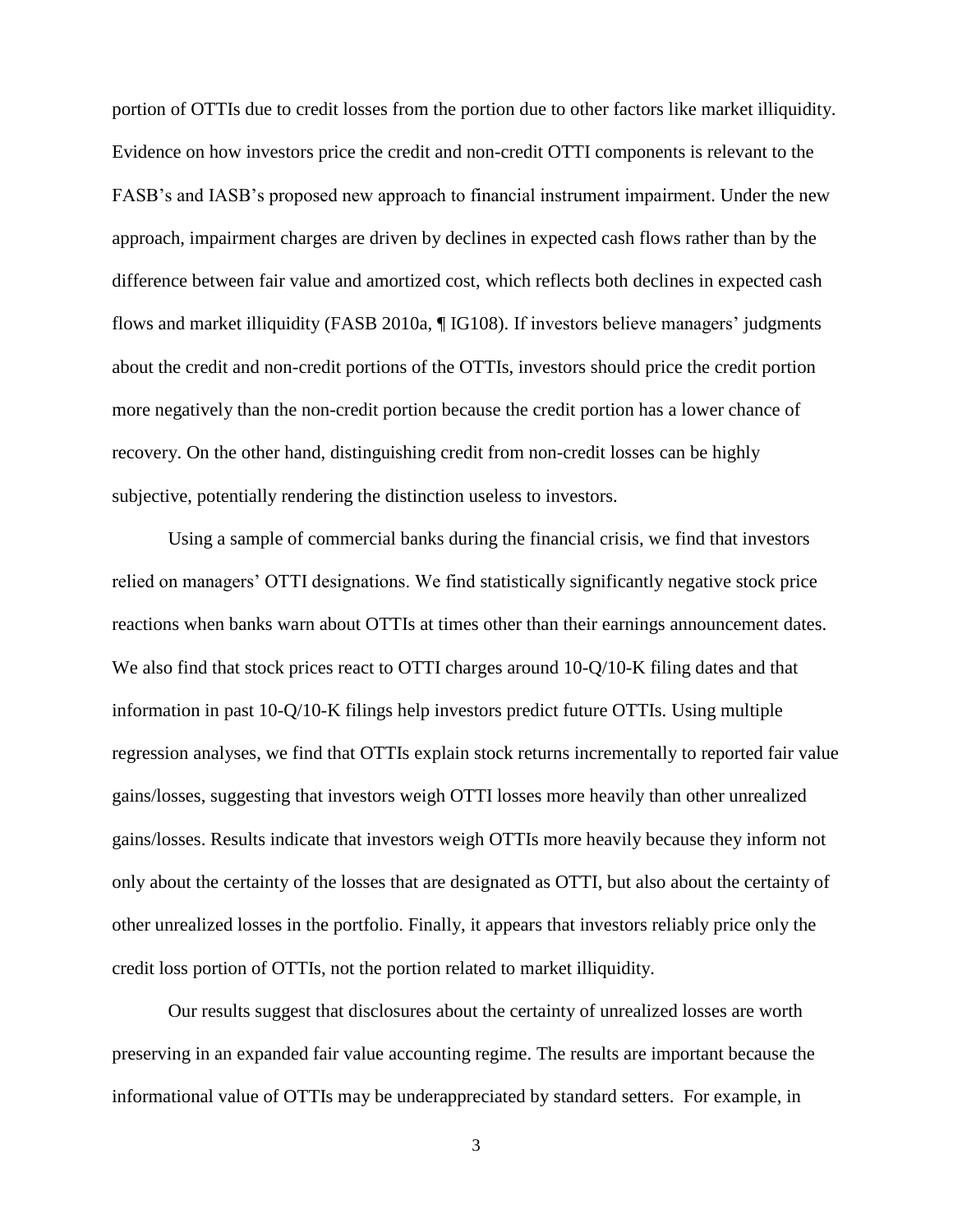2010 the FASB proposed a rule that would recognize all unrealized gains and losses on equity securities in net income with no requirement to distinguish relatively certain losses as a supplemental disclosure (FASB 2010a). Our results may also help standard setters tailor disclosure requirements; standard setters can require firms to disclose a host of information about changes in fair value, but expansive disclosures may be costly to prepare and difficult for investors to process. For example, aside from OTTI-related disclosures about the certainty of unrealized losses, standard setters could require preparers to segregate interest income from other changes in fair value, segregate credit from non-credit losses, or disaggregate fair value changes by instrument type, fair value hierarchy level, or business purpose (IASB 2010, 60). Evidence about the informational benefits of OTTIs may aid standard setters in designing the optimal set of required fair value disclosures. Finally, our results from the credit versus non-credit OTTI tests suggest that an impairment model that focuses on credit losses will provide investors with the information they desire for assessing the certainty of losses. Thus, our results support the FASB's and IASB's choice of credit losses as the basis for the newly proposed impairment model.

Our study also adds to the understanding of the usefulness of fair value accounting information during the financial crisis. During the crisis the banking industry complained that OTTI charges did not reflect the underlying creditworthiness of the securities because the charges included illiquidity discounts that the banks would not bear if they continued to hold the securities and collect the contractual cash flows. Our results indicate that investors largely agreed with the banking industry's position; investors priced only the credit portion of OTTIs after banks began to separate the non-credit portion.

Finally, viewing OTTI as a label that is applied to a point estimate of an unrealized loss to convey certainty, this study is one of the few to examine an accounting convention that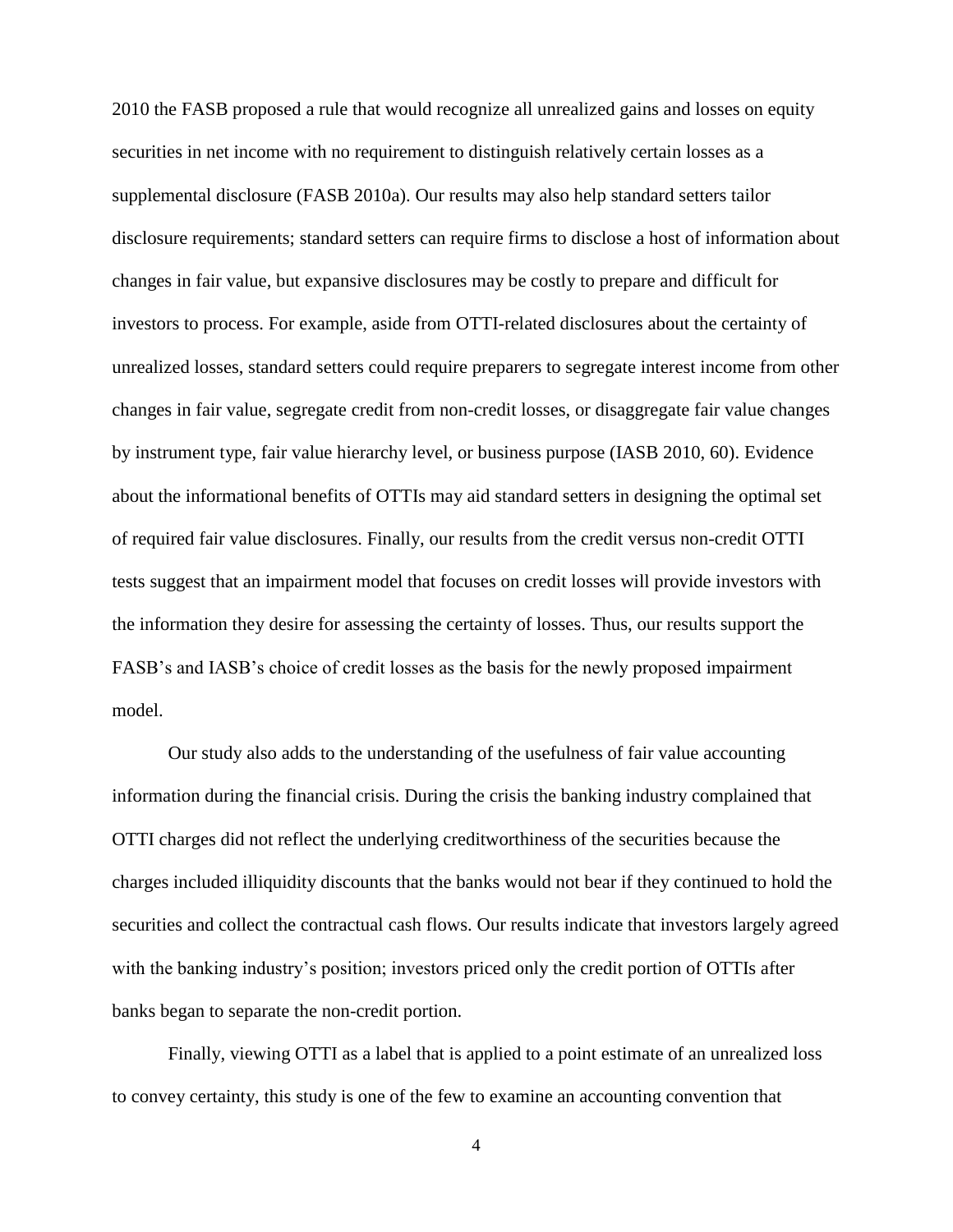conveys information about the variance around a point estimate. Our results indicate that investors rely on managers' judgments about the variance of unrealized losses, which is evidence in favor of expanding disclosures about variance and uncertainty.

In the next section, we provide a review of the applicable standards and academic literature. Section III explains research objectives. Sections IV and V describe the sample and research design. Section VI discusses results and section VII concludes.

# **II. BACKGROUND**

# **Accounting Standards**

Statement of Financial Accounting Standards (SFAS) 115 requires managers to distinguish between temporary and other-than-temporary losses for most investment securities. Many standard setters, regulators, and investors have been dissatisfied with the standard since its passage in 1993. Leading up to passage, the SEC chairman and some FASB members argued for strict fair value accounting for all securities, with all unrealized gains and losses recognized in net income. However, strict fair value accounting was opposed by the financial services industry and some bank regulators, including the Federal Reserve chairman. Ultimately, the FASB compromised by basing the treatment of unrealized gains and losses on management's intended strategy for the security (Johnson and Swieringa 1996). For securities that management intends to resell in the near term (labeled "trading" securities), unrealized gains and losses are recognized in earnings. For securities that management intends to hold to maturity (labeled "held to maturity" (HTM) securities), unrealized gains and losses typically are not recognized in net income or other comprehensive income (OCI). For all other securities (labeled "available for sale" (AFS) securities), unrealized gains and losses typically are recognized in OCI. Unrealized losses in the latter two categories of securities are recognized in net income only when management judges the losses to be "other-than-temporary," meaning that there is significant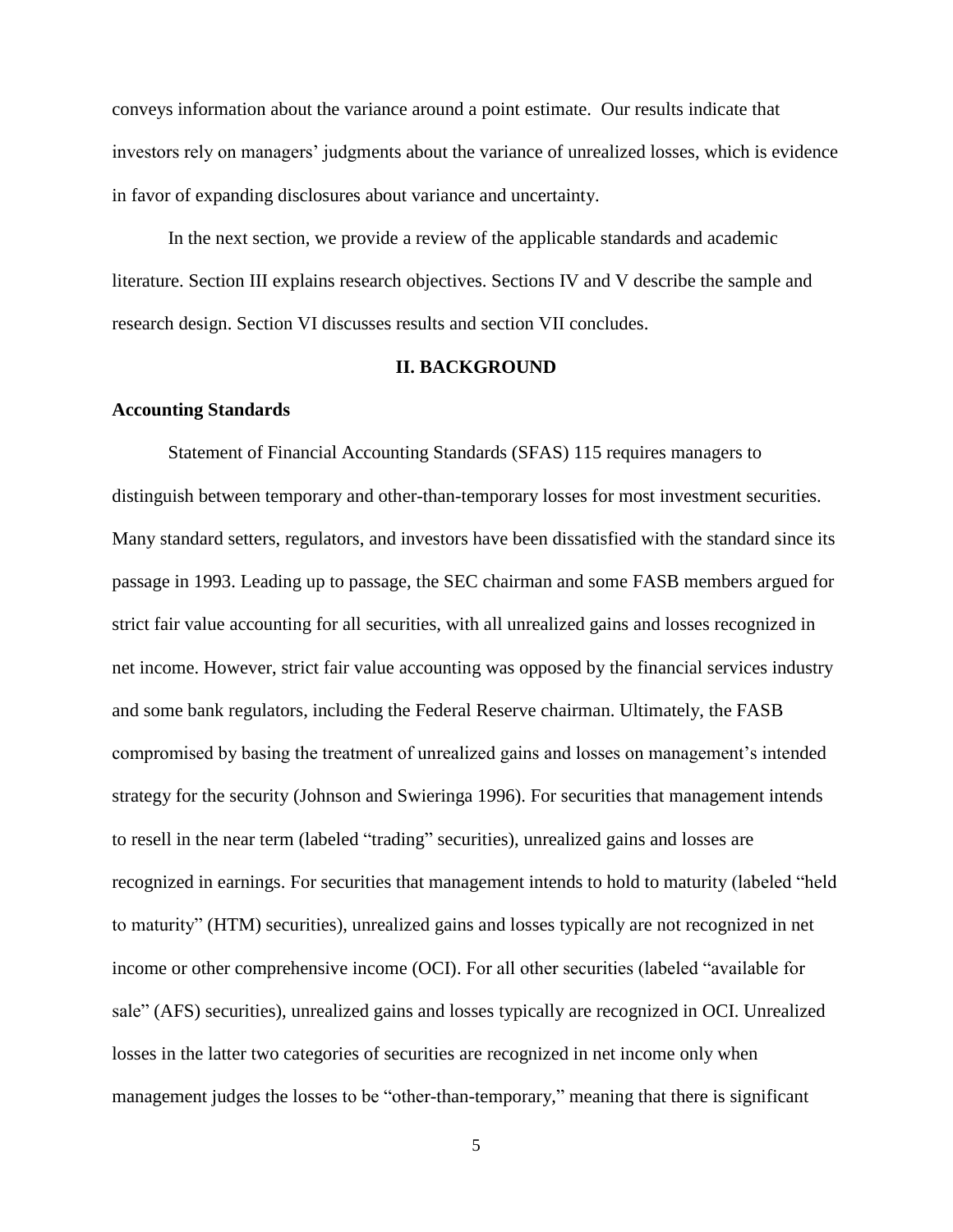doubt about the firm's intent or ability to hold the security until the fair value recovers (FSP FAS 115-1 and 124-1, ¶ A2-A4).

One member of the FASB derided SFAS 115 as "a patchwork solution" that drew "arbitrary lines" across securities and across unrealized losses (Johnson and Swieringa 1996, 165). Many in the standard setting community have continued to express dissatisfaction with the seemingly arbitrary and judgmental nature of OTTIs, and advocate stricter fair value approaches to loss recognition that would reduce management discretion over the losses' impact on net income. When reviewing the OTTI provisions of SFAS 115 during the financial crisis, a member of the FASB's Investors Technical Advisory Committee (ITAC) stated, "ITAC supports measuring financial instruments at fair value, which would make impairment testing unnecessary" (FASB ITAC 2008, 3). When Congress pressured the FASB to reduce the impact of OTTIs on net income, two of the five FASB members dissented from the final rule because it diverted even more unrealized losses away from net income and into OCI. The two FASB members "believe that investors generally have opined that their preference is for the fair value of financial instruments to be reflected in net income…This [rule change] serves to increase the unrealized losses reported in other comprehensive income, exacerbating investors' concerns…" (FSP FAS 115-2 and 124-2, 17).

While some believe that the original OTTI rule was an insufficient form of fair value accounting, others believe that it was excessive because it required firms to recognize losses on the income statement that were not necessarily imminent. When a security was judged to be other-than-temporarily impaired, the rule required firms to expense the entire difference between fair value and amortized cost, even if a portion of the difference was due to market illiquidity discounts that the firm would not bear if it continued to hold the security and collect the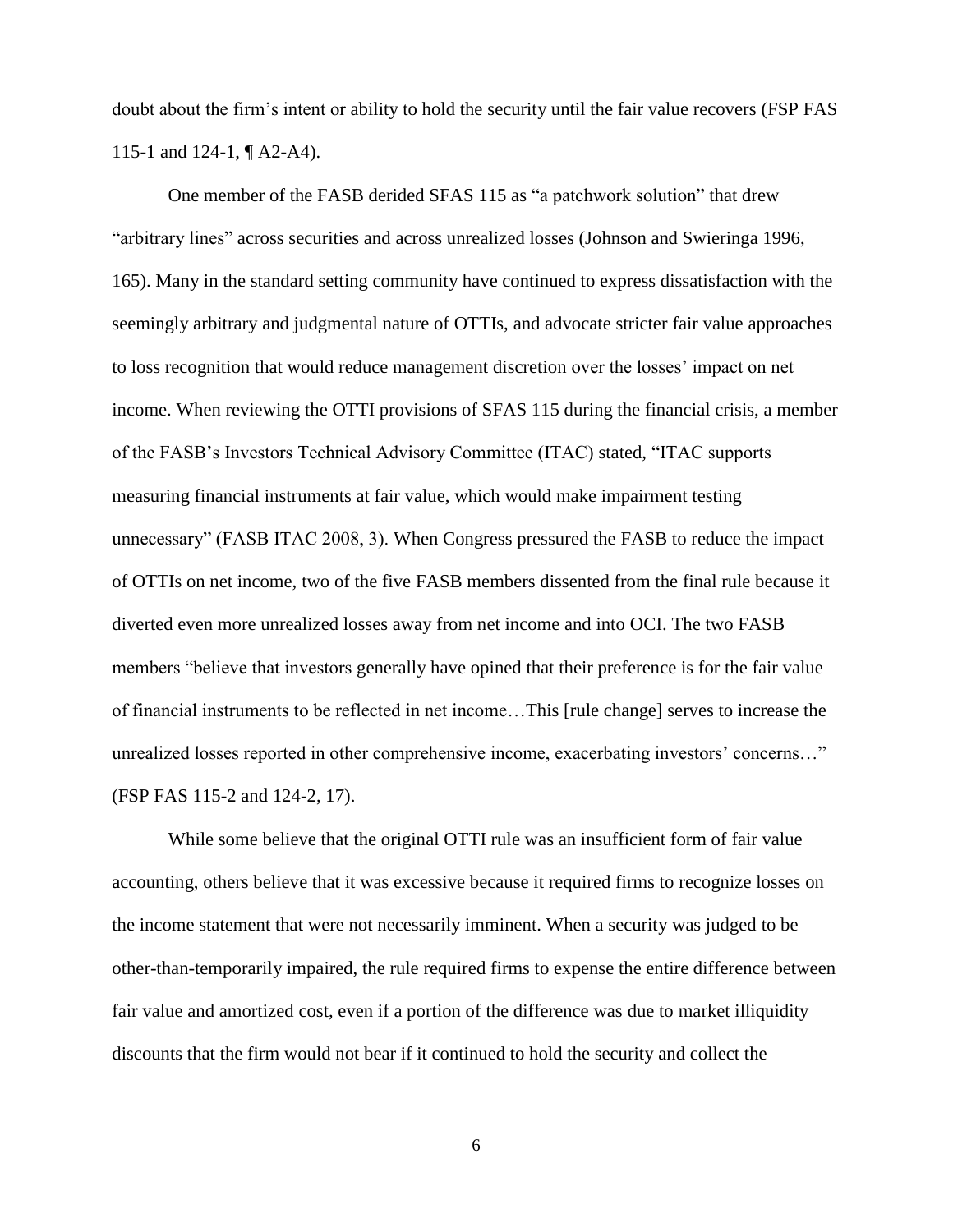underlying cash flows. According to the American Bankers Association (ABA), the illiquid

conditions inflated OTTI charges during the financial crisis of 2008:

One key factor that is recognized as having exacerbated these problems is fair value accounting, which influences the recognition of OTTI. In today's illiquid market the results can be severe: (1) capital is artificially eroded despite solid fundamental credit performance, (2) the lending capability of a bank is reduced as much as \$13 for every \$1 of needless OTTI, and (3) the accounting formula is driving economic outcomes – including reduced availability of consumer and small business credit, with a negative impact on the health of individual institutions – and does not reflect economic reality (American Bankers Association 2008, 2).

As a result of ABA lobbying, Congress pressured the FASB to exclude the non-credit

portion of OTTI charges from the income statement and to include it in OCI (Pulliam and

McGinty 2009). However, proponents of fair value accounting criticized this bifurcation of

OTTIs as too subjective to be useful to investors:

[The two dissenting FASB members] object to bifurcating the impairment loss into credit and noncredit components because they do not believe the expected loss approach (as prescribed in this [FASB Staff Position]) can isolate the credit loss from other losses (particularly liquidity risk) as is advocated by those supporting this approach. In current market conditions, liquidity risk is inextricably intertwined with credit risk, representing the discount associated with uncertainty about the collectability of contractual cash flows in the security (FSP FAS 115-2 and 124-2, 17-18).

In summary, proponents of fair value accounting criticized the original OTTI rule on the

grounds that it was atheoretical and allowed managers too much discretion in determining what

losses to recognize in net income. In contrast, opponents of fair value accounting believed that

the rule did not give managers enough discretion in determining what losses to recognize in net

income. We test whether the OTTI charges were informative to investors despite their

discretionary nature. We also test whether the market was informed by the additional discretion

given to managers under the OTTI bifurcation rule.

# **Prior Research**

Prior research has examined whether investors price unrealized gains and losses even

though they are not included in earnings, and whether the pricing of unrealized gains and losses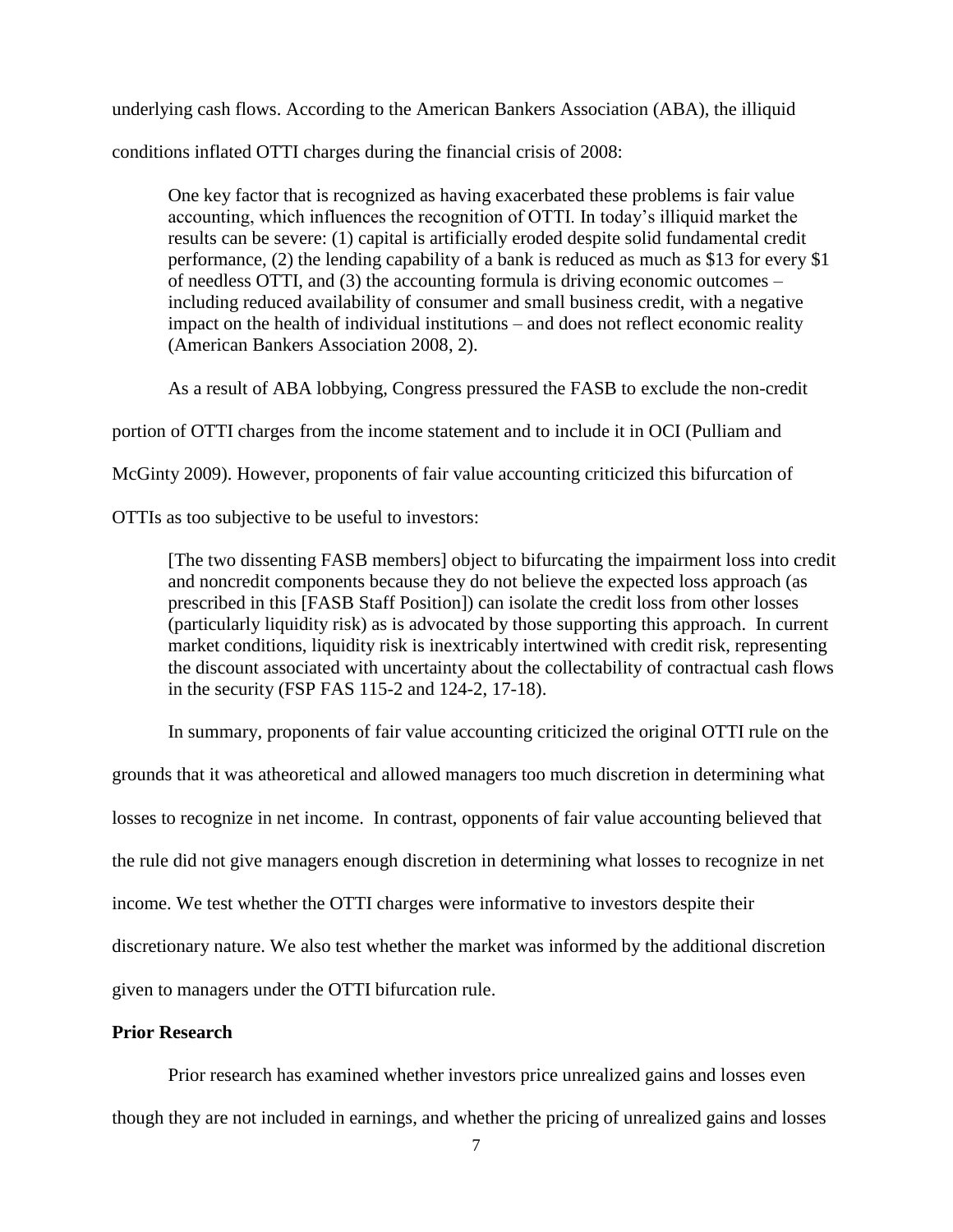differs from the pricing of realized gains and losses. In a study of banks' annual reports, Barth (1994) finds that *accumulated* unrealized gains/losses are related to stock *prices*, but the *new* unrealized gain/loss in each period is not related to stock *returns* over the period. Her follow up analyses suggest that the lack of relation is due to imprecise accounting measurement of security fair values.

In contrast, Ahmed and Takeda (1995) examine whether the lack of an observed relation is due to a correlated omitted variable: unrealized gains/losses on other assets and liabilities caused by interest rate changes. For example, an increase in economy-wide interest rates would decrease the value of investment securities, creating unrealized losses that would decrease the bank's stock price, all else held constant. However, if the bank has few other assets and is highly levered with long-term liabilities, the increase in interest rates would also decrease the market value of the liabilities, which would increase the bank's stock price. The econometric model would need to include both effects in order to observe a positive relation between stock returns and unrealized gain/loss on securities. Ahmed and Takeda (1995) observe this relation when including a proxy for unrealized gain/loss on other assets and liabilities related to interest rate changes. Also supporting the pricing of unrealized gains/losses on securities, studies of OCI document a relation between stock returns and the unrealized security gains/losses in OCI (Biddle and Choi 2007; Chambers et al. 2007).

Our study contributes to this literature by examining the market pricing of OTTIs, which are a subset of unrealized losses. The objective of some of the previously mentioned studies was to determine the relative usefulness of fair values and amortized costs. OTTIs require both measurement bases because OTTIs represent persistent differences between a security's fair value and amortized cost. Dong et al. (2010) examine another joint output of the two measurement bases: realized gain/loss on the sale of AFS securities. Realized gains and losses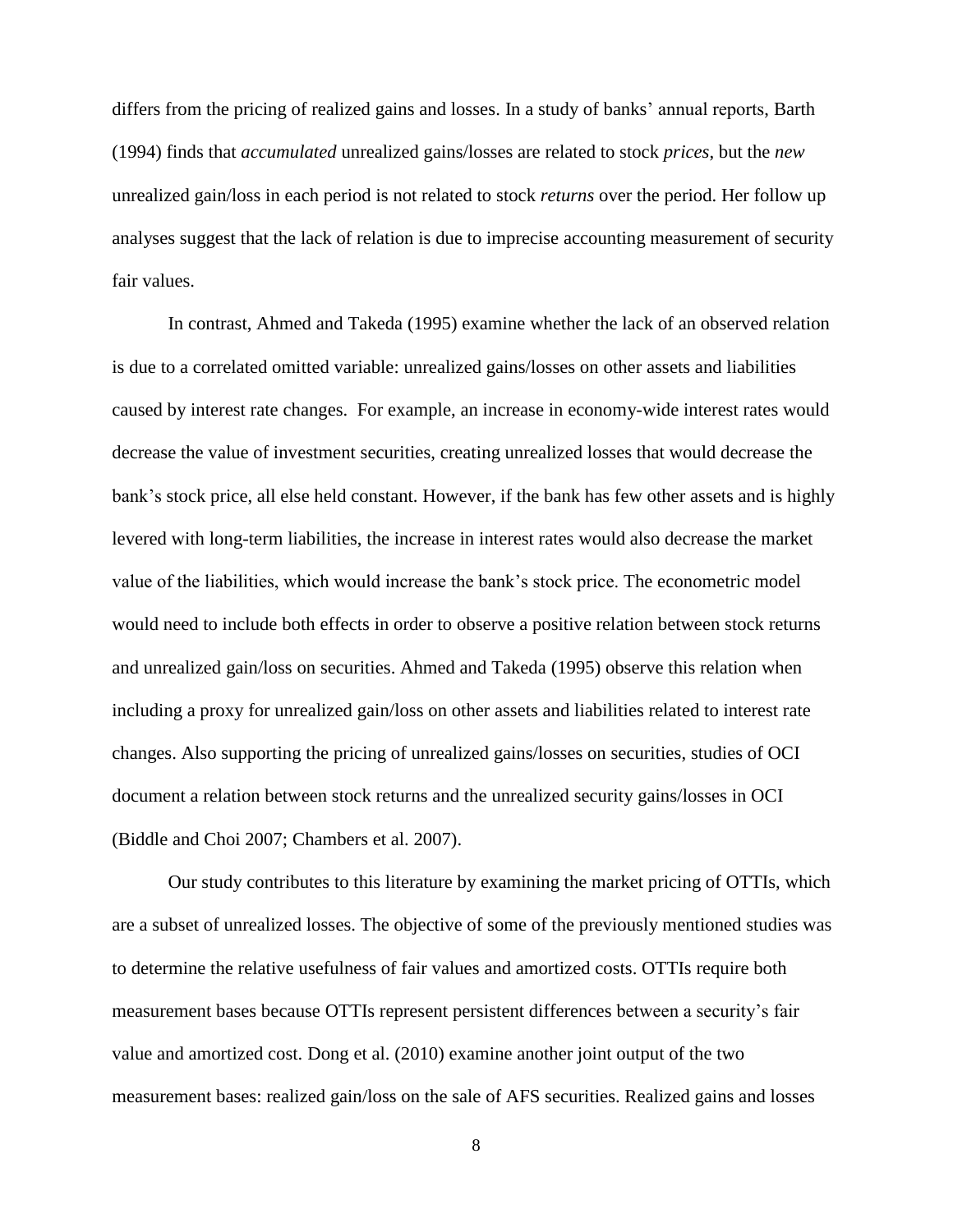represent the difference between a security's selling price, which reflects fair value, and amortized cost. Dong et al. (2010) find that realized gain/loss on AFS securities incrementally affects stock prices even though the gain/loss has already been reported to investors on a fair value basis (as unrealized gain/loss in OCI). In other words, the stock price reacts to realized gains/losses even though they do not change the book value of equity. The only change is the measurement basis of the gain/loss; the basis changes from fair value to amortized cost as the amount is transferred out of accumulated OCI and into retained earnings, yet this change in basis affects the stock price. Dong et al. (2010) conclude that if the FASB and IASB expand fair value accounting, they should preserve some aspects of amortized cost accounting, such as the reporting of realized gains and losses. Our study provides evidence about whether another aspect of amortized cost accounting should be preserved: the reporting of unrealized but relatively certain cost-basis losses.

# **III. HYPOTHESIS DEVELOPMENT**

# **The Pricing of OTTIs**

 $\overline{\phantom{a}}$ 

Most prior studies find that unrealized gains/losses are priced. Our first objective is to determine whether reported OTTIs are priced incrementally to reported unrealized gains/losses. There are two reasons why OTTIs would not be priced incrementally. First, OTTIs tend not to be recorded until a security's fair value has been significantly depressed for an extended period of time, meaning that the underlying losses tend to have already been disclosed to investors through fair value reporting. Many firms state that the duration of the unrealized loss is a primary consideration in OTTI judgments, consistent with accounting and auditing standards. $2$ 

<sup>&</sup>lt;sup>2</sup> FASB Staff Position FAS 115-2 and 124-2 ( $\P$  25) and Auditing Standard AU 332.47 recommend OTTIs when fair value is significantly below amortized cost and the difference has existed for an extended period of time. The standards also cite other reasons for OTTIs, such as rating downgrades or failure to pay interest. Firms rarely disclose how long the unrealized losses had existed prior to the OTTI. One exception is Countrywide Financial Corporation. In each quarter from June 2007 to June 2008, Countrywide stated that OTTIs on U.S. Government-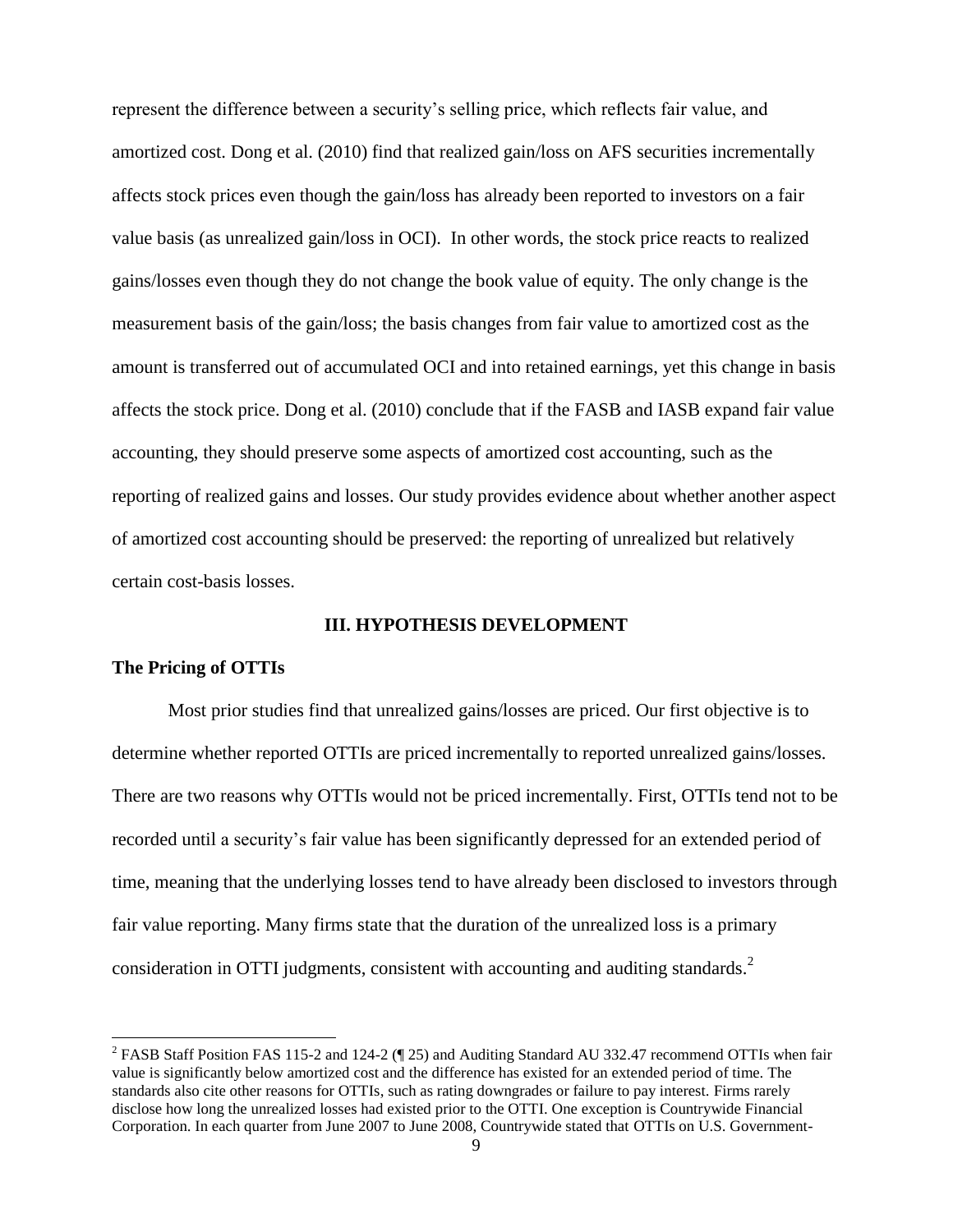To understand whether OTTI losses are predictable, we examined banks' portfolio loss positions before managers recognized OTTIs, and found that the beginning loss positions were larger during the firm-quarters that contain an OTTI charge. In these firm-quarters, risky securities had beginning fair values that were only 86 percent of amortized cost on average, compared to 94 percent for the firm-quarters that did not contain OTTI charges (the difference is statistically significant, p-value= $0.01$ ).<sup>3</sup> We also computed a metric that reflects both the magnitude and duration of loss positions by taking the ratio of fair value to amortized cost for the prior four quarters and multiplying the ratios together. The mean was 0.64 for the firm-quarters with OTTI charges and 0.80 for the firm-quarters without OTTI charges (the difference is statistically significant, p-value=0.01). Thus, it appears that both the magnitude and duration of the unrealized losses were at least partially observable before the OTTIs were recognized.

The potential arbitrariness of the decision to label a loss as OTTI is the second reason why the announcement of an OTTI may not incrementally affect stock prices. One potential source of arbitrariness is the inability of managers to provide information that is not already embedded in the market prices of the securities. In a highly efficient securities market, prices embed substantially all information about future value, meaning that managers would be able to provide little or no incremental information about future price movements (Grossman and Stiglitz 1980). Former FASB member Edward Trott holds a similar view: "Because the [OTTI] model depends on predictions of the future and preparers, auditors, the SEC, and financial statement users have ever-changing biases of what the future will be, the information resulting from the OTTI model is biased and of little use" (Trott 2009).

 $\overline{\phantom{a}}$ 

sponsored enterprise obligations and prime non-agency mortgage-backed securities had already been reported in prior quarters as unrealized losses in OCI.<br><sup>3</sup> Footnote 19 describes the securities that we classify as risky.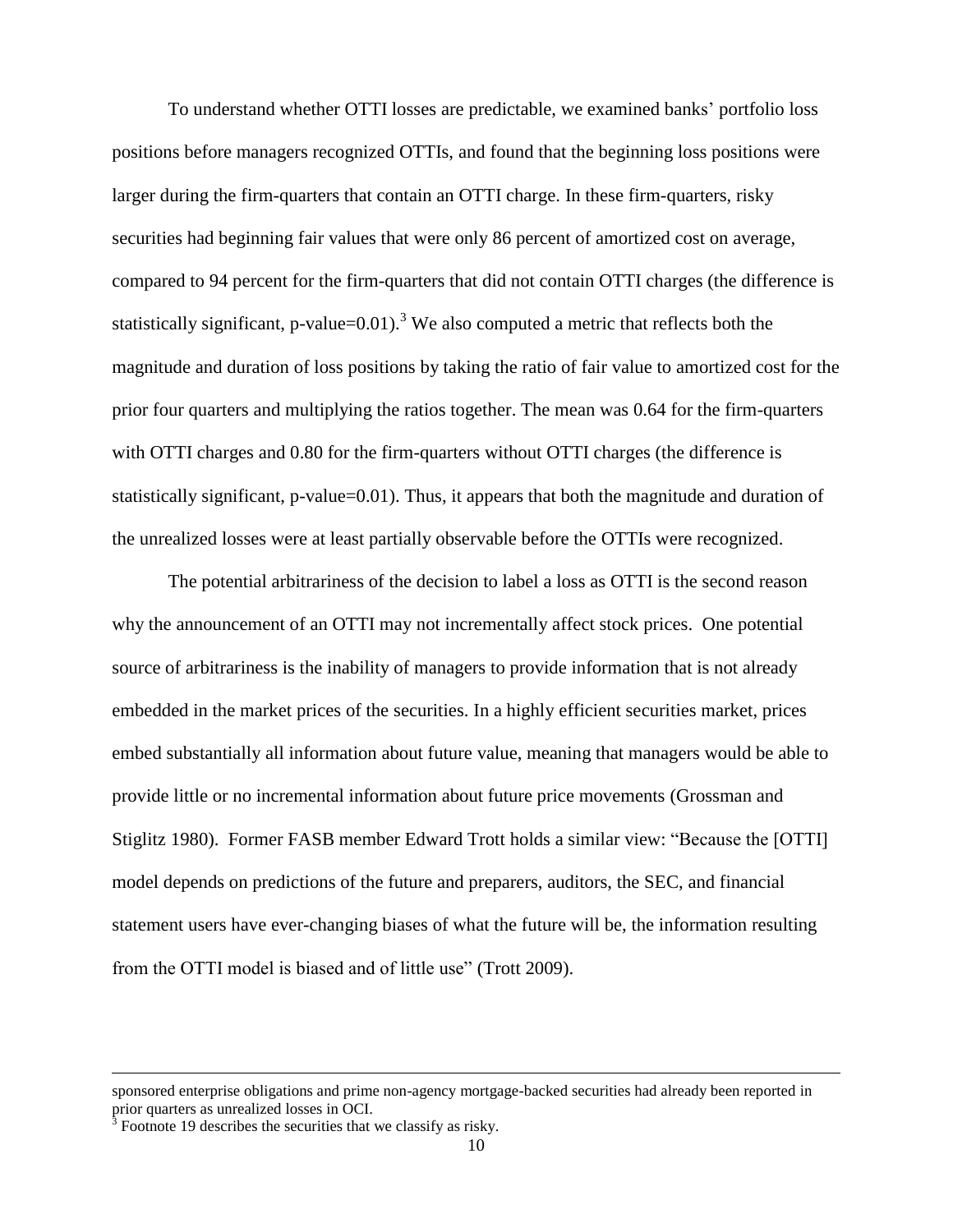Another potential source of arbitrariness is rules of thumb for recognizing OTTIs that have little to do with underlying economic fundamentals. For example, in discussing the analogous OTTI requirement under International Financial Reporting Standards to impair equity securities after a "significant or prolonged" decline in fair value below cost (International Accounting Standard No. 39, ¶ 61), an Ernst & Young LLP publication states that "it would be difficult to argue that a decline of more than 20% is not significant," and "we consider that a decline that had persisted for more than twelve months would typically be seen as prolonged" (Ernst & Young 2010, 2475). As another example, in 2011 the SEC pressured Berkshire Hathaway Inc. to record a \$938 million OTTI because the securities had been in a loss position for several quarters; Berkshire recorded the OTTI but at the same time publicly predicted that the security values would soon recover (Holm 2011).

On the other hand, there are three features of OTTIs that would make them incrementally informative to reported unrealized gains and losses. First, OTTIs may inform investors about the precision of unrealized gains and losses. Many banks hold securities that have sparse or nonexistent trading, meaning that the estimated fair values for the securities are noisy. Goh et al. (2009) find that investors place significantly less reliance on the reported fair values of securities that do not trade in active markets. Noisy fair value estimates create noisy estimates of unrealized gains and losses (which are based on estimates of the change in fair value). An OTTI likely reduces the noise that investors perceive around reported unrealized gains/losses. In principle, an OTTI means that the manager does not believe that future realizations of fair value will exceed amortized cost, thus tightening the variance that investors perceive around reported fair values and unrealized losses. Consequently, when investors update their estimate of the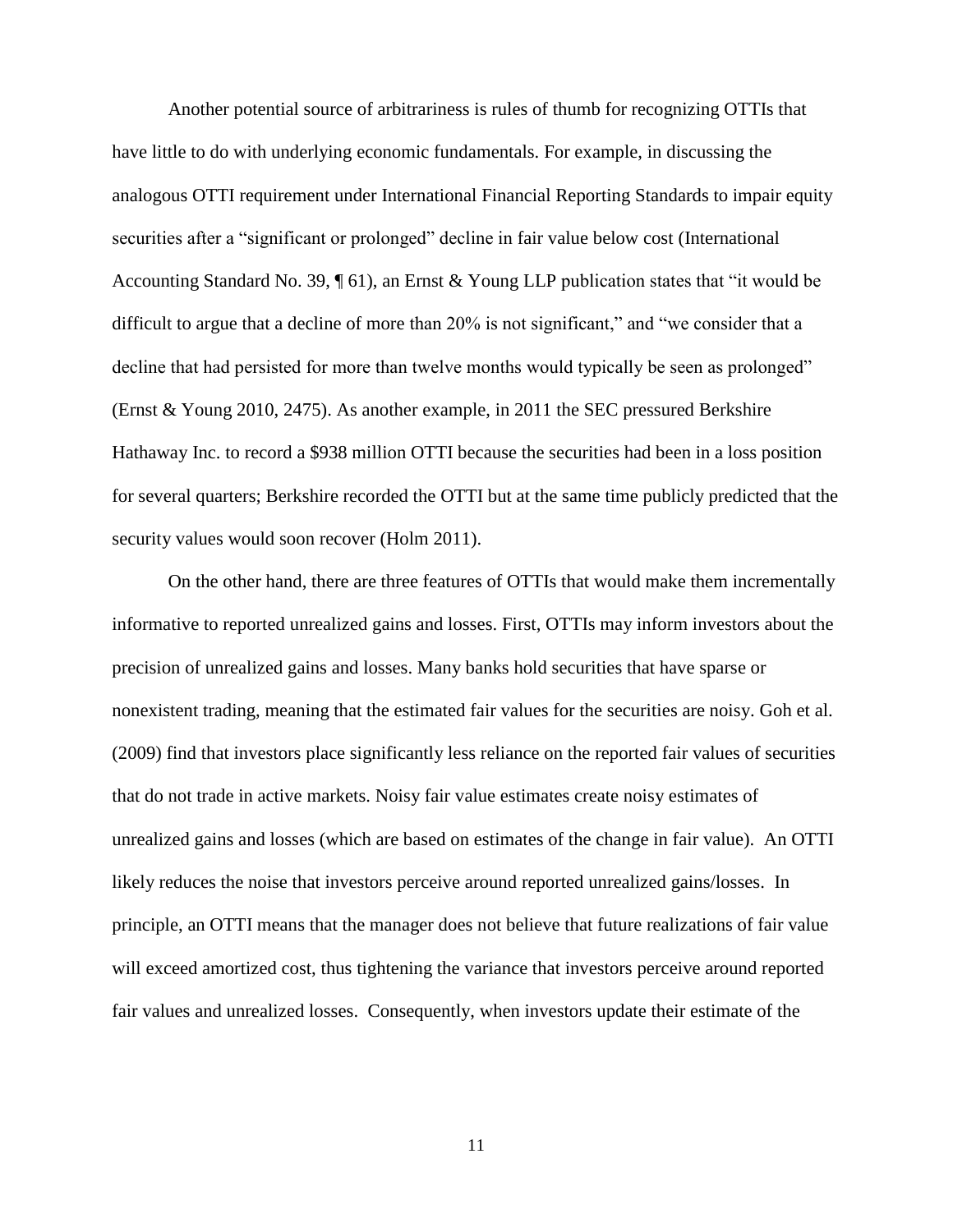firm's equity value, they may place more weight on the unrealized losses that are designated as OTTIs. 4

The second feature of OTTIs, which may lead to incremental informativeness, is that they may reveal relatively certain losses elsewhere in the portfolio that have yet to be designated as OTTIs. Because losses must be highly certain before managers recognize them as OTTIs, reporting an OTTI in the current period may signal that the portfolio contains other losses that are approaching the OTTI certainty threshold. We find that reported OTTIs do, in fact, appear to signal the existence of a pipeline of other unrealized losses that are approaching the OTTI threshold. In our sample, the unconditional probability of reporting an OTTI in a given quarter is 44 percent. However, the probability of reporting an OTTI jumps to 77 percent if the firm reported an OTTI in the previous quarter. Investors may sense this pipeline of OTTIs and price reported OTTIs incrementally to other unrealized gains/losses.

The third feature of OTTIs, which may lead to incremental informativeness, is that they may help investors distinguish between naturally hedged and non-hedged losses on securities. Securities can decline in value because of increases in economy-wide interest rates or because of declines in the issuer's financial performance. An increase in economy-wide interest rates would affect the fair value of both sides of a bank's balance sheet, so some of the resulting unrealized losses on securities would be offset by unrealized (and largely unrecorded) gains on liabilities. In contrast, a loss that the bank experiences due to a decline in the issuer's financial performance is

l

<sup>&</sup>lt;sup>4</sup> To illustrate this point with a numeric example, assume that a bank holds two securities, each having beginning amortized cost and fair value of \$100. At the end of the period, the manager believes that the fair value of Security A is equally likely to be either \$70 or \$100 (perhaps the security traded only once during the period, at \$70, but the manager is 50 percent sure that this sale was made by a distressed seller facing a margin call and is not indicative of the price in an orderly transaction). The manager would assign a fair value of \$85 and record a \$15 unrealized loss, but would not book an OTTI because there is a 50 percent chance that no loss has been sustained. Turning to Security B, the manager believes its fair value ranges from \$83 to \$87 (perhaps the issuer restructured the debt and agreed to pay creditors between \$0.83 and \$0.87 on the dollar). The manager would assign a fair value of \$85, record a \$15 unrealized loss, and designate the loss as an OTTI. The OTTI signals to investors that the precision of the \$15 loss on Security B is greater than that of the \$15 loss on Security A.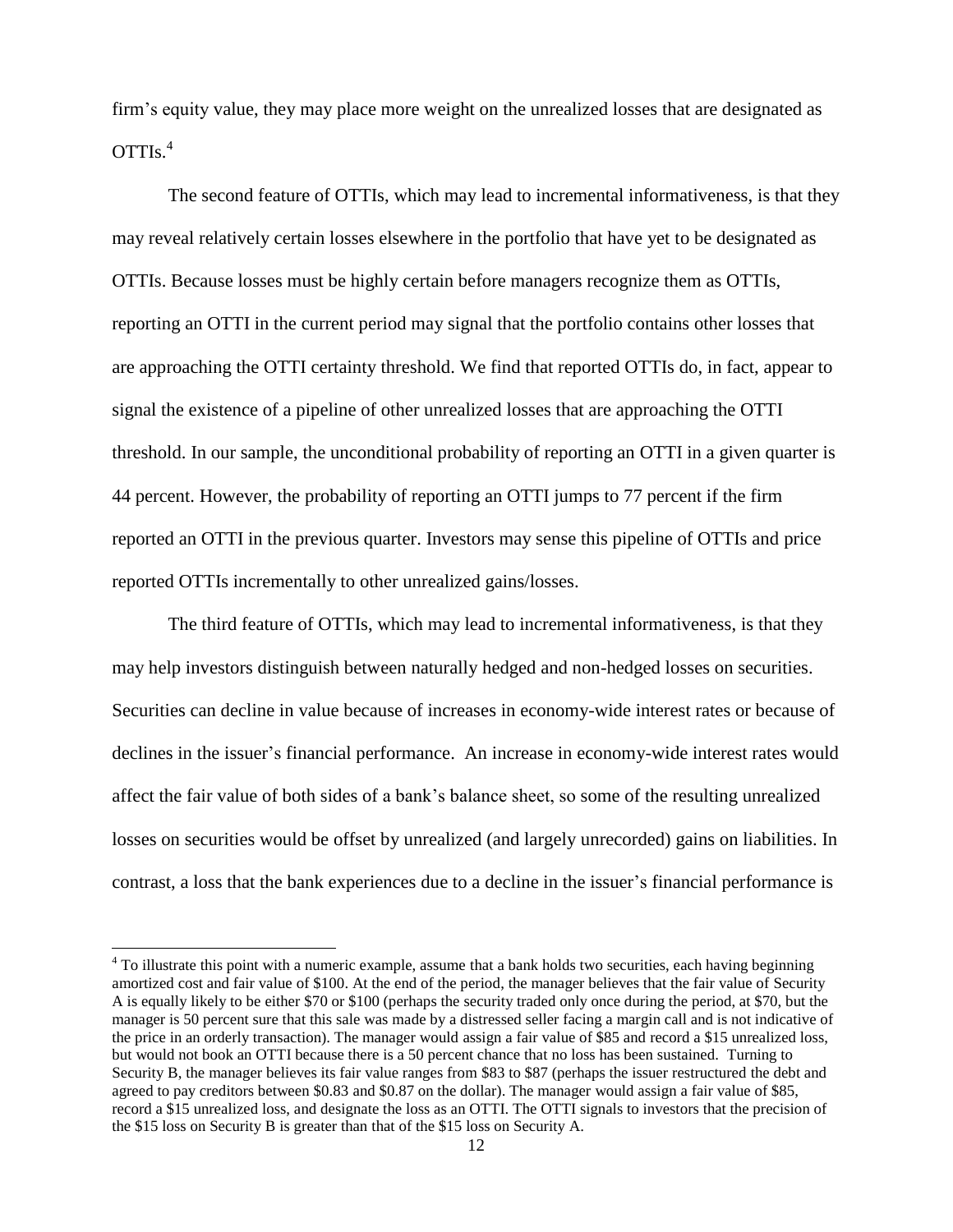less likely to be offset by liability-related gains, meaning that shareholders bear more of the loss.<sup>5</sup> OTTIs alert investors to issuer-specific losses that are likely to be less hedged.

The discussion thus far has described how OTTI can be incrementally informative about the true economic nature of unrealized losses. However, there are two other reasons that OTTIs may be priced incrementally to reported unrealized gains/losses. First, OTTIs affect bank regulatory capital but other unrealized losses do not, meaning that OTTIs uniquely increase the risk of regulatory sanctions. This effect of OTTIs likely plays a minor role in our sample because all but four banks are well capitalized by Federal Deposit Insurance Corporation (FDIC) standards during the sample period. The FDIC considers a bank "well capitalized" at a Tier 1 ratio of 6 percent or above. <sup>6</sup> The  $25<sup>th</sup>$  percentile of Tier 1 capital ratio in our sample is 9.4 percent, which is significantly above the "well capitalized" threshold. Furthermore, Badertscher et al. (2011) show that OTTIs had a negligible effect on banks' regulatory capital during the crisis. To investigate this explanation, we check the robustness of results to banks with abovemedian capital ratios.

Investor fixation on net income is the second reason that OTTIs might be priced even if they are not incrementally informative about the economic nature of losses. OTTIs are recognized in net income, while other unrealized losses are recognized in OCI (for AFS securities) or not at all (for HTM securities). We believe fixation on net income is an unlikely explanation because most unrealized gains/losses have been prominently displayed in the financial statements since 1998 when the OCI standard was implemented (SFAS No. 130).

 $\overline{\phantom{a}}$ 

 $<sup>5</sup>$  In theory, losses related to the issuer's performance are naturally hedged to a degree because the losses increase the</sup> holder's own credit risk, reducing the fair value of the holder's liabilities (Barth et al. 2008). However, liabilities are affected by these types of performance-related losses less directly than they are affected by increases in economywide interest rates; the rates have a direct effect on the discount rate applied to liabilities, whereas a performancerelated loss on a security would affect the discount rate only to the extent that the loss affects the holder's solvency. <sup>6</sup> A bank is considered "adequately capitalized" at 4 percent. The minimum Tier 1 capital ratio is 3 percent for "strong" bank holding companies and 4 percent for all others. See capital adequacy guidelines at <http://www.fdic.gov/regulations/laws/rules/2000-5000.html> and [http://www.fdic.gov/regulations/laws/rules/6000-](http://www.fdic.gov/regulations/laws/rules/6000-2200.html) [2200.html.](http://www.fdic.gov/regulations/laws/rules/6000-2200.html)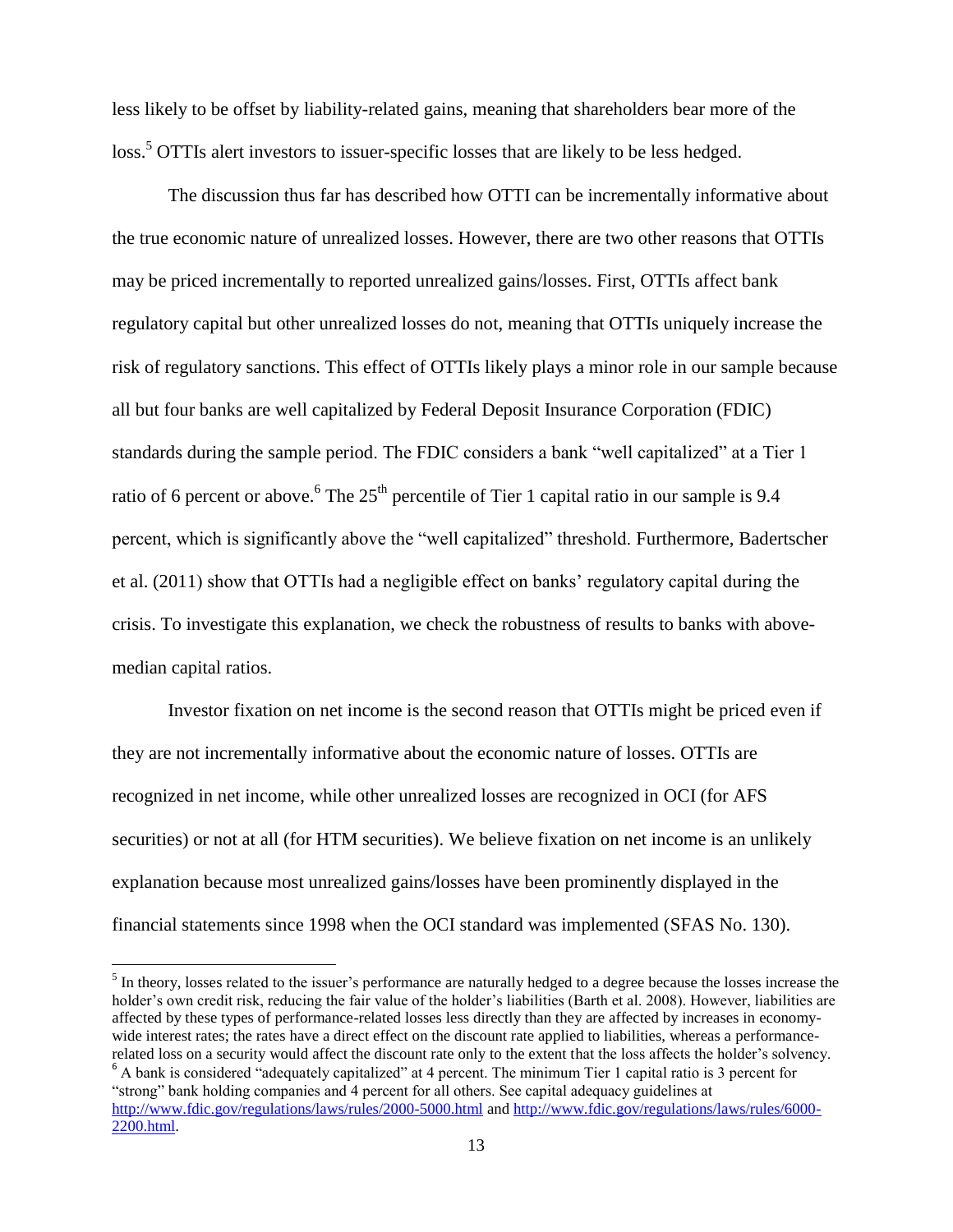Chambers et al. (2007) find that after this time investors priced OCI on a dollar-for-dollar basis, consistent with economic theory for transitory items. We believe that fixation on net income is even less of a factor in our setting because the financial crisis provided strong incentive for investors to scrutinize all elements of banks' financial reports.

### **Credit and Non-credit OTTIs**

l

Our second and final research objective is to determine whether investors distinguish between credit and non-credit OTTIs. Investors would price credit and non-credit OTTIs similarly if they believe that managers' bifurcations are arbitrary. On the other hand, investors would price the non-credit component less negatively if they believe that the bifurcation reflects managers' information about: (1) market liquidity conditions; and, (2) the firm's ability to hold the security and collect the underlying cash flows. If a security's fair value is, in fact, temporarily depressed because of market illiquidity, and if the firm has the ability to hold the security and collect the underlying cash flows, the expected payoff from the security is higher. Thus, investors would price the non-credit portion of OTTIs less negatively than the credit portion.

#### **IV. SAMPLE**

The sample consists of quarterly observations for commercial banks during 2008 and 2009. Many banks recorded OTTIs during these years because of security price declines related to the financial crisis. Because we must handcollect OTTIs from 10-Qs and 10-Ks filed with the Securities and Exchange Commission, we limit the sample to 150 bank holding companies that are among the largest holders of non-Treasury AFS and HTM securities. We choose the banks as of June 30, 2006, before the crisis began, to focus on the period when OTTIs were common.<sup>7</sup> We identify the banks using Federal Reserve Y-9C reports filed by bank holding companies with total consolidated assets of at least \$500 million. All test variables are obtained from these

 $7$  Ryan (2008) provides a timeline of the financial crisis, tracing the first public signs of distress to February 2007 when two subprime mortgage originators announced major increases in loss reserves.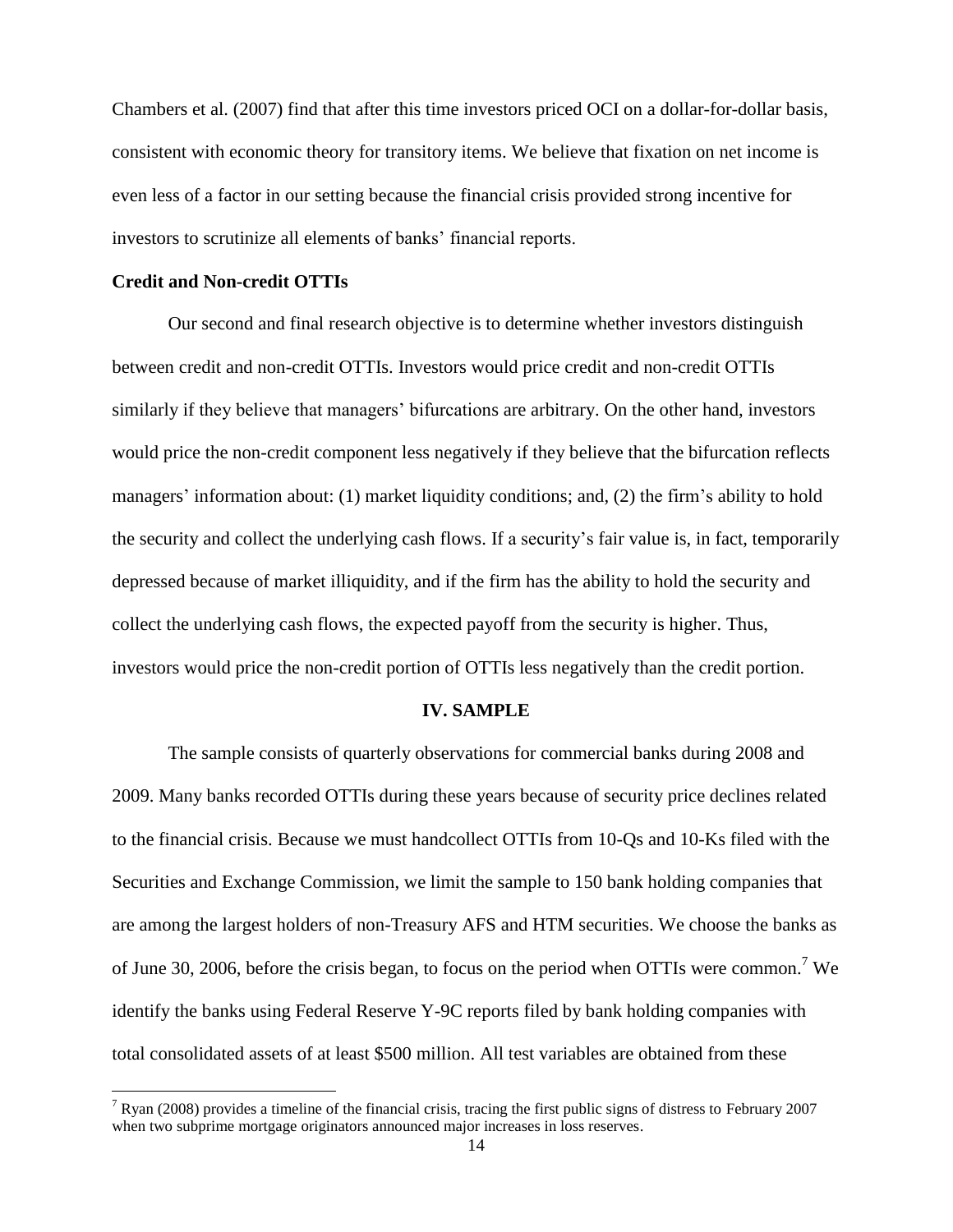reports unless we state otherwise. To form the sample, we first rank all report filers by the amortized cost of their portfolio of non-Treasury AFS and HTM securities. To obtain 150 usable banks, we expand the sample search to the top 208 banks because 46 banks are private or foreign, and thus they do not file with the SEC, and an additional 12 banks did not file the Y-9C and 10-Q for the first quarter of 2007. The combined non-Treasury AFS and HTM amortized holdings of the 150 banks exceeds \$1.5 trillion, which represents over 82 percent of the holdings reported by all of the 998 banks filing a Y-9C report.

Figure 1 plots the total OTTI charges taken on AFS and HTM securities each quarter from 2007 to 2009. The sample size varies by quarter because we selected it at a single point in time. In this figure, we maintain a constant sample size each quarter by including only the top 100 banks ranked by beginning holdings of non-Treasury HTM and AFS securities. Figure 1 shows that OTTIs are concentrated in the years 2008 and 2009, so we confine our tests to these years. The figure suggests that OTTIs lag adverse market movements. Ryan (2008) reports that the Markit BBB-rated subprime MBS index began to fall sharply in July 2007. However, OTTI charges did not become large until September 2008, despite the fact that the values of subprime MBS securities had fallen by an average of 50 percent by the end of 2007 (based on Vyas (2010) which reports an average of all series and tranches of Markit's ABX subprime MBS index). Also supporting the notion that OTTI charges are recognized with a lag, OTTIs were higher in 2009 than in 2008 (\$31 billion in 2009 versus \$18 billion in 2008) even though 2008 is generally considered the peak of the financial crisis; markets began to stabilize in 2009 following government capital-injections and other rescue efforts in late 2008.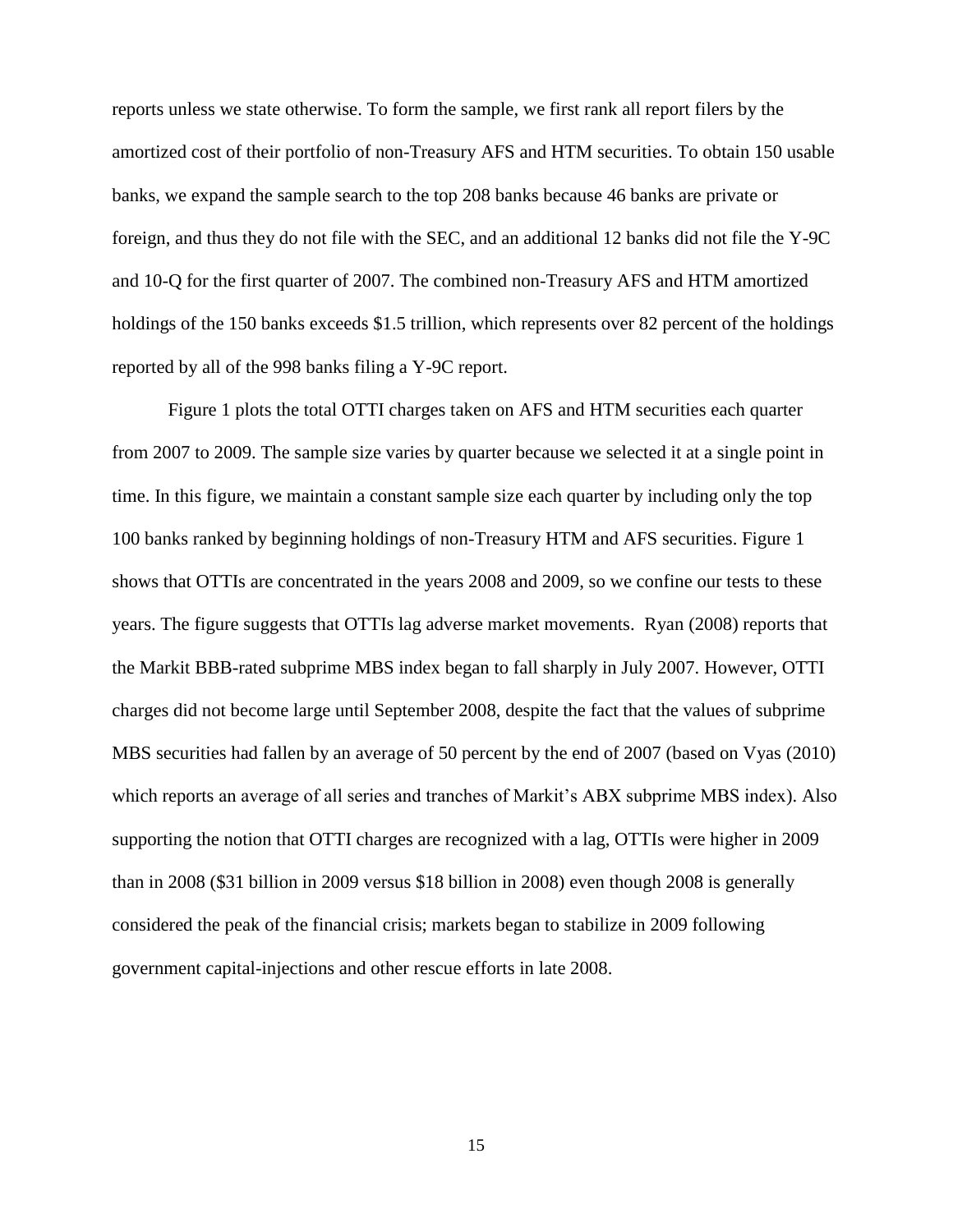Figure 1 shows that after the bifurcation rule went into effect in 2009, banks classified over 40 percent of OTTI charges as non-credit  $(\$13.5$  billion out of \$31 billion total).<sup>8</sup> The years 2008 and 2009 contain 958 firm-quarter observations with the necessary data for the market pricing tests (across 127 of the 150 original banks).

# **V. RESEARCH DESIGN**

### **Information Content of OTTIs**

 $\overline{a}$ 

Our first set of tests examines the extent to which investors react to, as opposed to anticipate, the information in OTTI disclosures. During the crisis, many banks issued warnings about OTTIs at times other than earnings announcement dates. The market reaction to the warnings represents a highly controlled test of OTTIs' information content because OTTIs were the only item discussed in most of these disclosures. Additionally, we test whether the market reaction varies with the magnitude of the OTTI and with the bank's regulatory capital ratio using the following regression:

 $RET\_WARN_i = \beta_0 + \beta_1 OTTI\_WARN_i + \beta_2LOW\_CAPITAL_i + \beta_3 OTTI\_WARN_i *LOW\_CAPITAL_i + e_i$  (1)

where RET\_WARN is the three-day market adjusted return (obtained from CRSP) around OTTI warning announcement i, OTTI\_WARN is the magnitude of the OTTI reported in the warning scaled by the bank's beginning-of-quarter market value of equity, and LOW CAPITAL is a [0, 1] indicator variable capturing whether the bank's Tier 1 capital ratio is below the sample median. We include LOW\_CAPITAL as an intercept term and interact it with OTTI\_WARN to determine whether the market reacts more negatively to OTTI news when the bank is less

<sup>&</sup>lt;sup>8</sup> To a small degree, the non-credit OTTIs reported each quarter are mechanically reduced by past non-credit OTTIs. Firms accrete past non-credit OTTIs on HTM securities into earnings when accruing interest revenue each quarter (FSP FAS 115-2 and FAS 124-2, ¶ 34), which decreases the non-credit OTTI reported for the current quarter. Additionally, we noted a few cases when firms reclassified a past non-credit OTTI as a credit OTTI, which also decreases reported non-credit OTTI for the current quarter. Neither of these effects appears to be large because less than one percent of our observations have negative reported non-credit OTTIs, meaning that the new non-credit impairments for the quarter almost always exceed the non-credit OTTI reversals related to past quarters.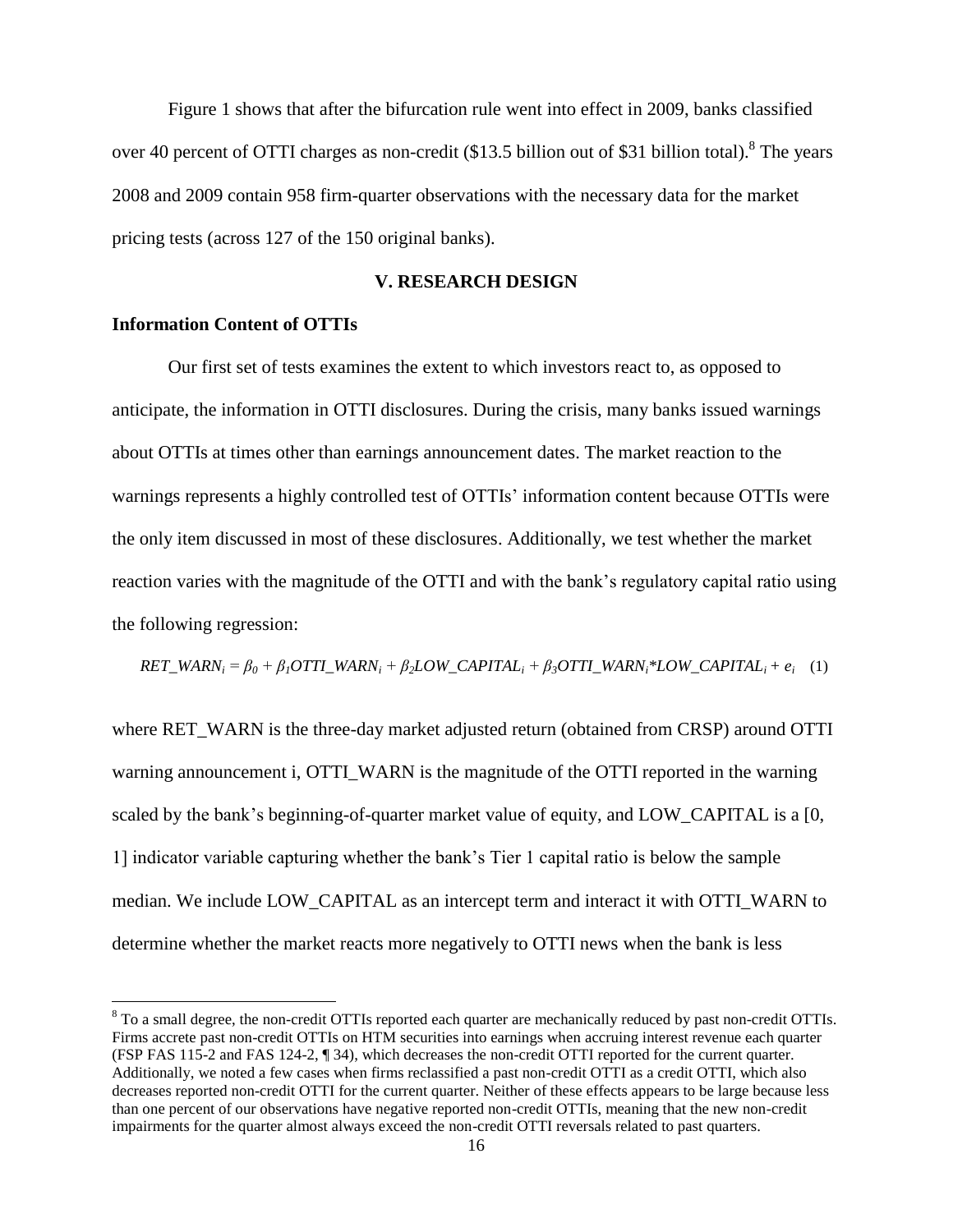capitalized. The coefficients on the terms involving LOW\_CAPITAL help us understand whether the market reacts negatively to OTTIs in part because OTTIs increase the risk of regulatory sanctions related to low regulatory capital. The regression is estimated using ordinary least squares with heteroscedasticity-consistent standard errors (White 1980).

Our next pricing test examines periods outside of OTTI warning windows to determine when stock prices impound the information reflected in OTTIs. If investors can at least partially distinguish between more and less certain losses by analyzing external market conditions and the firms' prior disclosures about OTTIs and fair values, then stock prices should be related to OTTI charges in advance of the explicit OTTI disclosures. To understand when investors price the OTTI charges, we use a regression of OTTI charges on stock returns during various intervals. For comparison purposes, we also examine when prices impound other financial statement items by replacing the OTTI dependent variable with unrealized gains/losses, bad debt expense, and earnings excluding OTTI and bad debt expense. Warfield and Wild (1992) use a similar approach to determine if stock returns recognize economic events in advance of earnings. For each firm quarter q, we measure buy-and-hold stock returns for the five quarters ranging from q-3 to q+1. Each of the five quarterly returns is an explanatory variable in the regression (denoted  $RET_{q-3}$  through  $RET_{q+1}$ ). We use raw returns, rather than market-adjusted, because the dependent variables are levels of earnings components rather than idiosyncratic surprises.

We also include as explanatory variables the short window returns in three days around earnings announcements and 10-Q/10-K filing dates during the five quarters. The five quarterly earnings announcement (10-Q/10-K filing) variables are denoted RET\_EARN (RET\_FILING), and each is subscripted to indicate the quarter when it occurred. For example, the announcement of earnings for quarter q is subscripted q+1 because the announcement does not occur until quarter  $q+1$ . We also include an explanatory variable capturing the three-day return around the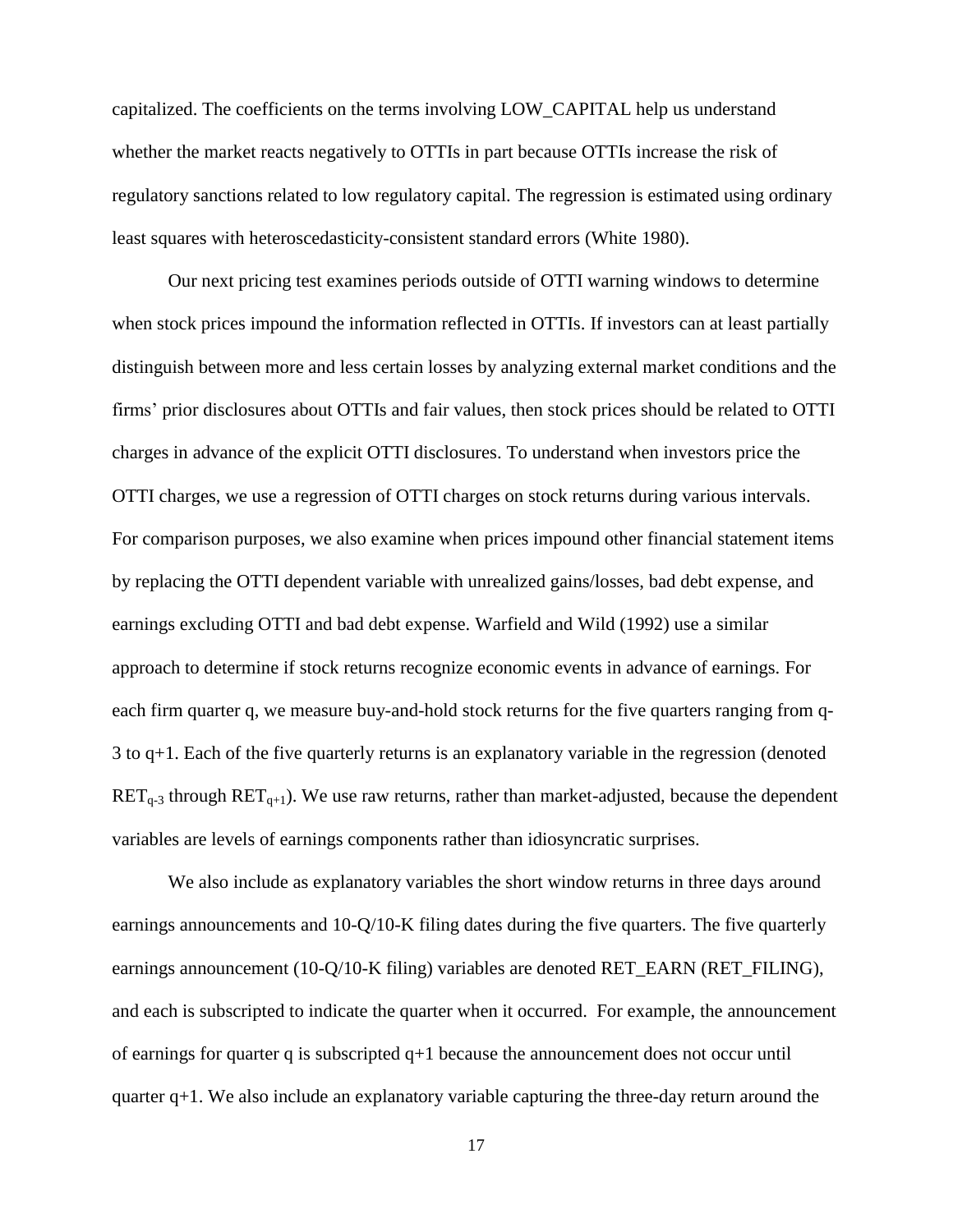OTTI warning date for quarter q  $(RET_WARN)$ .<sup>9</sup> The returns from these three types of event variables are omitted from the quarterly return (RET) variables.

The regression is estimated using ordinary least squares with standard errors clustered at the firm level. All dependent variables are scaled by beginning-of-quarter market value of equity (firm and quarter subscripts omitted):

$$
Financial Statement Item = \beta_0 + \beta_1 RET_{WARN} + \sum_{t=-3}^{1} \delta_t RET_{q+t} + \sum_{t=-3}^{1} \theta_t RET_{EARN_{q+t}} + \sum_{t=-3}^{1} \omega_t RET_{FILING_{q+t}} + e
$$
\n(2)

When OTTI is the dependent variable, significantly positive coefficients on RET\_WARN, RET\_EARN<sub>q+1</sub>, or RET\_FILING<sub>q+1</sub> indicate that the market did not fully price the unrealized losses until the firm designated them as OTTIs. Significantly positive coefficients on earlier quarters' RET\_EARN or RET\_FILING variables indicate that items disclosed in these earnings announcements or 10-Q/10-K filings helped investors anticipate the current quarter's OTTI charge. Significantly positive coefficients on earlier quarters' RET variables indicate that investors can at least partially anticipate OTTIs by analyzing external market conditions.

Even if the results suggest that investors did not fully anticipate the OTTIs until the firm disclosed them, this is not necessarily evidence that OTTIs are priced incrementally to unrealized losses because the OTTI disclosure may have revealed previously unreported unrealized losses. For example, the OTTI may have been triggered by an issuer's sudden bankruptcy during the quarter. Additionally, even when a security's fair value has been depressed for several periods, the fair value could decline further during the quarter in which the OTTI is recognized, meaning that the firm will not have revealed a portion of the unrealized loss until it recognizes the OTTI. Cases like these could result in positive estimated coefficients on the event variables even if investors do not price OTTIs incrementally to unrealized losses.

 $\overline{\phantom{a}}$ 

<sup>9</sup> Approximately half of the warnings occur in the last month of quarter q and the remaining half occur after quarter q ends (but before 10-Q/10-Ks are filed). For firm quarters that do not have OTTI warnings, we code RET\_WARN as zero.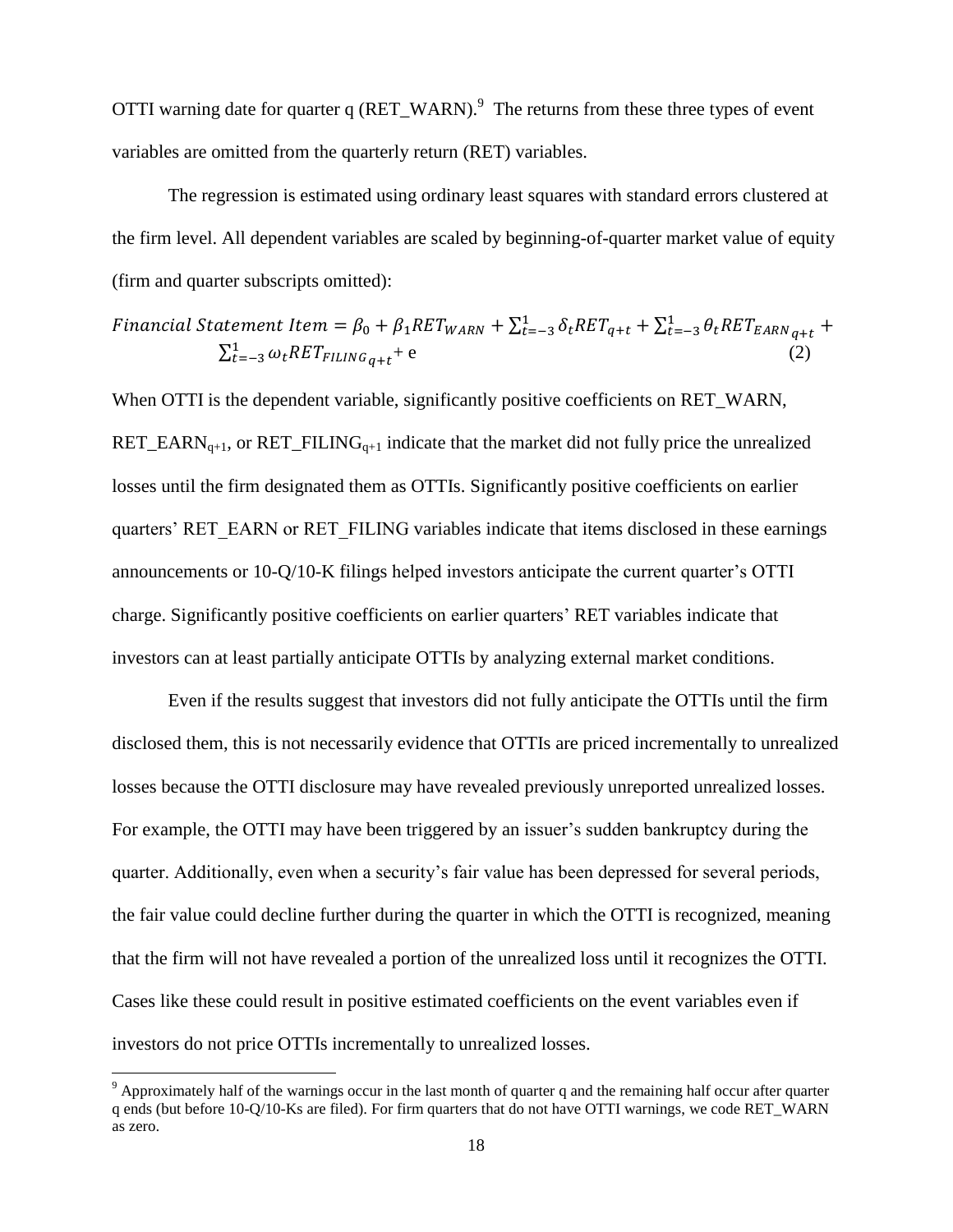#### **Incremental Pricing of OTTIs**

We further investigate the incremental pricing of OTTIs by estimating the relation between stock returns and OTTIs after controlling for the unrealized gains/losses disclosed during the quarter. We regress quarterly stock returns on OTTI, unrealized gain/loss, and controls for other performance-related items (firm and quarter subscripts omitted):

$$
Return = \beta_0 + \beta_1 \Delta EARN + \beta_2 \Delta BDE + \beta_3 OTTI + \beta_4 UNREAL\_GL + \beta_5 OCI
$$
  
+  $\beta_6 GAP\_GL + e$  (3)

We choose a return window that includes the period when firms are likely to release information related to OTTIs, unrealized gains/losses, and other earnings components. We begin the window with the last month of the current quarter because over half of the OTTI warnings occur during this time. We end the window three months after the quarter-end because firms announce earnings and file 10-Q/10-Ks during this time. We measure returns over the entire four-month period, rather than just around the event windows, because other formal and informal information flows about earnings and its components likely occur throughout this time. We market-adjust the returns to remove the effects of economic events that occur during the fourmonth time period but will not be reflected in the bank's financial reports until future quarters.

Because we use market-adjusted returns as the dependent variable, we attempt to define the explanatory variables so they reflect the unexpected portions of financial statement items. All explanatory variables are scaled by beginning-of-quarter market value of equity. We attempt to capture the unexpected portion of pre-tax earnings and bad debt expense by using quarter-overquarter changes (variables are denoted ∆EARN and ∆BDE). We base the change on the prior quarter's value, rather than on the value four quarters ago, because the financial crisis involved a stark shift to a period of abnormally poor performance, rendering performance from four quarters ago a poor predictor of performance during the crisis. Because bad debt expense was a major expense for banks during the crisis (Badertscher et al. 2011), we include ∆BDE as its own term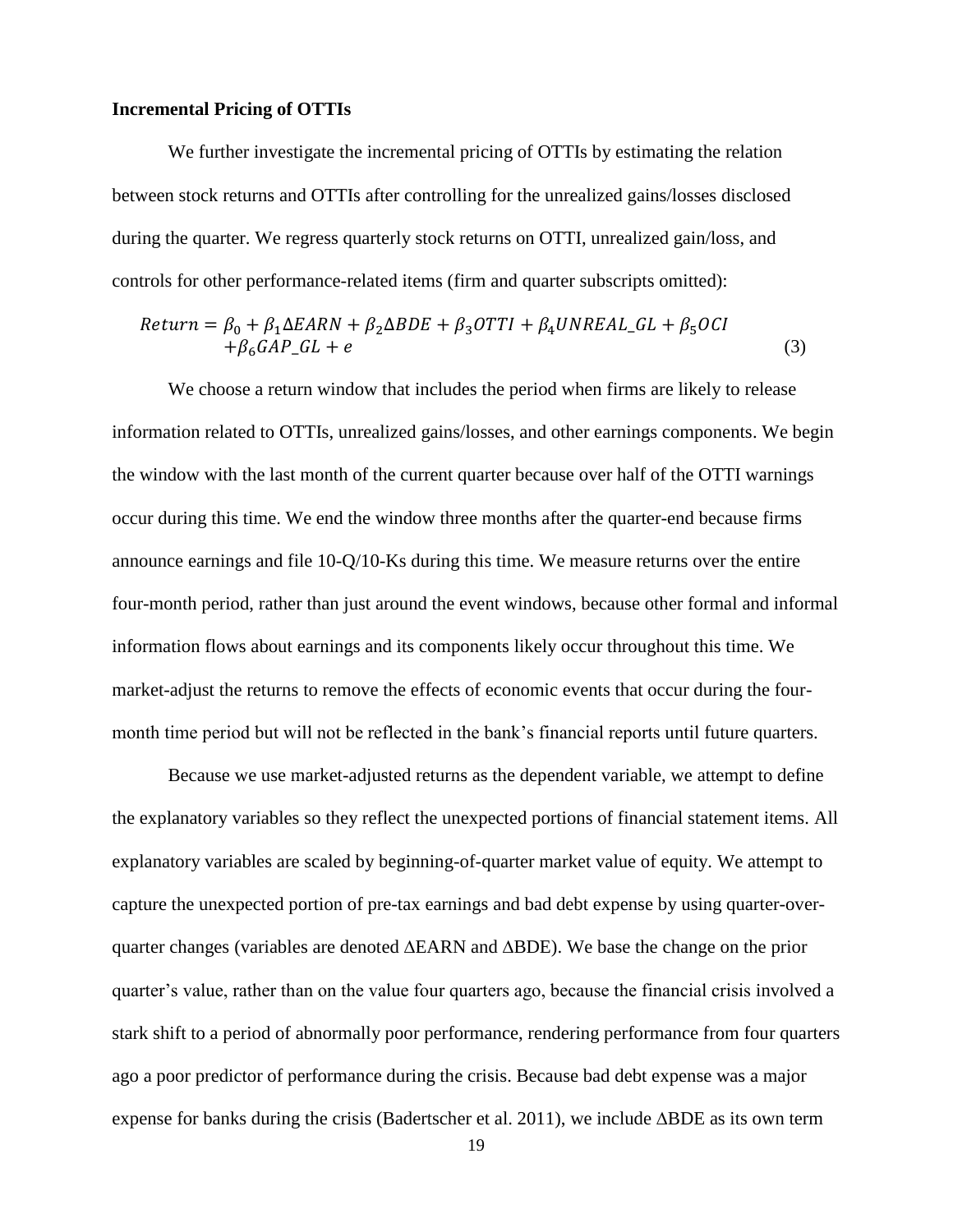and remove it from ∆EARN. We also remove from ∆EARN the other explanatory variables that are components of earnings.

We do not difference the other explanatory variables because they are based on changes in fair value, which are largely unpredictable. The OTTI variable is the total OTTI recorded on AFS and HTM securities during the period (handcollected from 10-Q and 10-K filings). The variable includes both credit and non-credit OTTI. In later tests we split OTTI into credit and non-credit components. UNREAL\_GL captures unrealized gains and losses from changes in the fair value of AFS and HTM securities during the quarter. We compute unrealized gain/loss similar to Barth (1994) using values from the FR Y-9C reports and handcollected OTTIs:<sup>10</sup>

UNREAL\_GL = [Fair value of securities<sub>q</sub> – (Amortized cost of securities<sub>q</sub> –  $\left( \begin{array}{c} OTTI_q \end{array} \right)$  -  $\left( \begin{array}{c} Fair \ value \ of \ securities_{q-1} - Amortized \ cost \ of \ securities_{q-1} \end{array} \right)$  + Realized gain/loss on sale of securities<sub>a</sub> (4)

Consistent Biddle and Choi (2006) and Chambers et al. (2007), we control for quarterly OCI. We remove quarterly unrealized gain/loss on AFS securities from OCI because it is already reflected in UNREAL\_GL.

The final control variable is GAP\_GL, which proxies for unrealized gains/losses on other assets and liabilities arising from changes in interest rates (Ahmed and Takeda 1995). These gains/losses generally are not recognized in net income or OCI but likely are priced by investors. GAP\_GL multiplies the quarterly change in the five-year Treasury rate by a measure of the gap between long term assets (other than AFS and HTM securities) and long term liabilities. Following Ahmed and Takeda (1995), our proxy for this gap is the difference between assets and

 $\overline{\phantom{a}}$ 

 $10$  Because we sign OTTI negatively, the subtraction of OTTI in line 2 actually increases the amortized cost component of the equation. After firms adopt the OTTI bifurcation rule, we subtract only the credit portion of the OTTI because the non-credit portion does not affect amortized cost. In the quarter that the firm adopts the bifurcation rule, we also adjust for the cumulative adoption effect to correct for the effect on amortized cost. Barth (1994) does not adjust for OTTI charges because they are rare in her sample period. Without this adjustment, the accumulated unrealized gain/loss at the end of the current quarter would be overstated, which would also overstate UNREAL\_GL. Barth (1994) uses an after-tax value of realized gain/loss on sale of securities ( $3<sup>rd</sup>$  line), so she must compute the after-tax value of the difference between fair values and amortized costs ( $1<sup>st</sup>$  and  $2<sup>nd</sup>$  lines). We do not have to adjust for taxes because we are able to obtain all amounts on a pre-tax basis.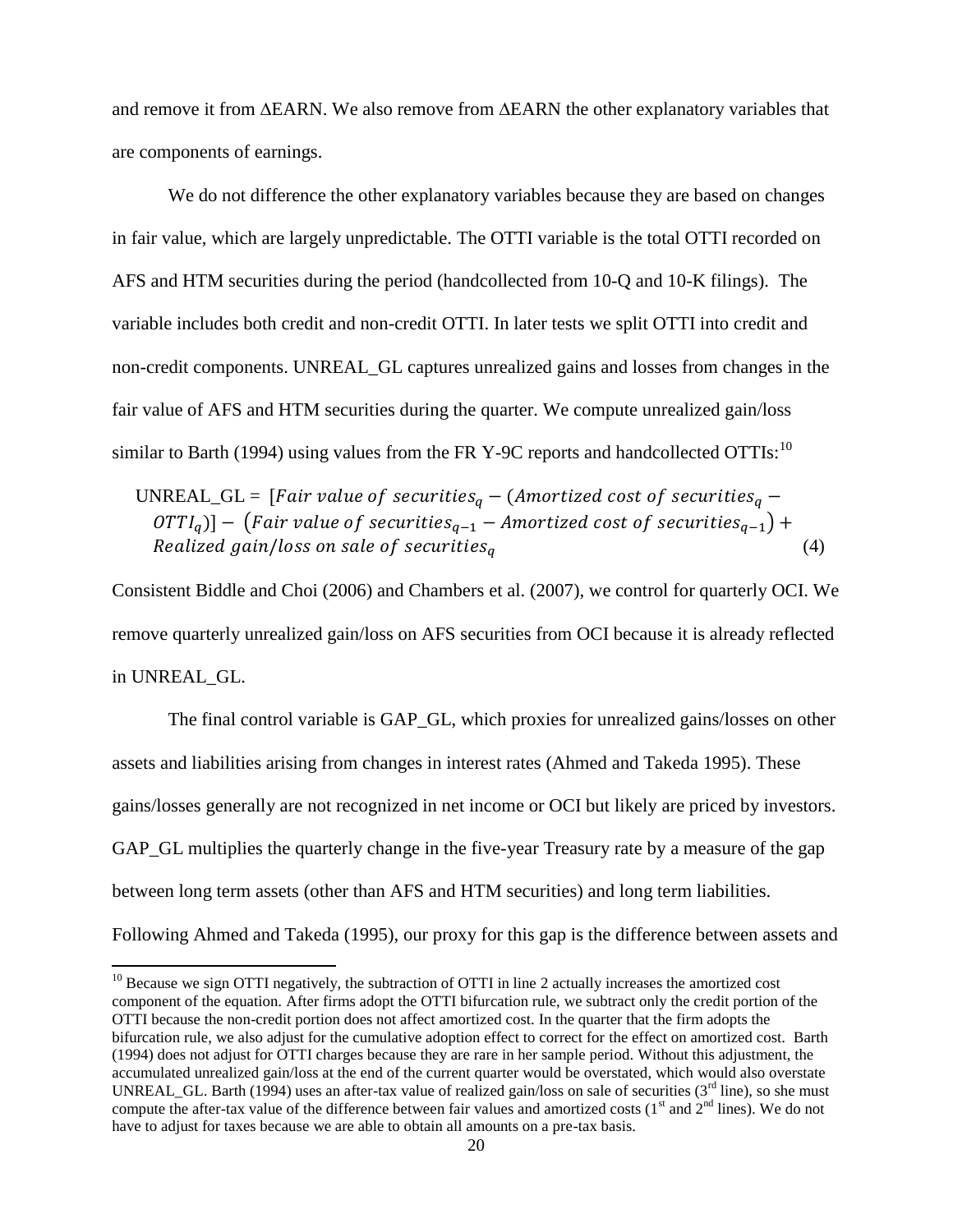liabilities maturing or repricing in more than one year. Consistent with prior studies, we expect GAP GL to negatively affect stock returns.<sup>11</sup>

#### **Pricing of Credit and Non-Credit OTTIs**

Our final test examines whether investors distinguish between the credit and non-credit components of OTTI charges. We augment equation (3) by splitting OTTI into CREDIT and NON\_CREDIT components. We also add a variable called CUMUL\_EFFECT, which captures the amount of past OTTI that the banks classified as non-credit OTTI when adopting the OTTI bifurcation rule (handcollected from 10-Q/10-Ks). Firms adopted the rule in either the first or second quarter of 2009. For any previously impaired security that the adopting firm still held, the firm estimated the non-credit portion of the impairment, and reclassified the amount out of retained earnings and into accumulated OCI (which does not change book value). If investors believe that non-credit OTTI losses are more likely to reverse than credit OTTI losses, the reclassified amounts represent positive signals about firm value. Thus, we expect a positive coefficient on CUMUL\_EFFECT. The regression is as follows:

# $Return = \beta_0 + \beta_1 \Delta EARN + \beta_2 \Delta BDE + \beta_3 CREDIT + \beta_4 NON_CREDIT + \beta_5 UNREAL_GL$  $+\beta_6 OCI + \beta_7 GAP\_GL + \beta_8 CUMUL\_EFFECT + e$  (5)

### **VI. RESULTS**

# **OTTI Warnings**

 $\overline{\phantom{a}}$ 

The short-window stock price reaction to OTTI warnings represents a highly controlled test of OTTI's information content. We identify 50 OTTI warnings by keyword searching 8-K forms filed with the SEC.<sup>12</sup> Panel A of Table 1 shows that the mean (median) market-adjusted return in the three-day window around the warning (RET\_WARN) is -4.2 (-3.3) percent, which

 $11$  The intuition is as follows. GAP\_GL is positive under either of two scenarios: 1) Treasury rates increase during the quarter and the bank has more long-term assets than liabilities; or, 2) Treasury rates decrease during the quarter and the bank has more long-term liabilities than assets. Either scenario ought to decrease the bank's market value of equity, resulting in a negative coefficient on GAP\_GL.

 $^{12}$  The search terms were "other-than-temporary," "other than temporary," or "OTTI."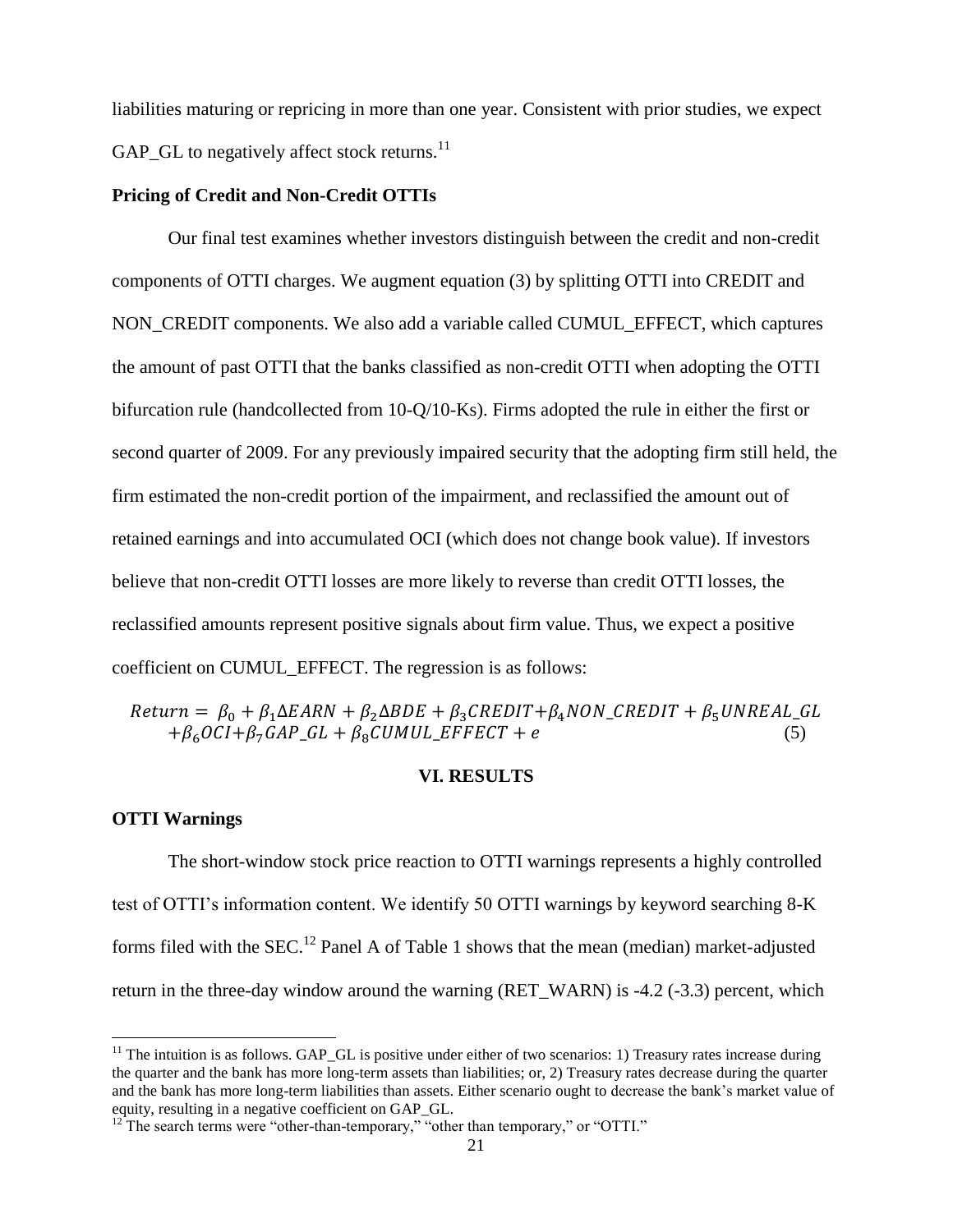is statistically significantly less than zero at the one-percent level. Fourteen of the 50 observations warn about items in addition to OTTI. However, market-adjusted returns continue to be statistically negative for the 36 warnings that involve OTTI exclusively (mean and median of -2.2 and -2.5 percent). In eight cases, the firm actually warns *after* its quarterly earnings announcement because it identifies additional OTTIs that were not included in announced earnings. Mean and median market-adjusted returns are -3.4 and -3.5 percent for these eight cases, but only the median is significantly less than zero (p-value  $< 0.10$ ).

Panel B of Table 1 shows coefficient estimates from regression (1), which tests the relation between market-adjusted returns and the amount of OTTI mentioned in the warning (OTTI\_WARN). In two cases where the bank provided a range for the OTTI amount we use the midpoint of the range. We sign the OTTI\_WARN variable negatively so that the predicted coefficient is positive. We run the regression on the 36 announcements that warn exclusively about OTTIs. The estimated coefficient on OTTI\_WARN is significantly positive as predicted (p-value  $< 0.10$ ). The coefficient magnitude of 1.02 is close to 1.00, the magnitude that would be expected for an unanticipated, transitory loss (the coefficient is 1.13 when the OTTI\_WARN\*LOW\_CAPITAL interaction is omitted from the regression). It is surprising that the coefficient is as high as 1 because investors had ample opportunity to anticipate some of the underlying losses, which have likely been reflected in reported security fair values for several quarters. Such a high coefficient supports the idea that OTTIs inform about more than just the certainty of the losses designated as OTTI.

The coefficients on LOW\_CAPITAL and OTTI\_WARN\*LOW\_CAPITAL are not statistically different from zero, providing no evidence that the market reacts more negatively to OTTI news when the bank is less capitalized. This result casts doubt on the claim that investors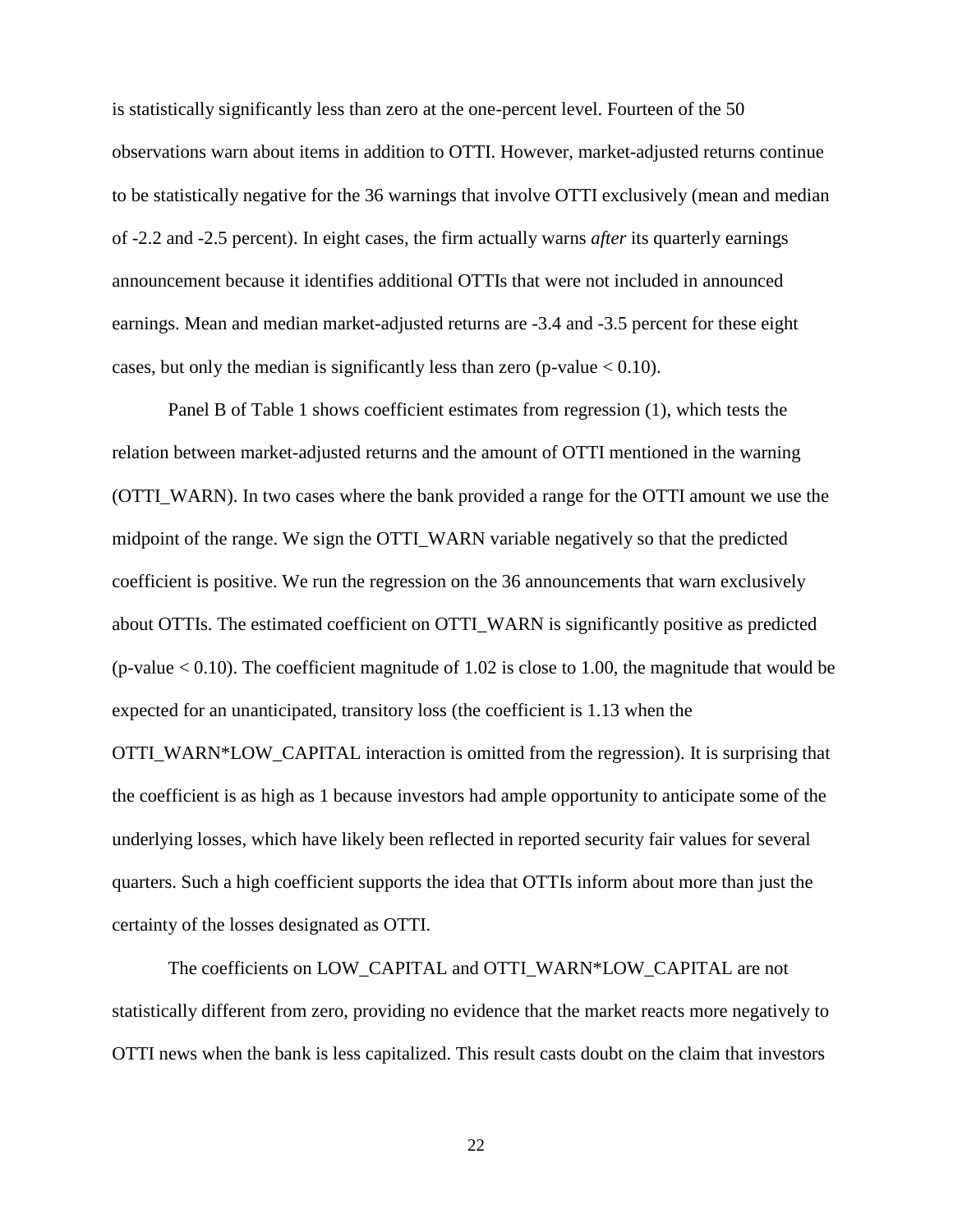react negatively to OTTIs simply because they reduce regulatory capital; rather, it appears that investors believe that OTTIs are informative about the economic nature of losses.

# **Timing of OTTI Pricing**

We now examine the pricing of OTTIs across the entire sample of 958 firm-quarter observations in 2008 and 2009. Table 2, Panel A presents descriptive statistics for the raw stock returns used as explanatory variables in regression (2). All of the mean returns for the five earnings announcements and five 10-Q/10-K filing variables (RET\_EARN and RET\_FILING) are within 1 percentage point of zero. Three of the ten mean returns are statistically significantly positive at the 5 percent level, suggesting that investors are slightly pessimistic ahead of these information releases during the sample period. Each quarterly return variable  $(RET<sub>q-3</sub>$  through  $RET_{q+1}$ ) has a significantly negative mean (p-value <0.01), ranging from -3.5 to -8.5 percent, consistent with the banking industry downturn during this period.

Panel B of Table 2 summarizes the results of the regressions of OTTI and other financial statement items on the return variables (regression 2). When OTTI is the dependent variable, the estimated coefficients on RET\_WARN and RET\_FILING<sub>q+1</sub> (0.218 and 0.017) are statistically significantly positive at the one percent level, suggesting that investors do not fully price the implications of OTTIs until they are disclosed in warnings and 10-Q/10-K filings. The estimate of the coefficient on  $RET\_EARN_{q+1}$  is not statistically significantly different from zero, suggesting that information at earnings announcements tends not to highlight the OTTI component of earnings; rather, investors learn the details of OTTIs when the bank warns about them or files the 10-Q or 10-K. Investors also appear to learn about future OTTIs from the 10- Q/10-K filings, as evidenced by the statistically significantly positive coefficients on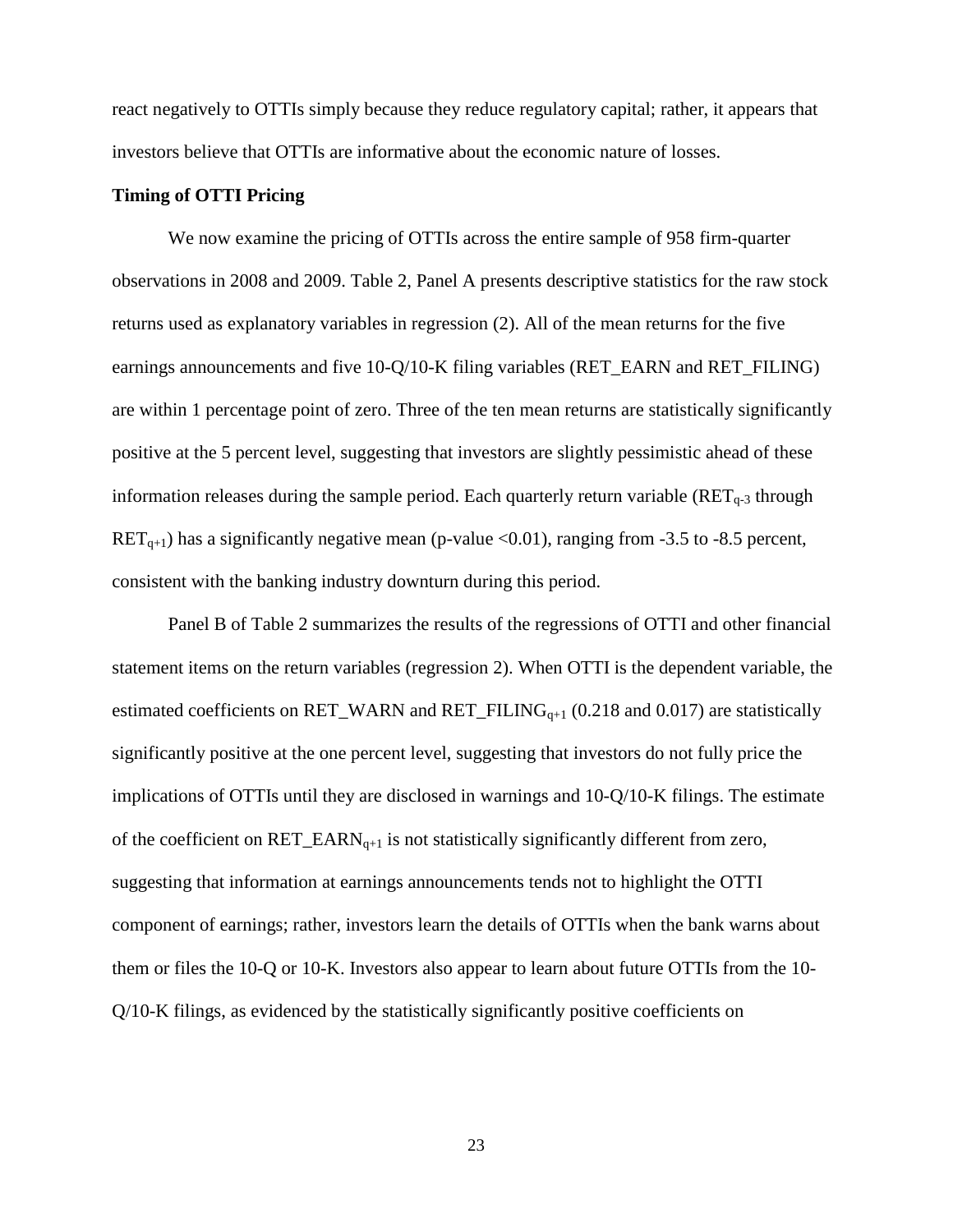RET\_FILING for quarters q-1, q-2, and q-3.<sup>13</sup> None of the other lagged return variables have statistically significant coefficients.<sup>14</sup>

In the regression with unrealized gain/loss (UNREAL\_GL) as the dependent variable, the estimates of the coefficient on RET\_WARN and RET\_FILING $_{q+1}$  are statistically significantly positive as predicted (0.648 and 0.088, respectively). The statistically significant estimate of the coefficient on RET\_WARN likely occurs because a portion of UNREAL\_GL is included in the OTTI warnings. The estimated coefficient on  $RET\_EARN_{q+1}$  is not statistically different from zero. This is not surprising because unrealized gains/losses on AFS and HTM securities are not included in earnings, and thus may not be discussed in earnings announcements. There is evidence that investors anticipate unrealized gains/losses for quarter q in quarter q-1; the estimated coefficients on  $RET_{q-1}$  and  $RET_FILING_q$  (which pertains to the q-1 10-Q/10-K filing) are statistically significantly positive. Surprisingly, UNREAL\_GL is negatively related to returns around earnings announcements in quarter  $q-1$  (RET\_EARN $_{q-1}$  coefficient magnitude is -0.060, p-value < 0.05). It is unclear what is driving this negative relation because unrealized gain/loss may not even be reported to investors during this return window.

In the final two regressions we use bad debt expense (BDE) and earnings (excluding OTTI and bad debt expense) (EARN) as the dependent variables. The coefficients on the explanatory variables have similar patterns in both regressions, and suggest that investors anticipate bad debt expense and earnings using prior earnings announcements and general analysis of economic conditions. The lagged earnings announcement variables (RET\_EARNs)

l

 $13$  To further examine where investors learn about future OTTIs, we re-ran the first column of Table 2, Panel B after including the reported OTTIs from quarters q through q-3. The untabulated results indicate that the coefficients on the prior quarter's OTTIs are positive and statistically significant. Moreover, the coefficients on RET\_FILING<sub>n</sub> through RET\_FILING<sub>0-3</sub> are also positive and statistically significant. This result suggests that prior OTTIs predict future OTTIs and investors also learn about future OTTIs from the additional information contained in the 10-Q/10- K filing.

 $14$  The OTTI dependent variable is oddly distributed because it is truncated at zero and contains many zero values. Regression results are quantitatively similar when using only non-zero OTTI observations.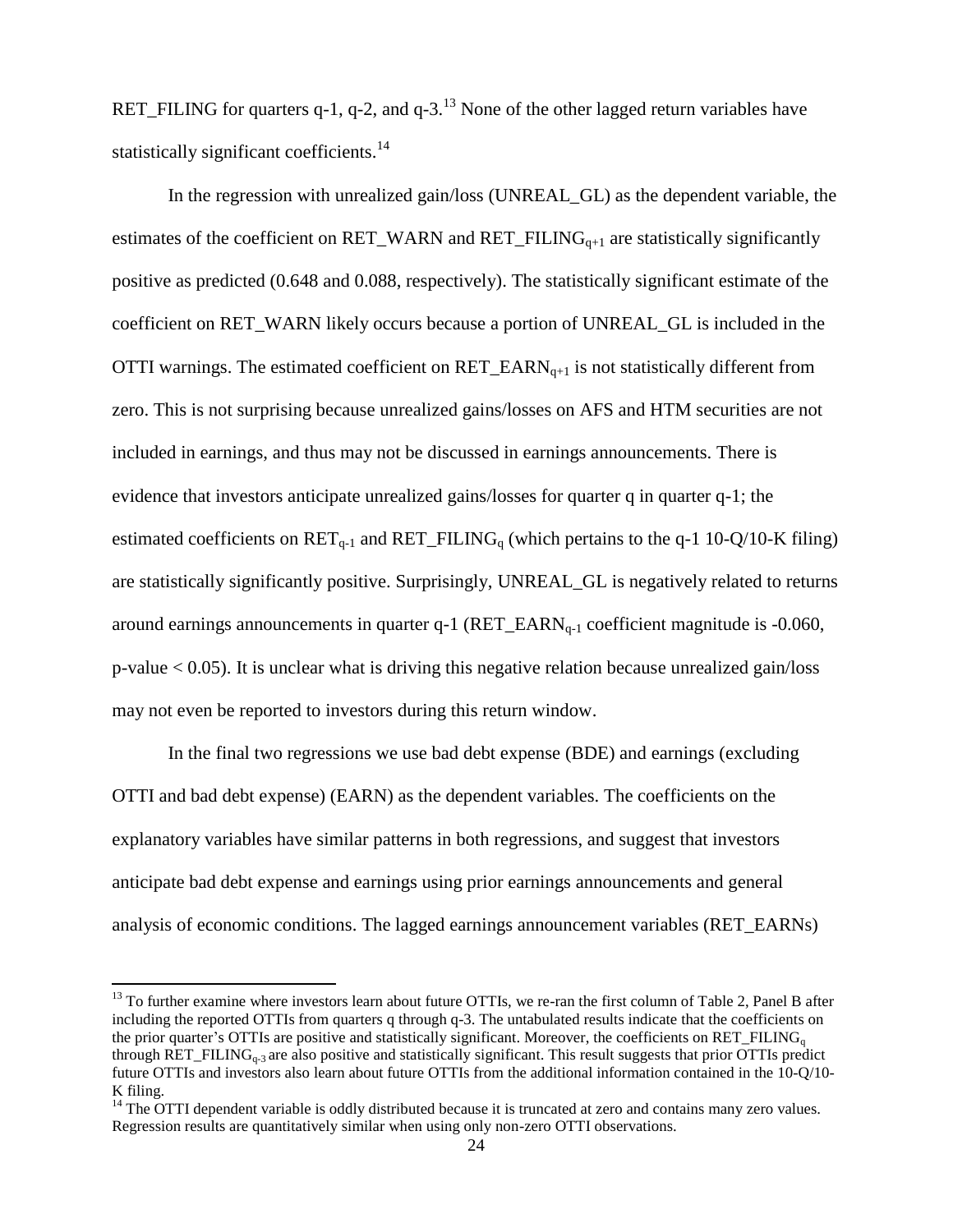and quarterly return variables (RETs) tend to have highly statistically significant coefficients in both regressions. Investors' ability to anticipate is not surprising because bad debt expense and earnings tend to be serially correlated. However, investors do not completely anticipate the information in earnings announcements, as evidenced by the statistically significantly positive estimated coefficient on  $RET\_EARN_{q+1}$  in both regressions. The 10-Q/10-K filing variables (RET\_FILINGs) tend not to have statistically significant coefficients, which is not surprising given that earnings and bad debt expense would have already been disclosed in earnings announcements.

In summary, the results of regression (2) indicate that, unlike other financial statement items, OTTIs are difficult for investors to predict simply by analyzing external market conditions. Investors can, however, partially predict future OTTIs using information disclosed in 10-Qs and 10-Ks. This information is likely to be the OTTIs for the current quarter, which signal that the portfolio contains a pipeline of other unrealized losses that are approaching the OTTI certainty threshold. Thus, OTTIs appear to be incrementally useful because of their ability to inform about the certainty of other losses in the portfolio. Next we more directly test whether investors price OTTIs incrementally to unrealized gains/losses.

# **Incremental Pricing of OTTIs**

#### *Descriptive Statistics*

 $\overline{\phantom{a}}$ 

Panel A of Table 3 presents descriptive statistics for the variables used in regressions (3) and (5), which examine the incremental pricing of OTTIs. We winsorize all variables at the 1<sup>st</sup>and 99<sup>th</sup> percentiles.<sup>15</sup> Market-adjusted stock returns over the four-month period that contains

<sup>&</sup>lt;sup>15</sup> We winsorize within each period because we separately test the periods before and after adoption of the OTTI bifurcation rule. To winsorize the CREDIT and NON\_CREDIT components of OTTI, we map the winsorized OTTI values into CREDIT and NON\_CREDIT values by applying the original CREDIT and NON\_CREDIT proportions to the winsorized OTTI value. For example, if 75 percent of the original OTTI was CREDIT, then we would multiply winsorized OTTI by 75 percent to compute CREDIT and by 25 percent to compute NON\_CREDIT. This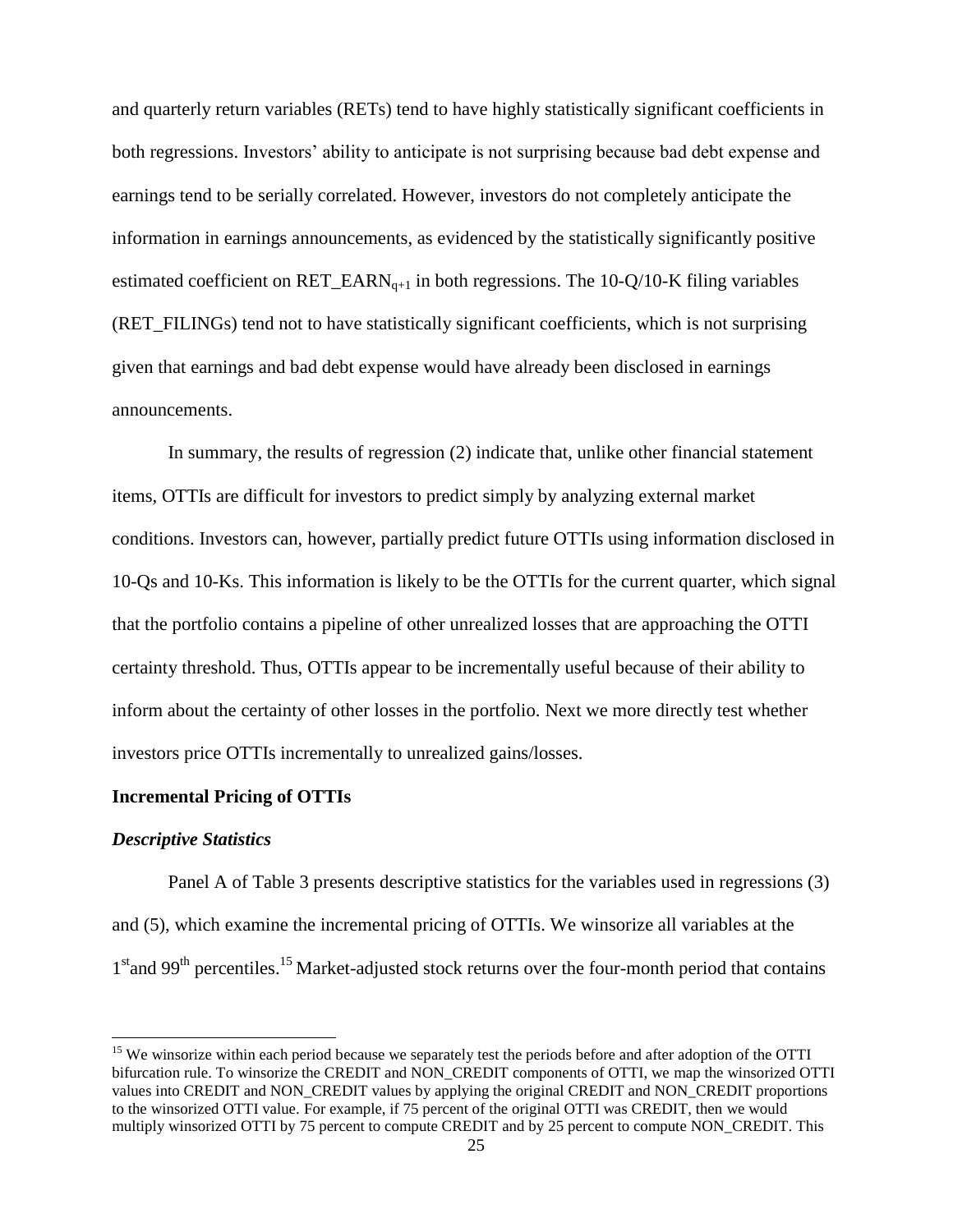disclosures about performance in quarter q (RET\_DPERIOD) have a mean of -1.7 percent, which is not significantly different from zero at conventional levels. The mean market-adjusted return over the five quarters from  $q-3$  to  $q+1$  (RET\_5QTRS) is  $-12.2$  percent (p-value < 0.01).

Turning to the explanatory variables, mean earnings excluding OTTI and bad debt expense (EARN) is -17.0 percent of market value of equity and is much more negative than the median (-1.3 percent), consistent with the large losses experienced by some banks during this time. First differencing EARN (denoted ∆EARN) results in a mean and median close to zero (0.47 and 0.01 percent). We sign all financial statement items according to their effect on the book value of equity (e.g., expenses are signed negatively). Mean (median) bad debt expense (BDE) is -9.5 (-2.3) percent of market value of equity, whereas the first difference (∆BDE) has mean (median) of -1.3 (-0.2) percent.

Mean OTTI is only -0.6 percent of market value of equity because OTTI is zero for over half of the observations. Mean CREDIT-related OTTI is similar in magnitude to mean NON\_CREDIT-related OTTI (-0.6 versus -0.5).<sup>16</sup> Mean and median unrealized gain/loss (UNREAL\_GL) are near zero, despite declines in the fair value of mortgage-backed securities during the period (-0.5 and -0.2 percent of market value of equity). These losses were likely offset by holding gains created by the Federal Reserve's policy actions to decrease interest rates during the period. Mean and median OCI, excluding unrealized gains/losses on AFS securities, are near zero. CUMUL\_EFFECT equals zero for most observations; it is non-zero only in the quarter that the bank adopts the OTTI bifurcation rule and only if the bank identifies non-credit OTTI in past OTTI charges.

 $\overline{\phantom{a}}$ 

procedure maintains the additive relation between OTTI and its components even for the OTTI values that are winsorized.

<sup>&</sup>lt;sup>16</sup> The means of the two OTTI components do not sum to the total OTTI mean because the components reflect only the period after firms adopted the OTTI bifurcation rule (beginning in the first or second quarter of 2009).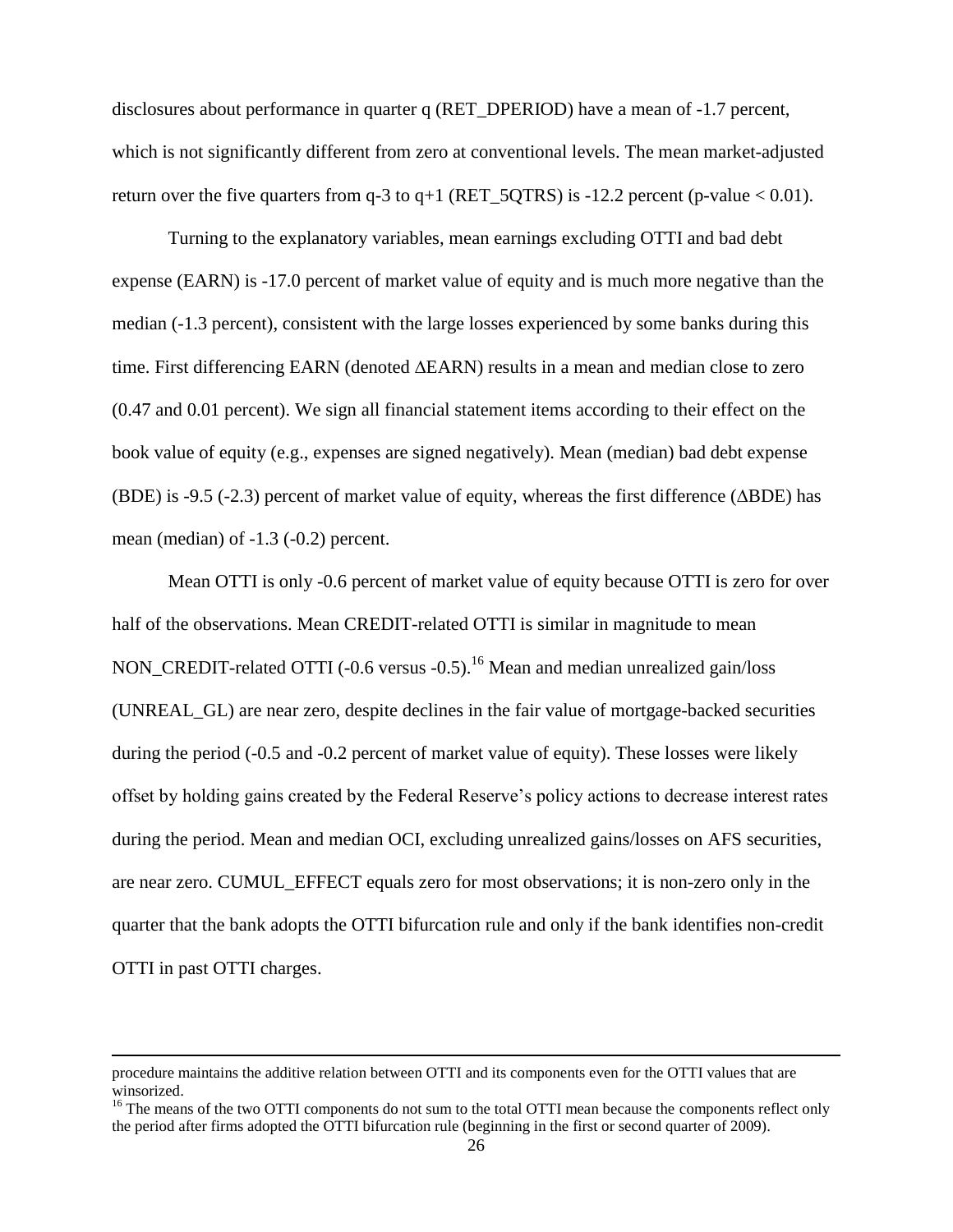Panel B of Table 3 presents Pearson and Spearman correlations. All correlations between returns and the financial statement items are expected to be positive. The four-month disclosure period returns (RET\_DPERIOD) have statistically positive Pearson correlations with all the financial statement items except for NON\_CREDIT, UNREAL\_GL, and CUMUL\_EFFECT. The negative correlation with UNREAL\_GL is statistically significant for both the Pearson and Spearman correlation, indicating that the correlation is not driven by outliers.

# *Regression Results*

l

Panel A of Table 4 presents coefficient estimates from regression (3). We run the regression on the full sample period and on the periods before and after the OTTI bifurcation rule was adopted.<sup>17</sup> The estimated coefficient on ∆EARN is statistically significantly positive in the full sample regression (p-value  $< 0.10$ ), but not in the pre- and post-rule change regressions. The estimate of the coefficient on ∆BDE is significantly positive in all three regressions. The estimated coefficient on OCI is significantly positive in the post-rule change regression (p-value  $<$  0.05), but is not statistically significant in the other two regressions. The final control variable is GAP\_GL, which has a statistically negative coefficient in the full sample regression and in the pre-rule change regression, consistent with investors pricing gains and losses related to assetliability gaps.

Turning to the variables of interest, in the full sample regression, OTTI has explanatory power for returns that is incremental to UNREAL\_GL and the other control variables. Specifically, the estimate of the coefficient on OTTI is 2.52 and is statistically significant at the 1 percent level. Contrary to expectation, the estimate of the coefficient on UNREAL\_GL is -0.42 and is statistically significant (p-value  $< 0.05$ ). A possible reason for the negative coefficient is that investors expected more favorable unrealized gains/losses than what banks reported.

 $17$  Firms were required to adopt the rule by the second quarter of 2009 but could early adopt in the first quarter of 2009.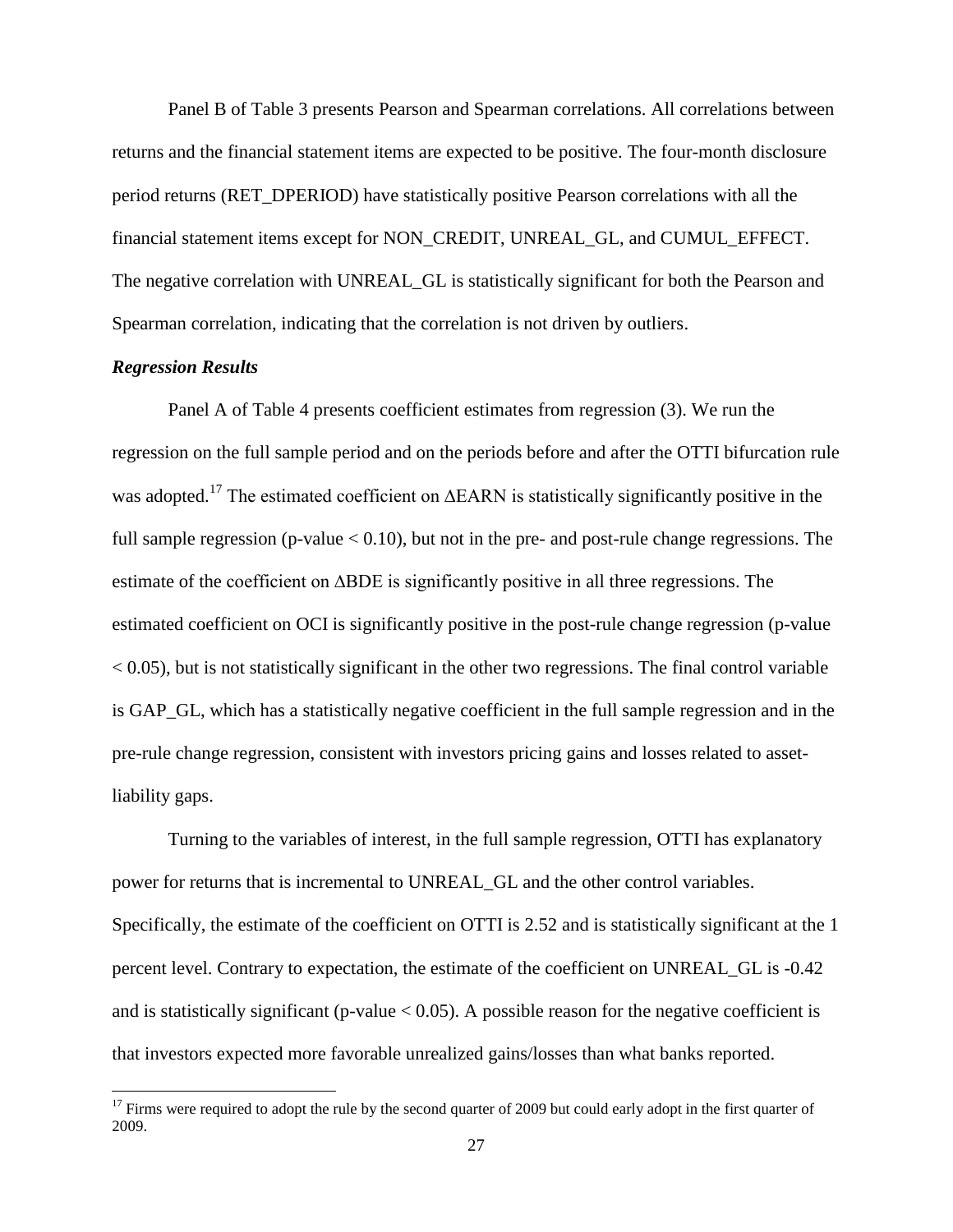Consistent with this conjecture, in a later test we find that the estimated UNREAL\_GL coefficient becomes positive and statistically insignificant from zero when using a longer return window that likely captures the period when investors formulated their expectations.

The magnitude of the estimate of the coefficient on OTTI differs statistically from the magnitude of the estimate of the coefficient on UNREAL\_GL (p-value  $< 0.05$ ). These coefficients could differ because investors priced the gains/losses before the four-month return window. We interpret the significant coefficient on OTTI itself as the strongest evidence that investors price OTTI incrementally to other unrealized gains/losses. By the end of the fourmonth return window, banks have disclosed all unrealized gains and losses to investors through the reporting of security fair values; this implies that OTTI should have no explanatory power for returns unless investors consider OTTI incrementally informative about the previously disclosed fair value changes. The estimated coefficient on OTTI is well above 1.00, the coefficient value that would be expected for an unanticipated transitory loss. It is remarkable that the OTTI coefficient is above 1.00 because a portion of the underlying OTTI losses were already disclosed to investors and thus should have been anticipated. We investigate the reasons for the large estimated coefficient later in the paper.

Inferences about the incremental explanatory power of OTTI are similar in the post-rule change regression; the estimated OTTI coefficient is 1.60 and is statistically significant at the 5 percent level. In the pre-rule change regression, the estimated coefficient on OTTI is not statistically significantly different from zero, but the magnitude of the coefficient estimate (1.74) is similar to that in the other regressions. It is possible that rule changes made OTTIs more value relevant in the later sample partition. Investors may have paid more attention to OTTIs after the credit and non-credit portions were separated. Also during this sample period, SFAS 157 was amended to allow managers to make more optimistic fair value estimates (FASB Staff Position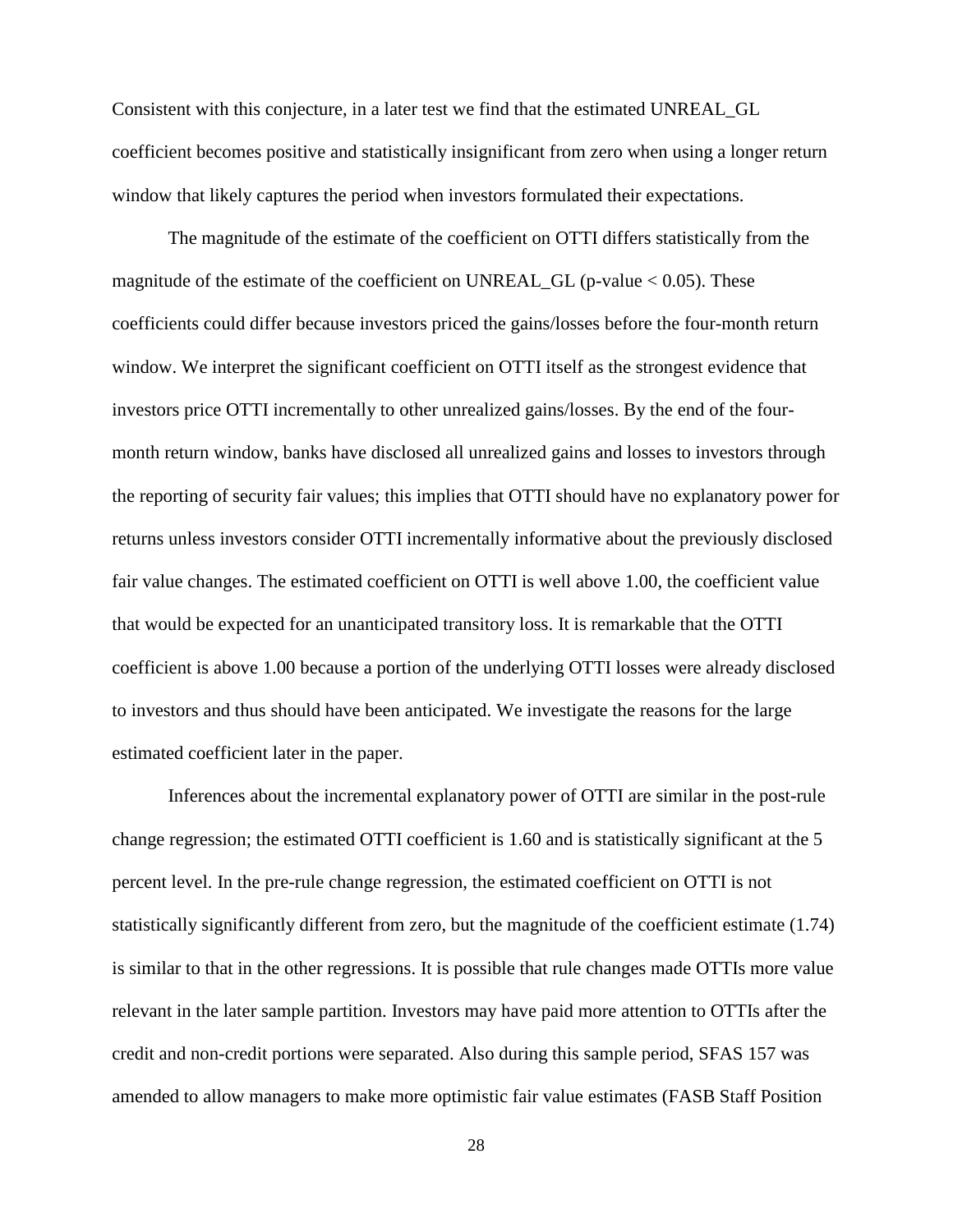157-4), and the impairment test for OTTIs was amended to make it easier for managers to avoid recognizing OTTIs (FASB Staff Position 115-2 and 124-2, ¶ 7). OTTIs recognized despite the relaxed rules would represent particularly severe losses, adding to their value relevance.<sup>18</sup>

The results thus far support the incremental informativeness of OTTIs. We now test the sensitivity of results to the length of the return interval used to calculate the dependent variable. We extend the return interval backward over the prior four quarters so that the entire window spans the five quarters from q-3 to q+1 (RET\_5QTRS). This lagged interval ensures that the return variable includes anticipatory pricing of quarter q unrealized gains/losses in prior quarters. The fourth column of Table 4, Panel A contains the regression results for the full sample. The estimated OTTI coefficient of 4.45 remains statistically significantly positive (p-value < 0.01) and remains statistically significantly more positive than the estimated coefficient of 0.05 on UNREAL\_GL (difference-in-coefficients p-value < 0.01). This result shows that anticipatory pricing does not affect previous inferences about the incremental informativeness of OTTI.

# *Economic Explanations for Incremental OTTI Pricing*

l

We now investigate why OTTIs are priced incrementally to unrealized gains/losses. Recall the three economic explanations for why OTTIs would be incrementally informative: (1) OTTI losses are more certain than other gains and losses; (2) OTTIs inform about relatively certain losses elsewhere in the portfolio that have yet to be designated as OTTIs; and, (3) OTTI losses are less hedged than other unrealized gains/losses. The first and third explanations would not explain why the estimated OTTI coefficient is higher than 1.00; transitory losses would not

<sup>&</sup>lt;sup>18</sup> Although we cluster standard errors by firm, Peterson (2009) also recommends including time fixed effects to correct standard errors for cross-sectional dependence within time periods. However, we find that including quarterly fixed effects dramatically affects the estimated coefficient magnitudes of many of the explanatory variables, which is a symptom of multicollinearity. The quarterly fixed effects appear to be competing with the primitives (i.e., the earnings-based explanatory variables) that drive returns. Thus, we do not include quarterly fixed effects in the main specification. When including quarterly fixed effects, the estimated coefficient on OTTI remains statistically significant at the 5 percent level in the full sample regression and in the post-rule change regressions (consistent with the main results). The estimated OTTI coefficient magnitude declines to 1.2 in both regressions.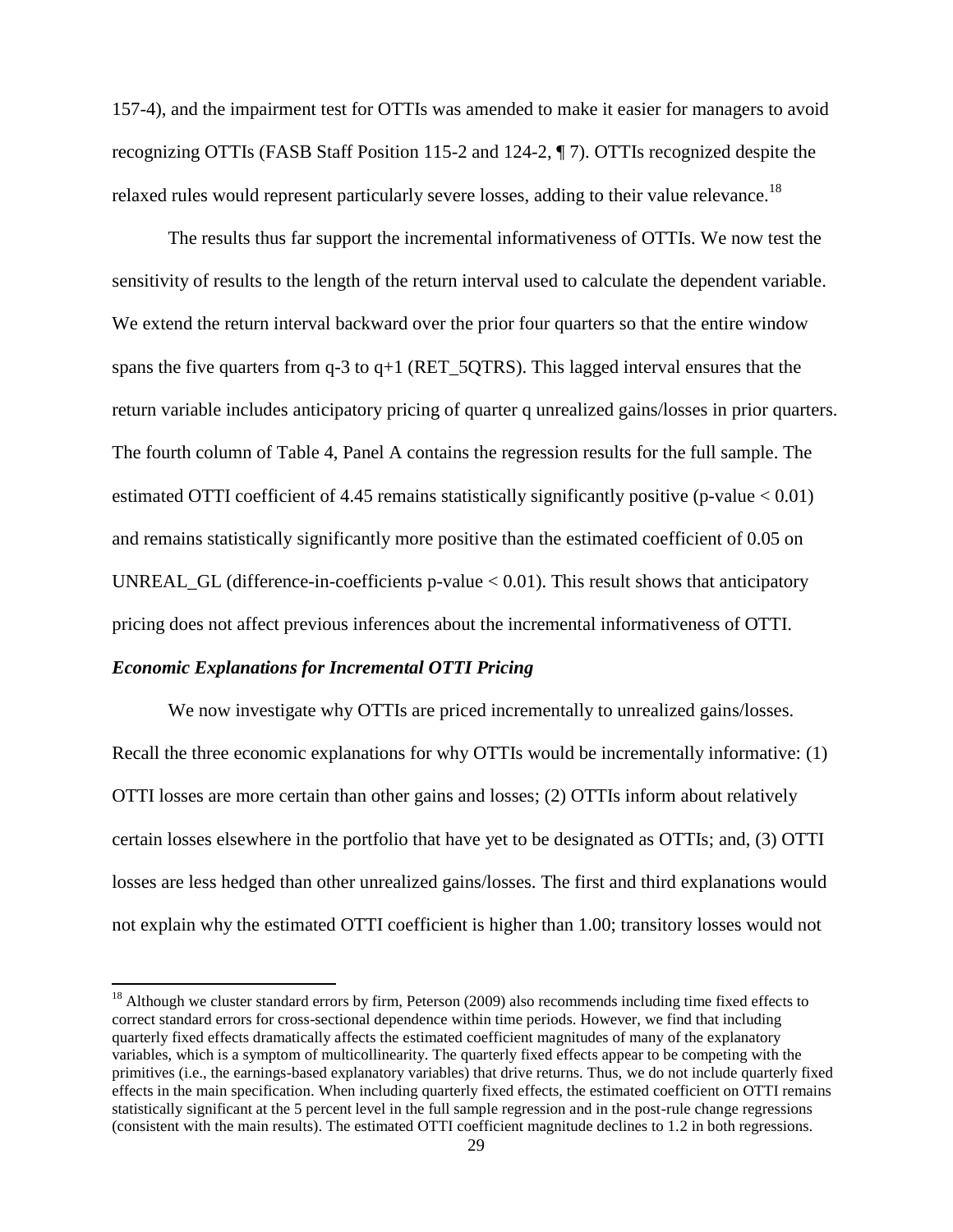result in a coefficient above 1.00 even if they were perfectly certain and completely unhedged. In contrast, consistent with the second explanation, the OTTI coefficient would be higher than 1.00 if investors use the disclosed OTTIs to project that the banks' securities portfolios contain other losses that are approaching, but have not yet crossed, the OTTI probability threshold. Also supporting the second explanation is the test in Table 2 that examined the timing of OTTI pricing; this test showed that investors price future OTTIs at the times that 10-Qs/10-Ks are filed, suggesting that the OTTIs disclosed in the filings inform investors about the certainty of other unrealized losses that eventually become OTTIs.

To further test the second explanation, we determine whether OTTI has a larger effect on stock price when the securities portfolio appears to have a large capacity for further losses even after the OTTI charge is recognized. To proxy for the remaining capacity for losses, we divide the fair value of the bank's risky securities by the amortized cost of the risky securities at the end of the quarter.<sup>19</sup> To ease interpretation and limit the influence of outliers, we create an indicator variable called LOSS\_CAPACITY that equals 1 for the quartile of observations with the lowest ratios of fair value to amortized cost. We include this variable in regression (3) and interact it with OTTI. Results are in Panel B of Table 4. The estimated coefficients on OTTI decline in all four regressions. The estimated coefficient on the interaction term is statistically significantly positive only in the pre-rule change regression (p-value  $< 0.10$ ) and in the full sample regression the uses the five-quarter return window (p-value  $< 0.05$ ). However, in all four regressions the sum of the estimated coefficients on OTTI and OTTI\*LOSS\_CAPACITY is statistically significantly positive (p-values of  $0.07, 0.02, 0.01$ , and  $\langle 0.01 \rangle$  across the four regressions), while

 $\overline{\phantom{a}}$ 

<sup>&</sup>lt;sup>19</sup> The risky securities we include are non-agency mortgage backed securities, asset-backed securities, and debt securities other than those issued by federal or state governments. One could argue that debt obligations issued by states and mortgage-backed securities issued by Fannie Mae or Freddie Mac should be included because they lack explicit federal government guarantees. However, these securities often carried implicit guarantees and held their value well during the crisis. We also exclude equity securities because many banks' equity securities have fair values that are substantially higher than amortized cost due to stock price appreciation over many years.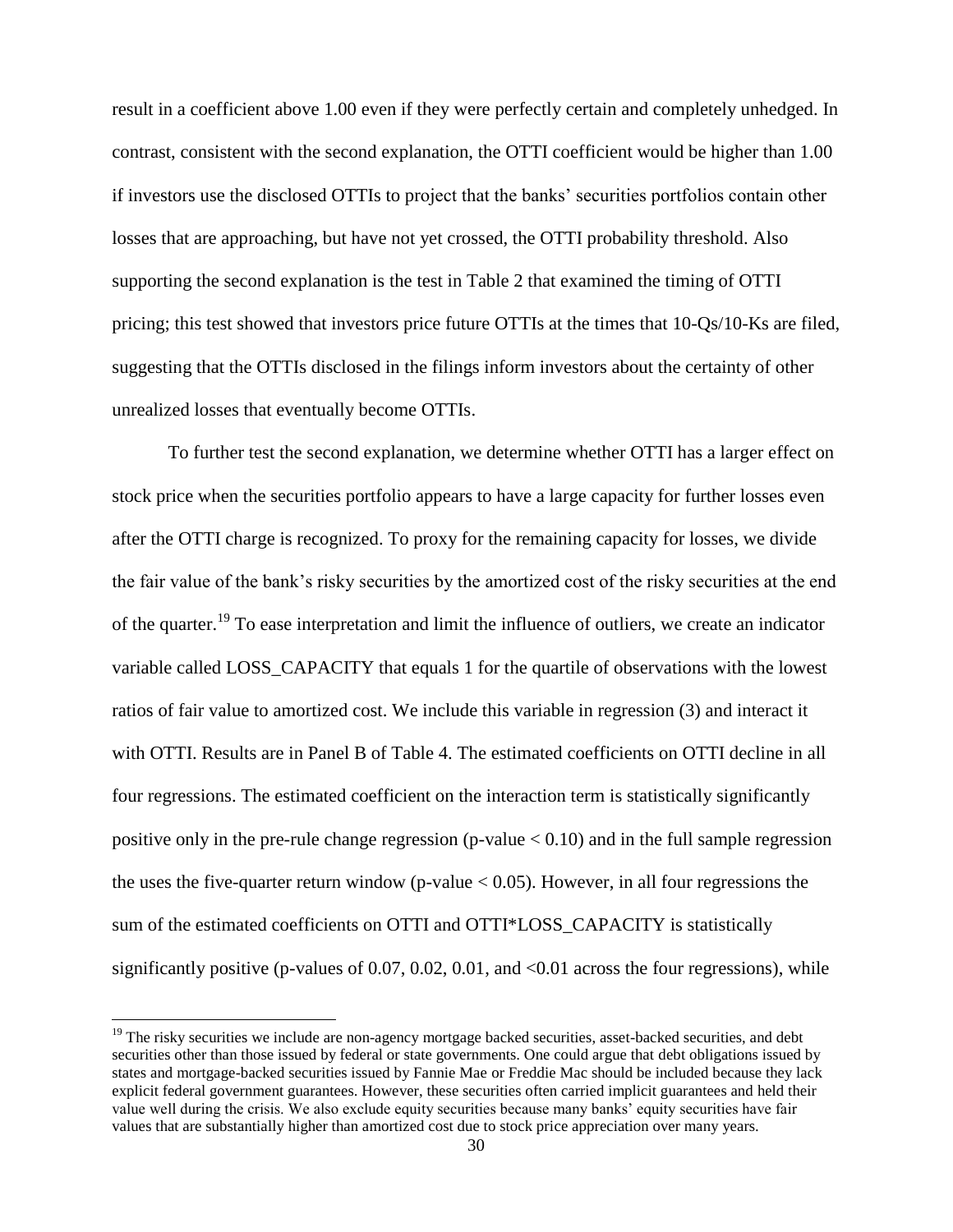the estimated coefficient on the OTTI variable is statistically significantly positive only in the full sample regression (p-value  $= 0.08$ ). Thus, OTTI tends to be reliably related to returns only among firms with large loss capacity. The results are consistent with investors weighing reported OTTIs more heavily when the portfolio exhibits a large capacity for future OTTI losses.

To test the hedging explanation for the usefulness of OTTIs, we partition the sample by whether the five-year Treasury rate increased or decreased during the quarter. We expect OTTIs to be more useful to investors during quarters when economy-wide interest rates increase because this will create unrealized losses on the securities portfolio that are partially hedged but are difficult to distinguish from credit losses (absent OTTI disclosures). Thus, OTTIs should have the most incremental significance in the sample partition of quarters with interest rate increases. However, we find the opposite (results untabulated). During the three quarters that have interest rate increases, the estimated OTTI coefficient is 0.64 and not statistically significantly different from zero. During the four quarters with interest rate decreases, the estimated OTTI coefficient is 2.7 (p-value  $< 0.01$ ).<sup>20</sup> In summary, the evidence suggests that the nature of the information provided via OTTIs is the certainty of losses rather than convey the hedged nature of losses.

### *Non-Economic Explanations for Incremental OTTI Pricing*

 $\overline{\phantom{a}}$ 

We now investigate two non-economic explanations for why OTTI is incrementally priced. The first possibility is that OTTI affects banks' regulatory capital ratios while other unrealized gains/losses do not. However, as discussed earlier, almost none of the banks were in danger of falling below regulatory minimums during the sample period. Also, the market reaction to OTTI warnings did not vary with regulatory capital ratios. To further ensure that results are not driven by the unique effect of OTTIs on regulatory capital, we rerun regression (3)

<sup>&</sup>lt;sup>20</sup> We exclude the 4<sup>th</sup> quarter of 2009 because the change in interest rate is quite small (-0.03%).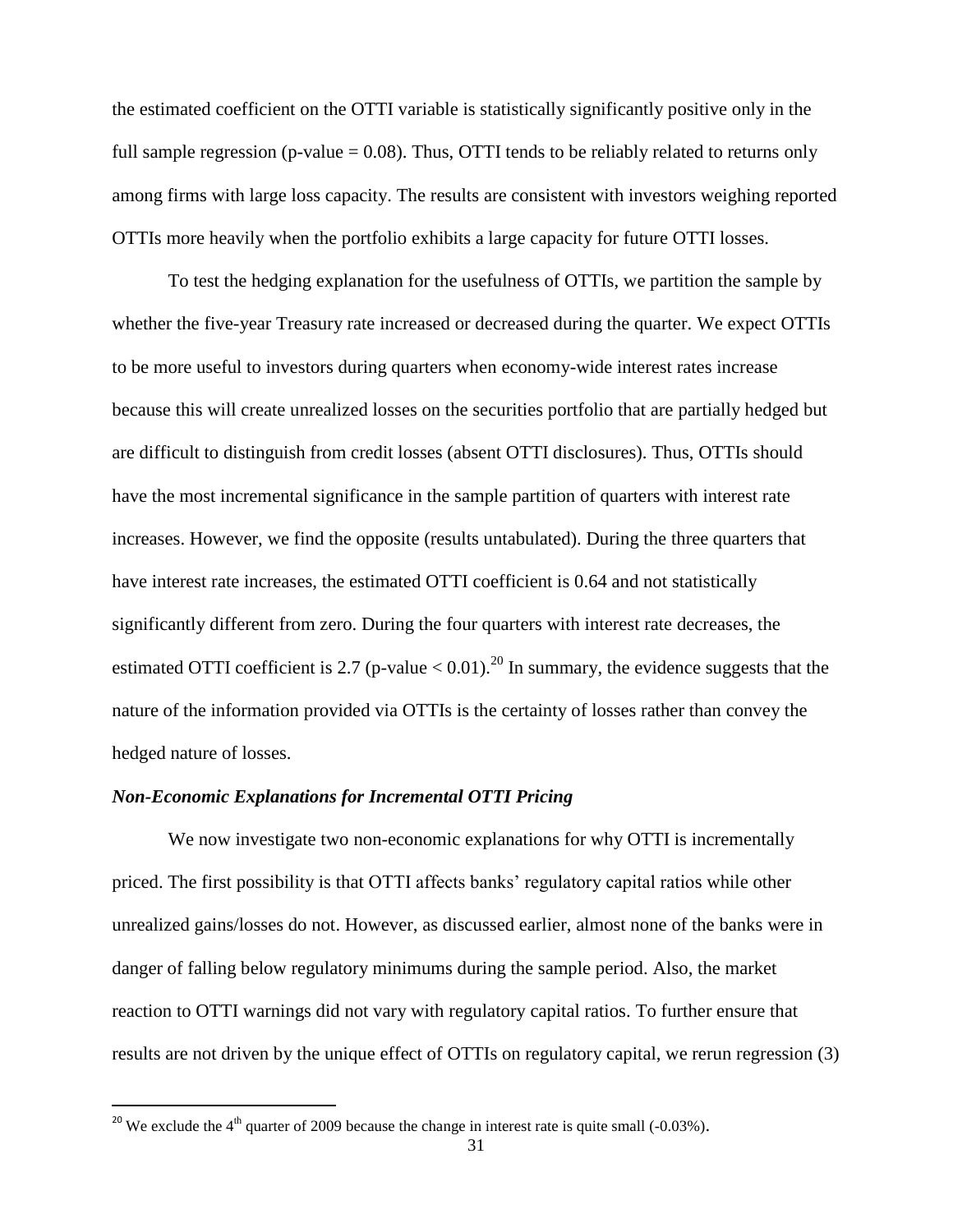using only the banks with above-median Tier 1 capital ratios (10.7 percent). In the full sample regression, the estimated coefficient on OTTI continues to be significantly positive (1.79, with a  $p$ -value = 0.01).

The second explanation for the incremental explanatory power of OTTI is that investors may asymmetrically price unrealized gains versus unrealized losses, which would cause OTTI to have explanatory power simply because it consists exclusively of losses while UNREAL\_GL is a net of losses and gains. However, it is not clear why investors would asymmetrically price unrealized gains and losses, nor is the direction of the asymmetry clear. Even if investors have valid reason to price the gains and losses asymmetrically, current accounting rules do not require firms to separate unrealized gains from losses. At best, investors could value the net gain/loss one way if it was negative and another way if it was positive. Thus, we rerun regression (3) after breaking UNREAL\_GL into two variables, one including the positive values of UNREAL\_GL (0 otherwise) and the other including the negative values of UNREAL\_GL (0 otherwise). In the full sample regression, the coefficient on OTTI remains statistically positive and statistically more positive than the coefficient on the variable that includes the negative UNREAL\_GL values.

# **Pricing of Credit and Non-Credit OTTIs**

To test whether the OTTI bifurcation rule provided additional information to investors, we run regression (5), which breaks OTTI into credit and non-credit components. As shown in the first column of Table 5, the estimated coefficient on the CREDIT portion of OTTI is statistically significantly positive (magnitude of 1.85, p-value  $< 0.05$ ). In contrast, the estimated coefficient on the NON CREDIT portion of OTTI  $(1.09)$  is not statistically significantly different from zero. Although the estimated CREDIT coefficient is higher in magnitude than the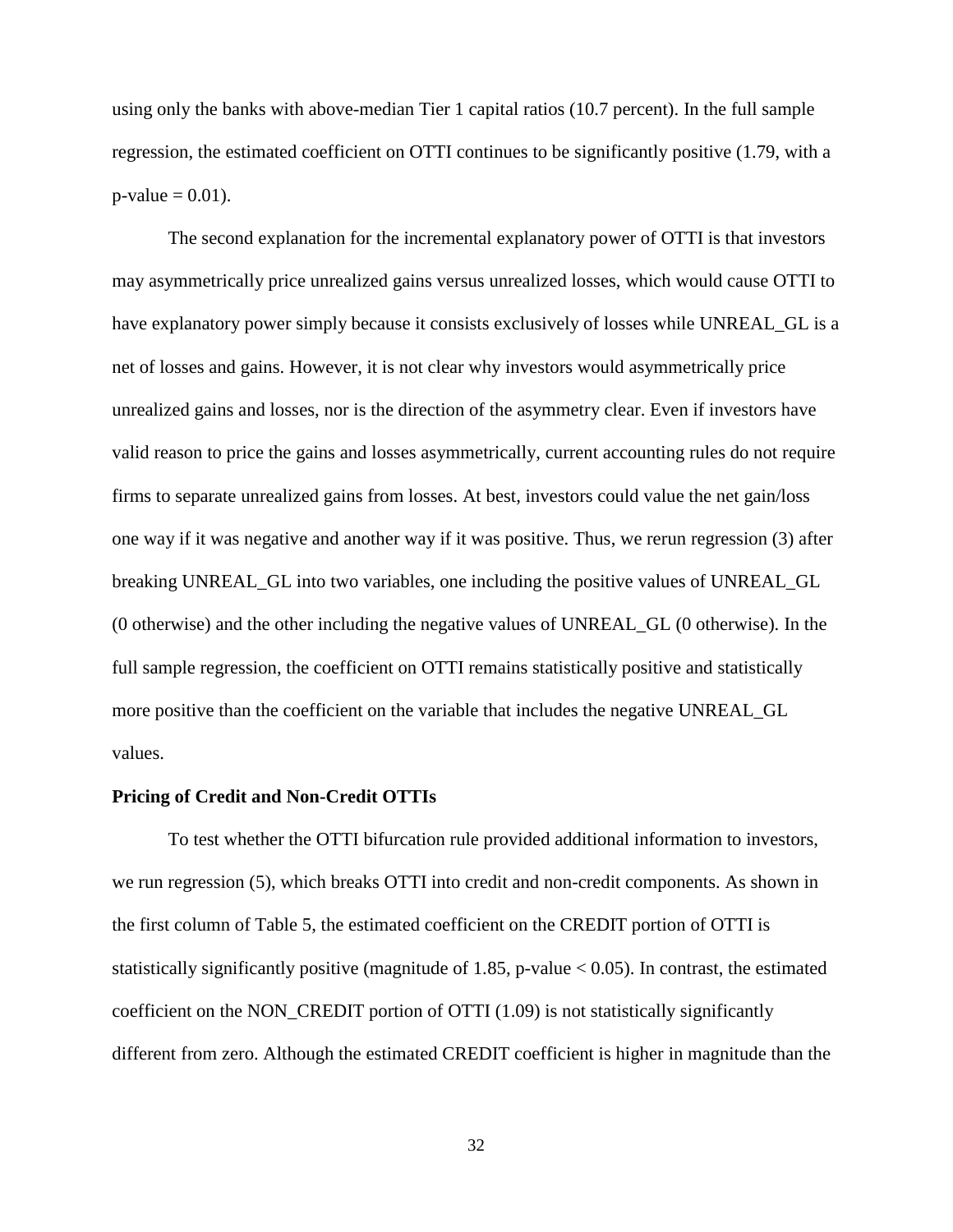estimated NON\_CREDIT coefficient, the difference between the coefficients is not statistically significant.

Because the two variables are part of the same accounting charge, they may compete with each other to explain returns. We re-estimate the regression using one component at a time. As shown in the next two columns of Table 5, when using only the CREDIT (NON\_CREDIT) component, the estimated CREDIT (NON\_CREDIT) coefficient is 2.01 (1.51) with a p-value of 0.04 (0.12). Thus, investors seem to reliably price the CREDIT component but not the NON\_CREDIT component. The estimate of the coefficient on CUMUL\_EFFECT is not statistically significantly different from zero, providing no evidence that investors reacted positively to the adoption adjustment that reclassified some previous OTTI charges as non-credit OTTIs. The power of this test is low, however, because CUMUL\_EFFECT is non-zero for only 1.7 percent of the observations. Bifurcating OTTI and adding CUMUL\_EFFECT have little effect on the magnitudes and significance levels of the coefficients on the other explanatory variables.

#### **VII. CONCLUSION**

OTTIs convey managers' judgments about the certainty of losses on investment securities. Under current rules, managers designate relatively certain holding losses on AFS and HTM securities as OTTIs and recognize them in net income; other unrealized losses are not recognized in net income. In an expansion of fair value accounting, more unrealized gains and losses would be included in net income and the distinction between relatively certain and uncertain losses would become less clear without supplemental disclosures. We examine whether OTTIs are informative to investors, and whether investors gained information in 2009 when the FASB required managers to judge the extent to which fair values were affected by market illiquidity discounts, and adjust OTTIs accordingly.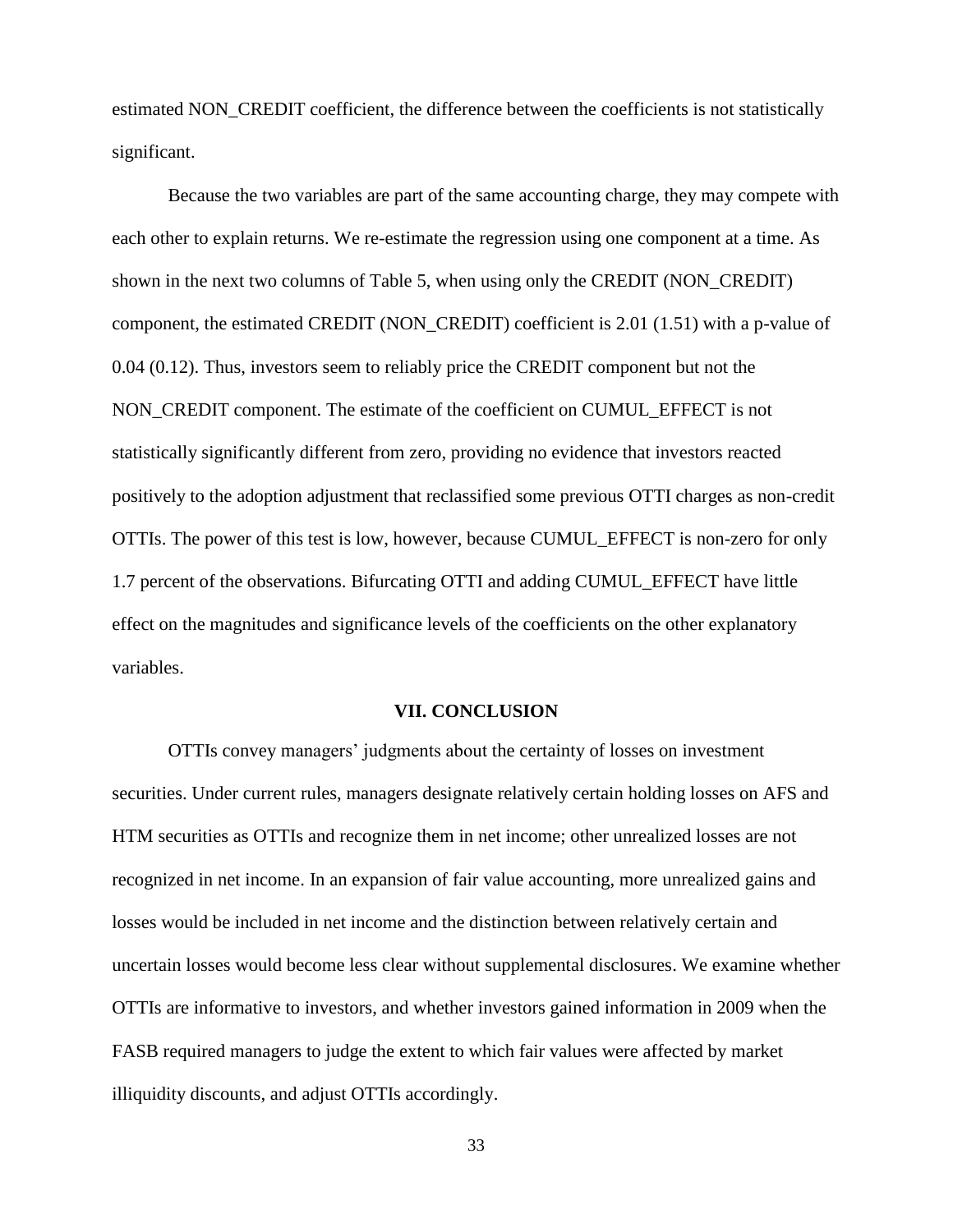We find that the OTTI designations made by commercial bank managers during the financial crisis were informative to investors, and were incrementally informative beyond the net unrealized gain/loss that banks would recognize in earnings under a strict fair value accounting system. We find reliably negative stock price reactions when firms warn about OTTIs outside of earnings announcements, and that investors price OTTIs at 10-Q/10-K filing dates. Using multiple regression, we find that investors react to OTTIs incrementally to reported fair value gains/losses. Investors appear to believe that OTTIs provide information about the certainty of the losses currently labeled as OTTI as well as the certainty of other unrealized losses in the portfolio. Finally, we find that bifurcating OTTIs into credit and non-credit components isolated a useful component of OTTIs for investors.

We conclude that managers' judgments about the certainty of unrealized losses are useful to investors. Our results provide evidence in favor of preserving similar disclosures in an expanded fair value accounting regime. The findings support two specific aspects of the FASB's and IASB's reforms. First, the finding that investors price the credit but not the non-credit portion of OTTIs supports the use of an impairment model based on credit losses (as opposed to a model that incorporates both credit and liquidity factors). Second, the finding that investors project the probable losses represented by OTTIs onto the rest of the portfolio suggests that investors prefer to price unrealized losses before they reach the "probable" threshold; this implies that the threshold should be lowered, consistent with the FASB's and IASB's proposal to use an "expected" rather than "probable" threshold.

The financial crisis represents a powerful setting for studying OTTIs because of the numerous and sizeable OTTI charges. Although the unique economic circumstances could limit the study's generality, many economic downturns involve market illiquidity and uncertainty,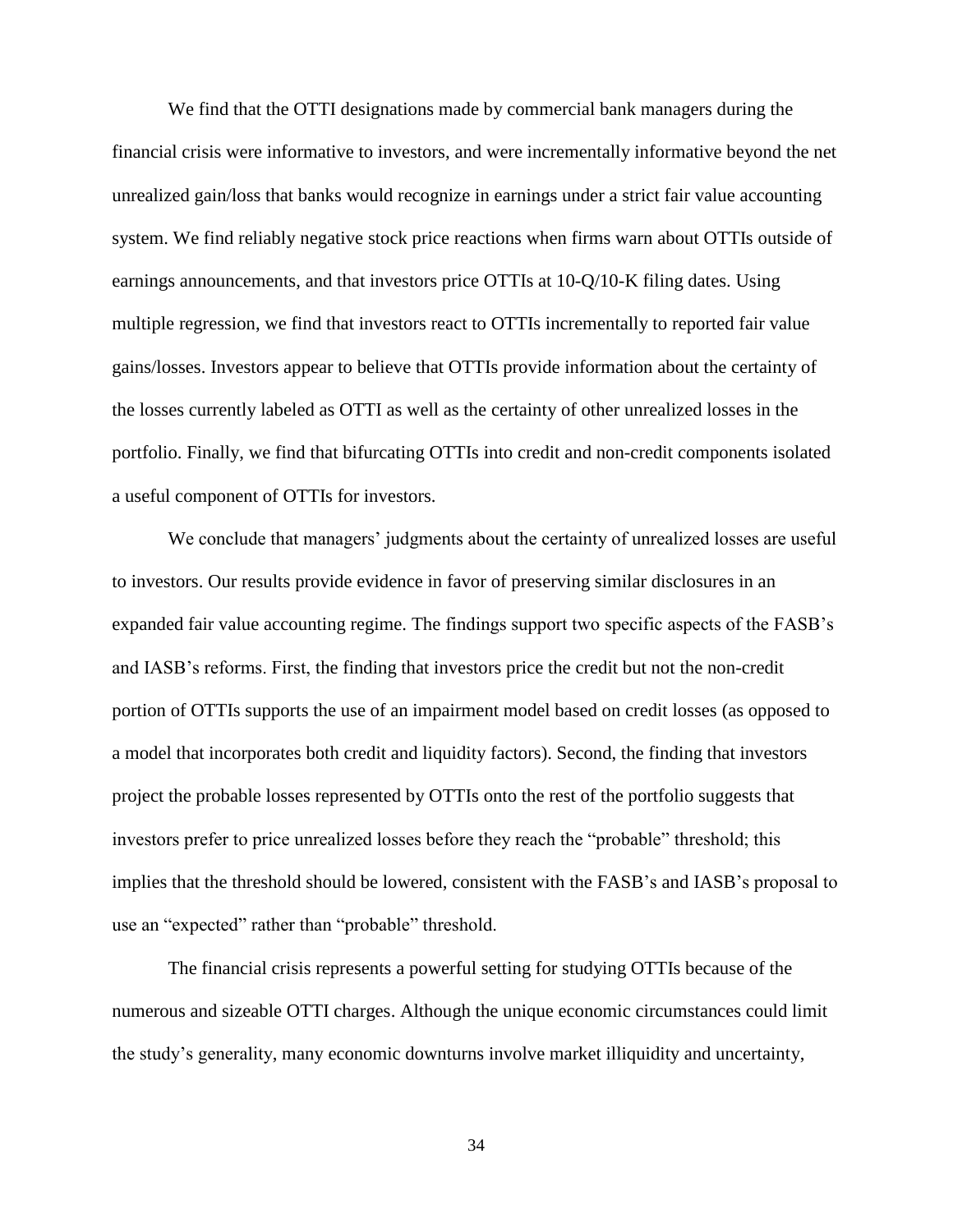which are the conditions that make OTTI useful. Future research could examine periods after the financial crisis, other types of asset impairments, or non-financial firms.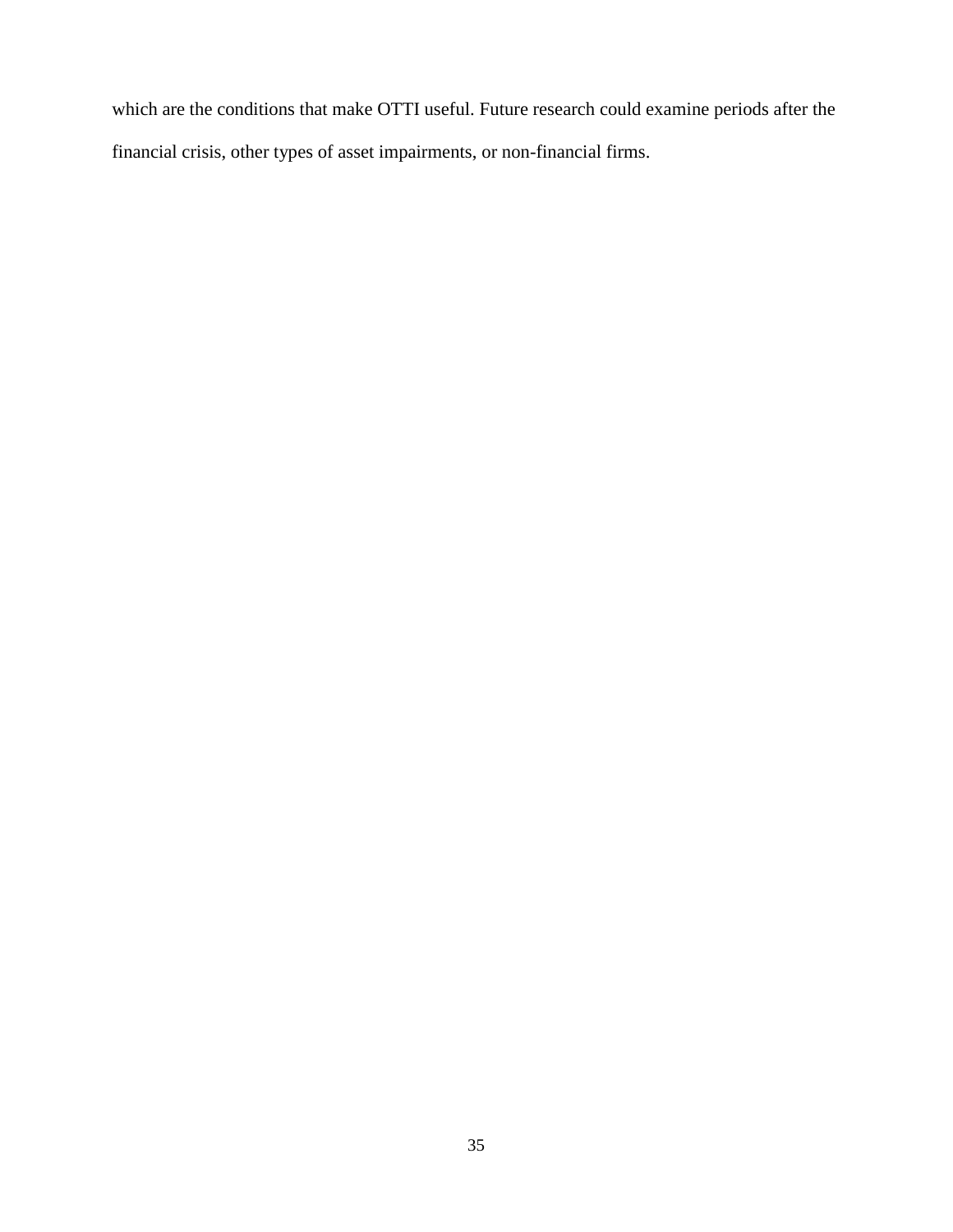### **References**

- Ahmed, A.S., and C. Takeda. 1995. Stock market valuation of gains and losses on commercial banks' investment securities: an empirical analysis. *Journal of Accounting and Economics* 1995 20(2): 207-225.
- American Bankers Association. 2008. Letter to Robert H. Herz, Chairman, Financial Accounting Standards Board. November 13. Available at: http://www.aba.com/NR/rdonlyres/DC65CE12-B1C7-11D4-AB4A-00508B95258D/56797/ABAlettertoFASBOTTINovember132008.pdf
- Badertscher, B.A., J.J. Burks, and P.D. Easton. 2011. A convenient scapegoat: fair value accounting by commercial banks during the financial crisis. *The Accounting Review* (forthcoming).
- Barth, M.E. 1994. Fair value accounting: evidence from investment securities and the market valuation of banks. *The Accounting Review* 69(1): 1-25.
- \_\_\_\_\_, L.D. Hodder, and S.R. Stubben. 2008. Fair value accounting for liabilities and own credit risk. *The Accounting Review* 83(3): 629-664.
- Biddle, G.C., and J-H Choi. 2006. Is comprehensive income useful? *Journal of Contemporary Accounting & Economics* 2(1): 1-32.
- Chambers, D., T.J. Linsmeier, C. Shakespeare, and T. Sougiannis. 2007. An evaluation of SFAS No. 130 comprehensive income disclosures. *Review of Accounting Studies* 12(4): 557- 593.
- Dong, M., S.G. Ryan, and X. Zhang. 2010. Preserving amortized costs within a fair-valueaccounting framework: reclassification of gains and losses on available-for-sale securities upon realization. Working paper, University of Lausanne. Available at: http://papers.ssrn.com/sol3/papers.cfm?abstract\_id=1748626
- Ernst & Young LLP. 2010. *International GAAP 2010, Volume 2*. Beccles, Suffolk, Great Britain: John Wiley & Sons Ltd.
- Financial Accounting Standards Board (FASB). 1993. *Accounting for Certain Investments in Debt and Equity Securities*. Statement of Financial Accounting Standards No. 115. Norwalk, CT: FASB. Available at: [http://www.fasb.org/cs/BlobServer?blobcol=urldata&blobtable=MungoBlobs&blobkey=i](http://www.fasb.org/cs/BlobServer?blobcol=urldata&blobtable=MungoBlobs&blobkey=id&blobwhere=1175820923200&blobheader=application%2Fpdf) [d&blobwhere=1175820923200&blobheader=application%2Fpdf](http://www.fasb.org/cs/BlobServer?blobcol=urldata&blobtable=MungoBlobs&blobkey=id&blobwhere=1175820923200&blobheader=application%2Fpdf)
- \_\_\_\_\_. 1997. *Reporting Comprehensive Income*. Statement of Financial Accounting Standards No. 130. Norwalk, CT: FASB. Available at: [http://www.fasb.org/cs/BlobServer?blobcol=urldata&blobtable=MungoBlobs&blobkey=i](http://www.fasb.org/cs/BlobServer?blobcol=urldata&blobtable=MungoBlobs&blobkey=id&blobwhere=1175820924142&blobheader=application%2Fpdf) [d&blobwhere=1175820924142&blobheader=application%2Fpdf](http://www.fasb.org/cs/BlobServer?blobcol=urldata&blobtable=MungoBlobs&blobkey=id&blobwhere=1175820924142&blobheader=application%2Fpdf)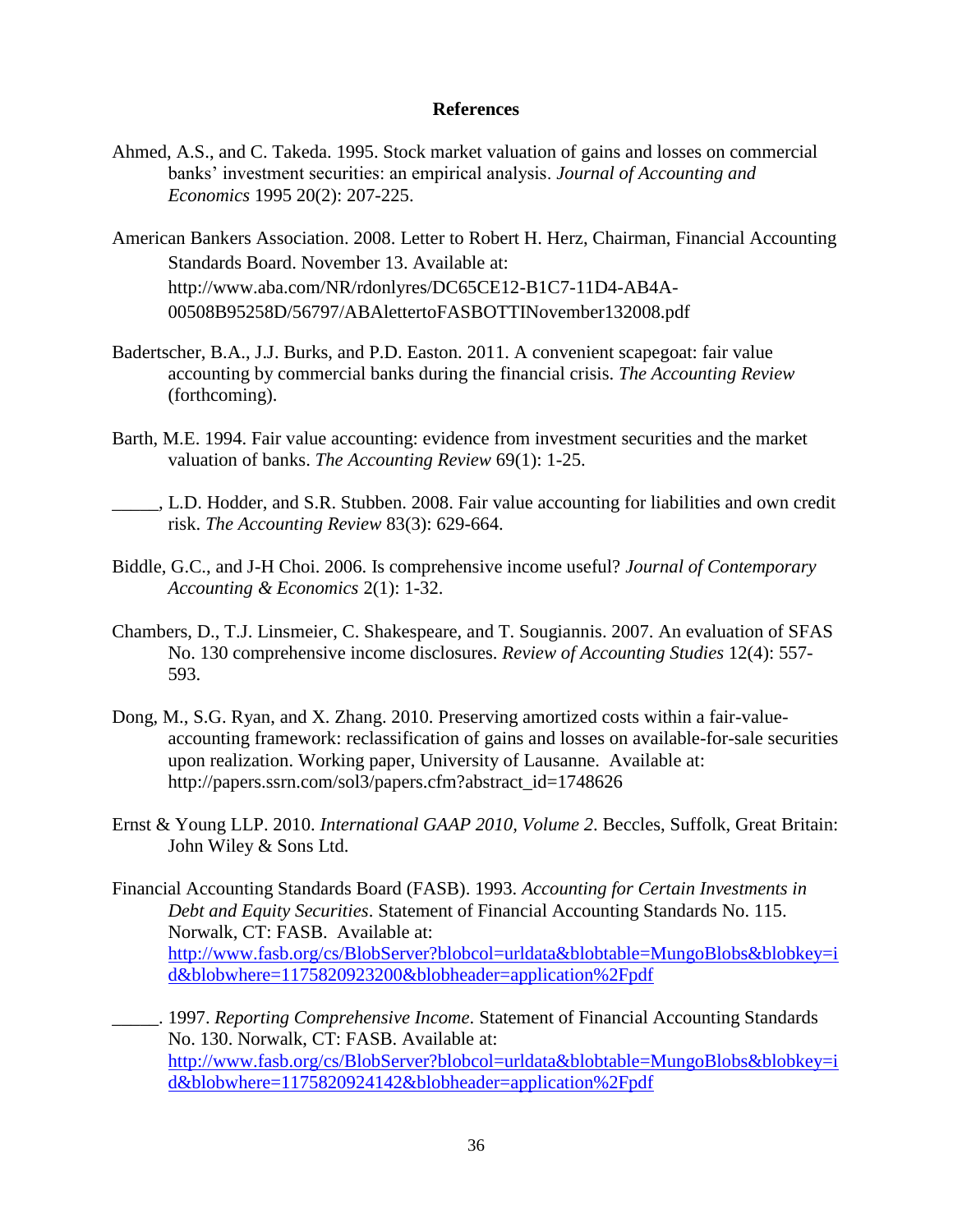\_\_\_\_\_. 2005. *Action Alert No. 05-44*. Norwalk, CT: FASB. Oct 25. Available at: <http://www.fasb.org/aa110305.shtml>

- \_\_\_\_\_. 2005. *The Meaning of Other-Than-Temporary Impairment and Its Application to Certain Investments*. FASB Staff Position No. 115-1 and 124-1. Financial Accounting Series. Norwalk, CT: FASB. Available at: [http://www.fasb.org/cs/BlobServer?blobcol=urldata&blobtable=MungoBlobs&blobkey=i](http://www.fasb.org/cs/BlobServer?blobcol=urldata&blobtable=MungoBlobs&blobkey=id&blobwhere=1175820926548&blobheader=application%2Fpdf) [d&blobwhere=1175820926548&blobheader=application%2Fpdf](http://www.fasb.org/cs/BlobServer?blobcol=urldata&blobtable=MungoBlobs&blobkey=id&blobwhere=1175820926548&blobheader=application%2Fpdf)
- \_\_\_\_\_. 2008. *Invitation to Comment: Reducing Complexity in Reporting Financial Instruments*. Norwalk, CT: FASB. Mar 28. Available at: [http://www.fasb.org/ITC\\_Financial\\_Instruments.pdf](http://www.fasb.org/ITC_Financial_Instruments.pdf)
- \_\_\_\_\_. 2009. *Determining Fair Value When the Volume and Level of Activity for the Asset or Liability Have Significantly Decreased and Identifying Transactions That Are Not Orderly*. FASB Staff Position No. 157-4. Financial Accounting Series. Norwalk, CT: FASB. Available at: [http://www.fasb.org/cs/BlobServer?blobcol=urldata&blobtable=MungoBlobs&blobkey=i](http://www.fasb.org/cs/BlobServer?blobcol=urldata&blobtable=MungoBlobs&blobkey=id&blobwhere=1175820922722&blobheader=application%2Fpdf) [d&blobwhere=1175820922722&blobheader=application%2Fpdf](http://www.fasb.org/cs/BlobServer?blobcol=urldata&blobtable=MungoBlobs&blobkey=id&blobwhere=1175820922722&blobheader=application%2Fpdf)
- \_\_\_\_\_. 2009. *Recognition and Presentation of Other-Than-Temporary Impairments*. FASB Staff Position No. 115-2 and 124-2. Financial Accounting Series. Norwalk, CT: FASB. Available at: [http://www.fasb.org/cs/BlobServer?blobcol=urldata&blobtable=MungoBlobs&blobkey=i](http://www.fasb.org/cs/BlobServer?blobcol=urldata&blobtable=MungoBlobs&blobkey=id&blobwhere=1175820921852&blobheader=application%2Fpdf) [d&blobwhere=1175820921852&blobheader=application%2Fpdf](http://www.fasb.org/cs/BlobServer?blobcol=urldata&blobtable=MungoBlobs&blobkey=id&blobwhere=1175820921852&blobheader=application%2Fpdf)
- \_\_\_\_\_. 2010a. *Accounting for Financial Instruments and Revisions to the Accounting for Derivative Instruments and Hedging Activities*. FASB Exposure Draft. Norwalk, CT: FASB. Available at: [http://www.fasb.org/cs/BlobServer?blobcol=urldata&blobtable=MungoBlobs&blobkey=i](http://www.fasb.org/cs/BlobServer?blobcol=urldata&blobtable=MungoBlobs&blobkey=id&blobwhere=1175820761372&blobheader=application/pdf) [d&blobwhere=1175820761372&blobheader=application/pdf](http://www.fasb.org/cs/BlobServer?blobcol=urldata&blobtable=MungoBlobs&blobkey=id&blobwhere=1175820761372&blobheader=application/pdf)
- \_\_\_\_\_. 2010b. *Staff Draft of an Exposure Draft on Financial Statement Presentation*. Norwalk, CT: July 1. Available at: [http://www.fasb.org/cs/BlobServer?blobcol=urldata&blobtable=MungoBlobs&blobkey=i](http://www.fasb.org/cs/BlobServer?blobcol=urldata&blobtable=MungoBlobs&blobkey=id&blobwhere=1175820952978&blobheader=application%2Fpdf) [d&blobwhere=1175820952978&blobheader=application%2Fpdf](http://www.fasb.org/cs/BlobServer?blobcol=urldata&blobtable=MungoBlobs&blobkey=id&blobwhere=1175820952978&blobheader=application%2Fpdf)
- FASB Investors Technical Advisory Committee (ITAC). 2008. Minutes of Meeting. Norwalk, CT. November 11. Available at: [http://www.fasb.org/cs/ContentServer?c=Document\\_C&pagename=FASB%2FDocument](http://www.fasb.org/cs/ContentServer?c=Document_C&pagename=FASB%2FDocument_C%2FDocumentPage&cid=1176156578870) [\\_C%2FDocumentPage&cid=1176156578870](http://www.fasb.org/cs/ContentServer?c=Document_C&pagename=FASB%2FDocument_C%2FDocumentPage&cid=1176156578870)
- Goh, B.W., J. Ng, and K.O. Yong. 2009. Market pricing of banks' fair value assets reported under SFAS 157 during the 2008 financial crisis. Working paper, Singapore Management University. Available at: [http://papers.ssrn.com/sol3/papers.cfm?abstract\\_id=1335848](http://papers.ssrn.com/sol3/papers.cfm?abstract_id=1335848)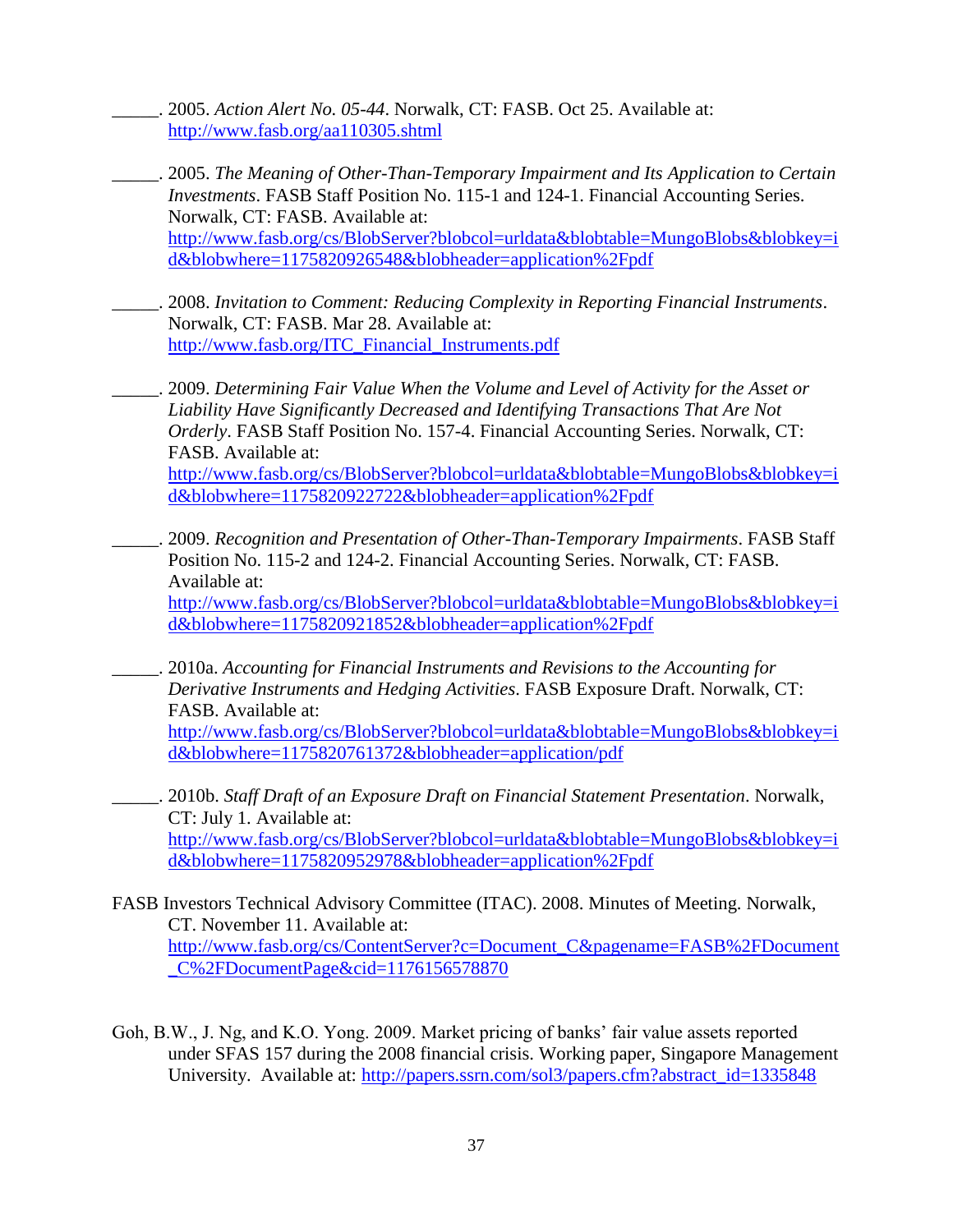- Grossman, S. J., and J. E. Stiglitz. 1980. On the impossibility of informationally efficient markets. *The American Economic Review* 70(3): 393-408.
- Holm, E. 2011. Query spurs Berkshire write-downs. *Wall Street Journal* (March 29).
- International Accounting Standards Board (IASB). 1999. *Financial Instruments: Recognition and Measurement*. International Accounting Standard No. 39. London, UK: International Accounting Standards Committee Foundation.
- \_\_\_\_\_. 2008. *Discussion Paper: Reducing Complexity in Reporting Financial Instruments*. London, UK: IASCF. Available at: [http://www.iasb.org/NR/rdonlyres/A2534626-8D62-](http://www.iasb.org/NR/rdonlyres/A2534626-8D62-4B42-BE12-E3D14C15AD29/0/DPReducingComplexity_ReportingFinancialInstruments.pdf) [4B42-BE12-](http://www.iasb.org/NR/rdonlyres/A2534626-8D62-4B42-BE12-E3D14C15AD29/0/DPReducingComplexity_ReportingFinancialInstruments.pdf) [E3D14C15AD29/0/DPReducingComplexity\\_ReportingFinancialInstruments.pdf](http://www.iasb.org/NR/rdonlyres/A2534626-8D62-4B42-BE12-E3D14C15AD29/0/DPReducingComplexity_ReportingFinancialInstruments.pdf)
- Johnson, L.T., and R.J. Swieringa. 1996. Anatomy of an agenda decision: statement no. 115. *Accounting Horizons* 10(2): 149-179.
- Penman, S.H. 2007. Financial reporting quality: is fair value a plus or a minus? *Accounting and Business Research* 37(3): 33-44.
- Petersen, M.A. 2009. Estimating standard errors in finance panel data sets: comparing approaches. *The Review of Financial Studies* 22 (1): 435-480.
- Public Company Accounting Oversight Board (PCAOB). 2004. *Auditing Derivative Instruments, Hedging Activities, and Investments in Securities*. AU Section 332. Available at: <http://pcaobus.org/Standards/Auditing/Pages/AU332.aspx>
- Puliam, S., and T. McGinty. 2009. Congress helped banks defang key rule. *Wall Street Journal*, June 3.
- Reilly, D. 2007. Behind banks' credit rescue fund; with new, united voice, auditors stand ground on how to treat crunch. *Wall Street Journal,* October 17.
- Ryan, S.G. 2008. Accounting in and for the subprime crisis. *The Accounting Review* 83(6): 1605- 1638.
- Trott, E.W. 2009. Accounting for debt instruments held as assets. *Accounting Horizons* 23(4): 457-469.
- Vyas, D. 2010. The timeliness of write-downs by U.S. financial institutions during the financial crisis of 2007-2008. Working paper, University of Minnesota. Available at: [http://papers.ssrn.com/sol3/papers.cfm?abstract\\_id=1491017&http://scholar.google.com/](http://papers.ssrn.com/sol3/papers.cfm?abstract_id=1491017&http://scholar.google.com/scholar?hl=en&q=vyas+timeliness+of+writedowns&as_sdt=0%2C15&as_ylo=&as_vis=0) [scholar?hl=en&q=vyas+timeliness+of+writedowns&as\\_sdt=0%2C15&as\\_ylo=&as\\_vis=](http://papers.ssrn.com/sol3/papers.cfm?abstract_id=1491017&http://scholar.google.com/scholar?hl=en&q=vyas+timeliness+of+writedowns&as_sdt=0%2C15&as_ylo=&as_vis=0)  $\mathbf{0}$  $\mathbf{0}$  $\mathbf{0}$
- Warfield, T.D., and J.J. Wild. 1992. Accounting recognition and the relevance of earnings as an explanatory variable for returns. *The Accounting Review* 67(4): 821-842.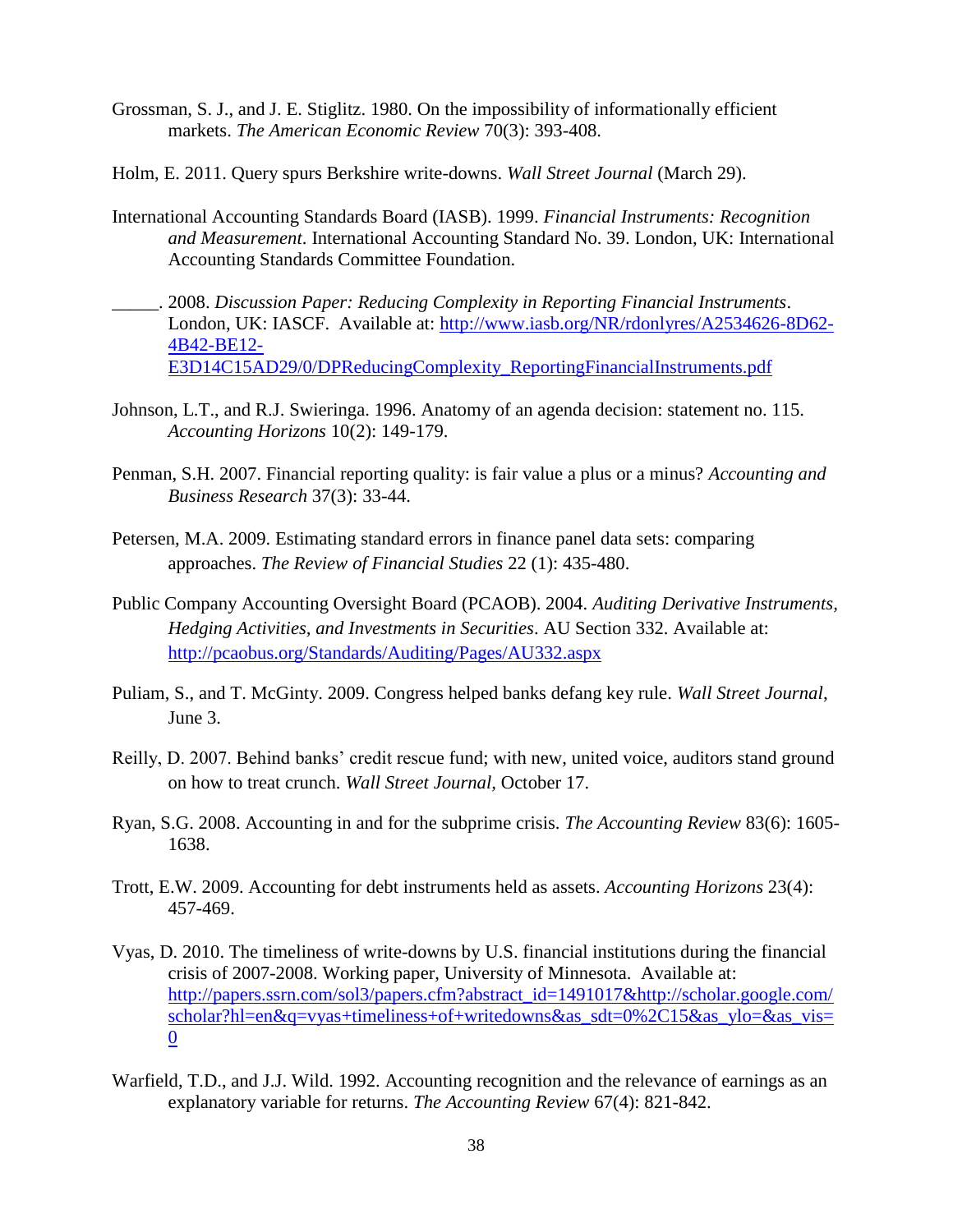White, H. 1980. A heteroskedastic-consistent covariance matrix estimator and a direct test of heteroskedasticity. *Econometrica* 48(4): 817-838.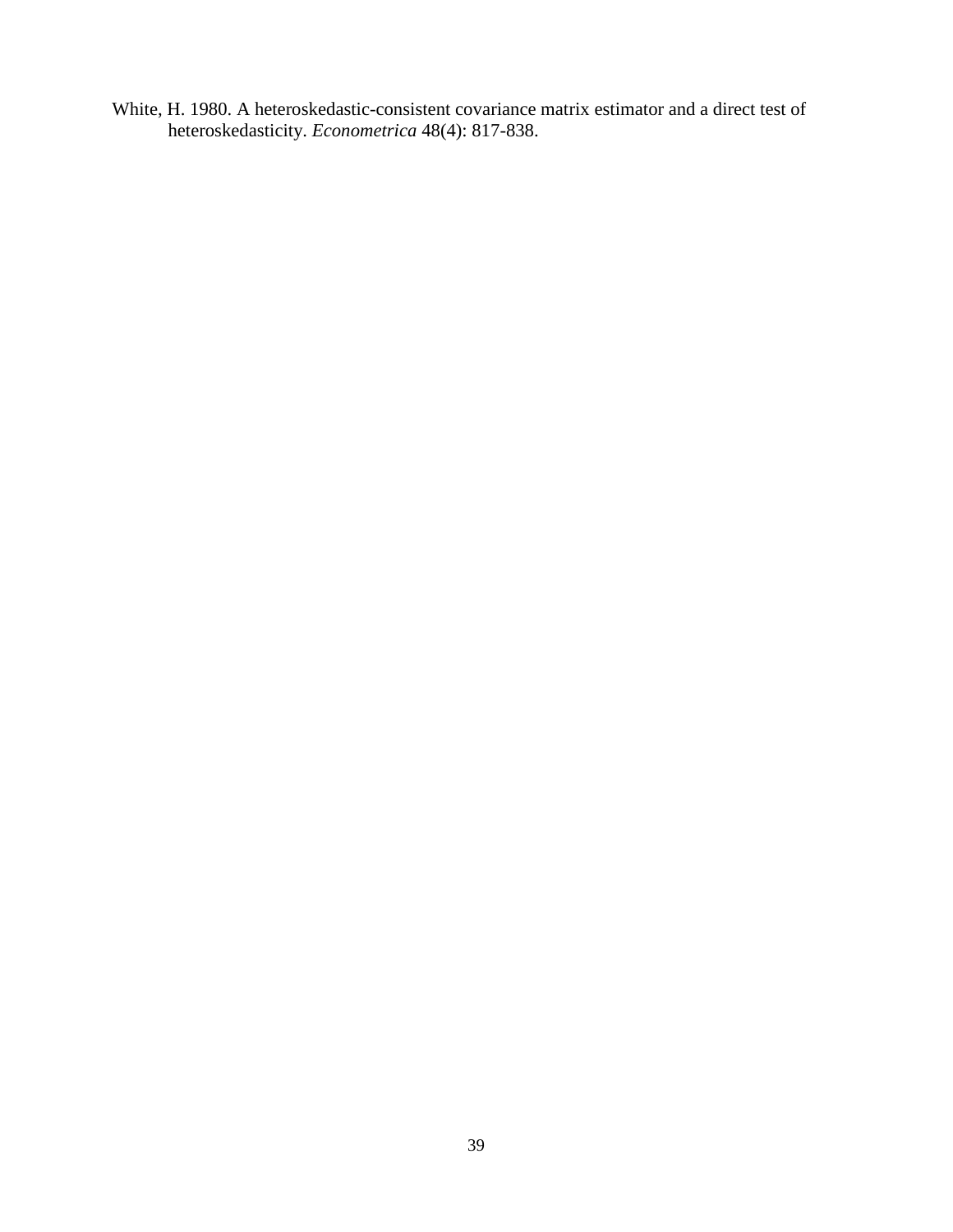**FIGURE 1 Industry-Level Other**-**than**-**Temporary Impairments by Quarter (in billions)**



The sample consists of the top 100 banks each quarter ranked by beginning holdings of non-Treasury held-tomaturity and available-for-sale securities. The other-than-temporary impairments (OTTIs) depicted were recognized on available-for-sale and held-to-maturity securities (handcollected from 10-Q and 10-K filings). Beginning in 2009, CREDIT denotes the portion of the OTTI charge due to credit losses. NON\_CREDIT denotes the portion of the OTTI charge due to non-credit losses.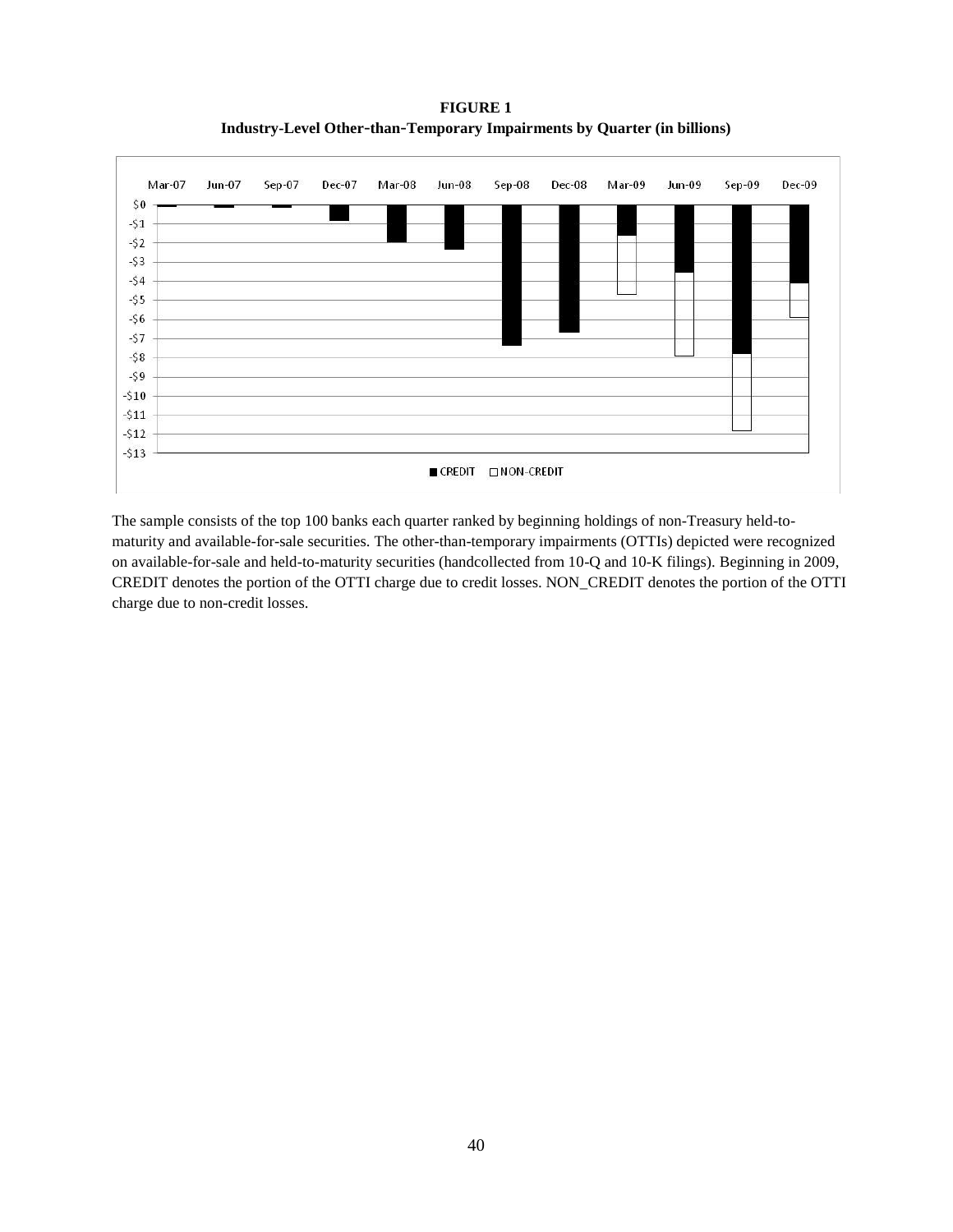#### **TABLE 1 Short Window Returns around OTTI Warnings**

| <b>Sample partition</b>           | n  | 25 <sub>th</sub><br>Percentile | mean     |     | median   |       | 75 <sub>th</sub><br>Percentile | Std.<br>Dev. |
|-----------------------------------|----|--------------------------------|----------|-----|----------|-------|--------------------------------|--------------|
| All warnings                      | 50 | $-0.075$                       | $-0.042$ | *** | $-0.033$ | ***   | 0.021                          | 0.079        |
| Mention OTTI only                 | 36 | $-0.054$                       | $-0.022$ | **  | $-0.025$ | $***$ | 0.033                          | 0.075        |
| Mention OTTI and other items      | 14 | $-0.165$                       | $-0.092$ | *** | $-0.073$ | ***   | $-0.026$                       | 0.067        |
| Warn before earnings announcement | 42 | $-0.075$                       | $-0.043$ | *** | $-0.031$ | ***   | 0.029                          | 0.081        |
| Warn after earnings announcement  | 8  | $-0.076$                       | $-0.034$ |     | $-0.035$ | ∗     | $-0.003$                       | 0.078        |

*Panel A: Descriptive Statistics (RET\_WARN)*

\*\*\*, \*\*, \*\* denote significantly different from zero at the 1, 5, and 10 percent levels, respectively (two-tailed). RET\_WARN is the three day (-1,+1) market adjusted return around the OTTI warning date.

*Panel B: Cross-sectional Determinants of the Market Reaction to OTTI Warnings*

|                       | <b>Predicted</b> | <b>OTTI-only</b><br><b>Warnings</b> |   |
|-----------------------|------------------|-------------------------------------|---|
| Intercept             | ?                | $-0.0047$                           |   |
|                       |                  | (0.0173)                            |   |
| <b>OTTI WARN</b>      | $^{+}$           | 1.0231                              | ∗ |
|                       |                  | (0.7416)                            |   |
| LOW CAPITAL           |                  | 0.0268                              |   |
|                       |                  | (0.0299)                            |   |
| OTTI WARN*LOW CAPITAL | $^{+}$           | 0.5799                              |   |
|                       |                  | (1.5270)                            |   |
| Adjusted R-square     |                  | 7.33%                               |   |
| n                     |                  | 36                                  |   |

\*\*\*, \*\*, \*\* denote significantly different from zero at the 1, 5, and 10 percent levels, respectively (one-tailed if sign is in the predicted direction, two-tailed otherwise). The model is estimated using ordinary least squares. Heteroscedasticity-consistent standard errors are presented in parentheses below coefficient estimates (White 1980). The dependent variable is the three-day market adjusted return around the OTTI-warning date (RET\_WARN). OTTI\_WARN equals other-than-temporary impairments of available-for-sale and held-to-maturity securities included in the warning, scaled by beginning-of-quarter market value of equity (CSHPRQ x PRCCQ from Compustat). LOW\_CAPITAL is an indicator variable equal to one if the firm's Tier1 Capital Ratio is below the sample median.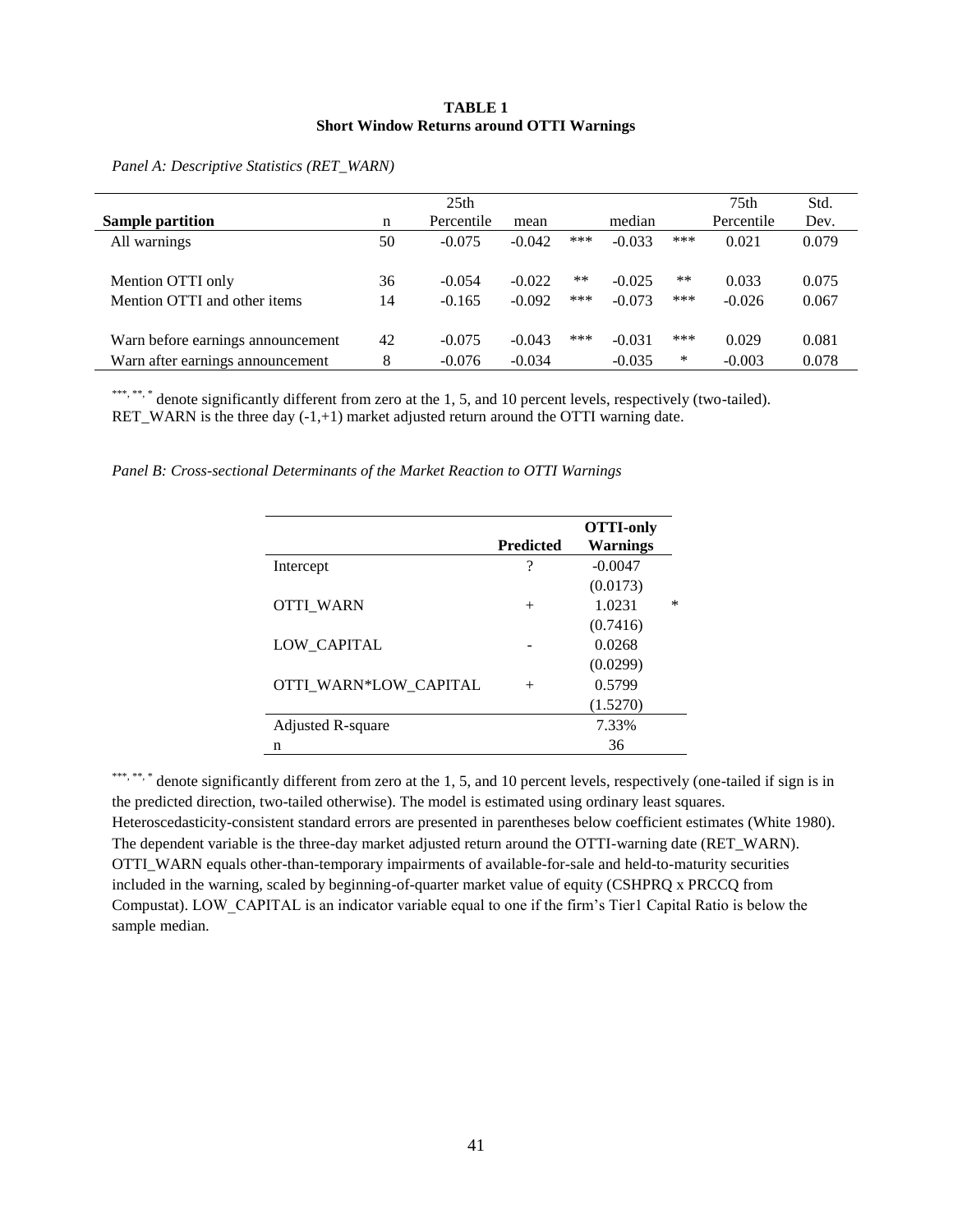# **TABLE 2 Timing of OTTI Pricing**

| Full Sample (n=958)                                           | <b>Mean</b> |       | <b>Std Err</b> | Min       | Q1        | <b>Median</b> |       | Q3     | <b>Max</b> |
|---------------------------------------------------------------|-------------|-------|----------------|-----------|-----------|---------------|-------|--------|------------|
| $RET\_EARN_{q+1}$                                             | $-0.0003$   |       | 0.1293         | $-0.6742$ | $-0.0591$ | $-0.0006$     |       | 0.0624 | 0.6160     |
| $RET$ <sub>-FILING<sub><math>a+1</math></sub></sub>           | 0.0077      | $***$ | 0.1012         | $-0.6141$ | $-0.0327$ | 0.0045        | $**$  | 0.0419 | 1.0299     |
| $RETq+1$                                                      | $-0.0351$   | ***   | 0.2962         | $-1.3148$ | $-0.1726$ | $-0.0041$     | ***   | 0.1185 | 1.3228     |
| $RET$ _EARN <sub>a</sub>                                      | 0.0085      | $***$ | 0.1279         | $-0.6742$ | $-0.0499$ | 0.0085        | ***   | 0.0711 | 0.6160     |
| RET_FILING <sub>a</sub>                                       | 0.0022      |       | 0.0933         | $-0.3496$ | $-0.0449$ | 0.0006        |       | 0.0413 | 0.6814     |
| RET <sub>a</sub>                                              | $-0.0496$   | ***   | 0.2947         | $-1.1739$ | $-0.2037$ | $-0.0416$     | ***   | 0.1075 | 1.5603     |
| $RET$ _EAR $N_{q-1}$                                          | 0.0088      | $***$ | 0.1210         | $-0.6742$ | $-0.0516$ | 0.0052        | $***$ | 0.0680 | 0.6160     |
| $RET$ <sub>-FILING<sub><math>a-1</math></sub></sub>           | 0.0047      |       | 0.0959         | $-0.6141$ | $-0.0432$ | 0.0035        |       | 0.0453 | 0.6814     |
| $RETq-1$                                                      | $-0.0651$   | ***   | 0.2894         | $-1.1739$ | $-0.2236$ | $-0.0641$     | ***   | 0.0958 | 1.5603     |
| $RET$ _EARN <sub>q-2</sub>                                    | 0.0024      |       | 0.1127         | $-0.6110$ | $-0.0527$ | $-0.0031$     |       | 0.0581 | 0.6160     |
| $RET$ -FILING <sub><math>a-2</math></sub>                     | 0.0031      |       | 0.0898         | $-0.6141$ | $-0.0435$ | 0.0015        |       | 0.0451 | 0.5572     |
| $RETq-2$                                                      | $-0.0807$   | ***   | 0.2595         | $-1.1739$ | $-0.2143$ | $-0.0688$     | ***   | 0.0630 | 0.9036     |
| $RET$ <sub><math>EARN</math><sub><math>a-3</math></sub></sub> | 0.0039      |       | 0.1068         | $-0.6110$ | $-0.0474$ | $-0.0019$     |       | 0.0513 | 0.5135     |
| $RET$ -FILING <sub><math>a-3</math></sub>                     | $-0.0025$   |       | 0.0796         | $-0.6141$ | $-0.0384$ | 0.0000        |       | 0.0347 | 0.4138     |
| $RETq-3$                                                      | $-0.0852$   | ***   | 0.2315         | $-1.1739$ | $-0.1855$ | $-0.0627$     | ***   | 0.0260 | 0.9036     |

*Panel A: Return Window Descriptive Statistics*

\*\*\*, \*\*, \*\* denote significantly different from zero at the 1, 5, and 10 percent levels, respectively (two-tailed). RET\_EARN<sub>q+t</sub>, t=-3,-2,...,1 is the three day (-1,+1) raw return around the earnings announcement date for quarter q+t-1. RET\_FILING<sub>q+t</sub>, t=-3,-2,...,1 is the three day (-1,+1) raw return around the filing date of the 10K/10Q for quarter q+t-1.  $RET_{q+t}$ , t=-3,-2,...,1 is the raw return for the for fiscal quarter q+t, excluding  $RET_WARN$ ,  $RET_EA_{q+t}$ , and  $RET\_FILING_{q+t}$ . All variables are winsorized at the 1st and 99th percentiles within each sample period before and after adoption of the OTTI bifurcation rule.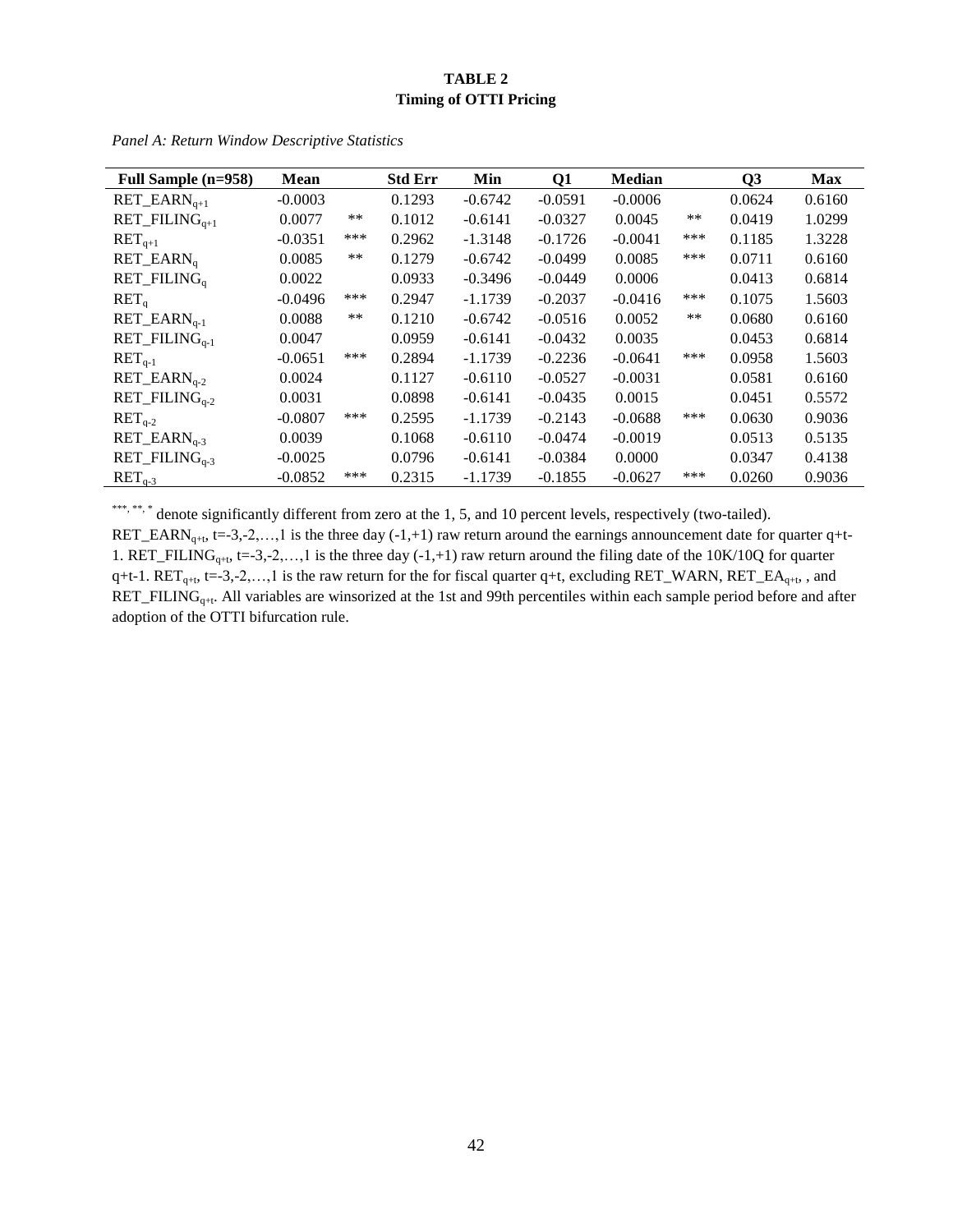|  | Panel B: Reverse Regressions of Financial Statement Items on Various Market Return Windows |  |  |
|--|--------------------------------------------------------------------------------------------|--|--|
|  |                                                                                            |  |  |

|                                                               | <b>Predicted</b>         | <b>OTTI</b> |       | <b>UNREAL GL</b> |            | <b>BDE</b> |     | <b>EARN</b> |        |
|---------------------------------------------------------------|--------------------------|-------------|-------|------------------|------------|------------|-----|-------------|--------|
| Intercept                                                     | $\gamma$                 | $-0.0057$   | ***   | $-0.0012$        |            | $-0.0328$  | *** | $-0.0625$   | ***    |
|                                                               |                          | (0.0009)    |       | (0.0028)         |            | (0.0023)   |     | (0.0209)    |        |
| RET_WARN                                                      |                          | 0.2183      | ***   | 0.6478           | ***        | 0.0917     |     | 1.0458      |        |
|                                                               |                          | (0.0479)    |       | (0.2340)         |            | (0.0924)   |     | (0.9448)    |        |
| $RET$ <sub>CARN<sub><math>a+1</math></sub></sub>              |                          | 0.0056      |       | $-0.0352$        |            | 0.1128     | *** | 0.8544      | ***    |
|                                                               |                          | (0.0045)    |       | (0.0249)         |            | (0.0196)   |     | (0.2322)    |        |
| $RET$ <sub>-FILING<sub><math>q+1</math></sub></sub>           |                          | 0.0167      | ***   | 0.0881           | ***        | 0.0059     |     | 0.0203      |        |
|                                                               |                          | (0.0049)    |       | (0.0323)         |            | (0.0228)   |     | (0.2913)    |        |
| $RET_{q+1}$                                                   | $\overline{\mathcal{L}}$ | 0.0023      |       | $-0.0060$        |            | 0.0248     | *** | 0.1553      | ***    |
|                                                               |                          | (0.0028)    |       | (0.0170)         |            | (0.0077)   |     | (0.0634)    |        |
| $RET$ _EARN <sub>a</sub>                                      | $^{+}$                   | 0.0020      |       | 0.0025           |            | 0.1177     | *** | 0.8920      | ***    |
|                                                               |                          | (0.0032)    |       | (0.0283)         |            | (0.0204)   |     | (0.1961)    |        |
| RET_FILING <sub>a</sub>                                       | $^{+}$                   | 0.0055      |       | 0.1443           | ***        | 0.0014     |     | $-0.5563$   | $\ast$ |
|                                                               |                          | (0.0055)    |       | (0.0563)         |            | (0.0232)   |     | (0.2769)    |        |
| RET <sub>a</sub>                                              | $\overline{\mathcal{L}}$ | $-0.0010$   |       | 0.0181           |            | 0.0250     | *** | 0.1812      | $\ast$ |
|                                                               |                          | (0.0019)    |       | (0.0137)         |            | (0.0082)   |     | (0.1010)    |        |
| $RET$ <sub><math>EARN</math><sub><math>q-1</math></sub></sub> | $^{+}$                   | $-0.0021$   |       | $-0.0600$        | $\ast\ast$ | 0.0481     | *** | 0.7049      | ***    |
|                                                               |                          | (0.0043)    |       | (0.0285)         |            | (0.0151)   |     | (0.1409)    |        |
| $RET$ <sub>-FILING<sub>q-1</sub></sub>                        | $^{+}$                   | 0.0108      | $***$ | 0.0109           |            | $-0.0264$  |     | $-0.4726$   |        |
|                                                               |                          | (0.0049)    |       | (0.0375)         |            | (0.0267)   |     | (0.3602)    |        |
| $RETq-1$                                                      | $\overline{\mathcal{L}}$ | 0.0016      |       | 0.0434           | ***        | 0.0458     | *** | 0.5367      | ***    |
|                                                               |                          | (0.0022)    |       | (0.0160)         |            | (0.0085)   |     | (0.0879)    |        |
| $RET$ <sub>G-2</sub>                                          | $^{+}$                   | $-0.0031$   |       | $-0.0384$        |            | 0.0580     | *** | 0.6992      | ***    |
|                                                               |                          | (0.0054)    |       | (0.0274)         |            | (0.0156)   |     | (0.2474)    |        |
| $RET$ <sub>-7</sub> $HLINGq-2$                                | $^{+}$                   | 0.0165      | $***$ | 0.0042           |            | $-0.0027$  |     | $-0.0787$   |        |
|                                                               |                          | (0.0065)    |       | (0.0617)         |            | (0.0283)   |     | (0.3153)    |        |
| $RETq-2$                                                      | $\overline{\mathcal{L}}$ | 0.0032      |       | 0.0100           |            | 0.0557     | *** | 0.4391      | ***    |
|                                                               |                          | (0.0032)    |       | (0.0187)         |            | (0.0093)   |     | (0.0913)    |        |
| $RET$ <sub>G-3</sub>                                          | $^{+}$                   | 0.0074      |       | 0.0263           |            | 0.0650     | *** | 0.5874      | **     |
|                                                               |                          | (0.0046)    |       | (0.0358)         |            | (0.0214)   |     | (0.2602)    |        |
| $RET$ _FILIN $G_{q-3}$                                        | $^{+}$                   | 0.0180      | ***   | $-0.0698$        |            | 0.0182     |     | 0.3393      |        |
|                                                               |                          | (0.0064)    |       | (0.0457)         |            | (0.0257)   |     | (0.2873)    |        |
| $RETq-3$                                                      | $\gamma$                 | 0.0021      |       | $-0.0146$        |            | 0.0510     | *** | 0.3829      | ***    |
|                                                               |                          | (0.0043)    |       | (0.0224)         |            | (0.0078)   |     | (0.1127)    |        |
| <b>Adjusted R-square</b>                                      |                          | 11.88%      |       | 10.75%           |            | 31.88%     |     | 26.14%      |        |
| n                                                             |                          | 958         |       | 958              |            | 958        |     | 958         |        |

\*\*\*, \*\*, \* denote significantly different from zero at the 1, 5, and 10 percent levels, respectively (one-tailed if sign is in the predicted direction, two-tailed otherwise). The model is estimated using ordinary least squares. Robust standard errors clustered by firm are presented in parentheses below coefficient estimates. The dependent variable is OTTI, BDE, UNREAL\_GL, or EARN. OTTI equals other-than-temporary impairments of available-for-sale and held-to-maturity securities (handcollected from 10-Q and 10- K filings), scaled by beginning-of-quarter market value of equity (CSHPRQ x PRCCQ from Compustat). BDE equals the charge related to management's expectations about future uncollectible loan and lease amounts (bhck4230), scaled by beginning-ofquarter market value of equity. UNREAL\_GL is the unrealized gain/loss for the quarter, which equals the change in the difference between the current quarter and prior quarters fair value of held-to-maturity (bhck1771) and available-for-sale securities (bhck1773) and the amortized cost of held-to-maturity (bhck1754) and available-for-sale securities (bhck1772), adjusted for OTTI and realized gain/loss (bhck3521 + bhck3196), and scaled by beginning-of-quarter market value of equity (see equation 4). EARN equals pretax earnings (bhck4301) plus extraordinary items (bhck4320) minus other-than-temporaryimpairments (OTTI) minus bad debt expense (bhck4230), scaled by beginning-of-quarter market value of equity. All items beginning with "bhck" come from Federal Reserve Y-9C reports. See Table 2, Panel A for other variable descriptions.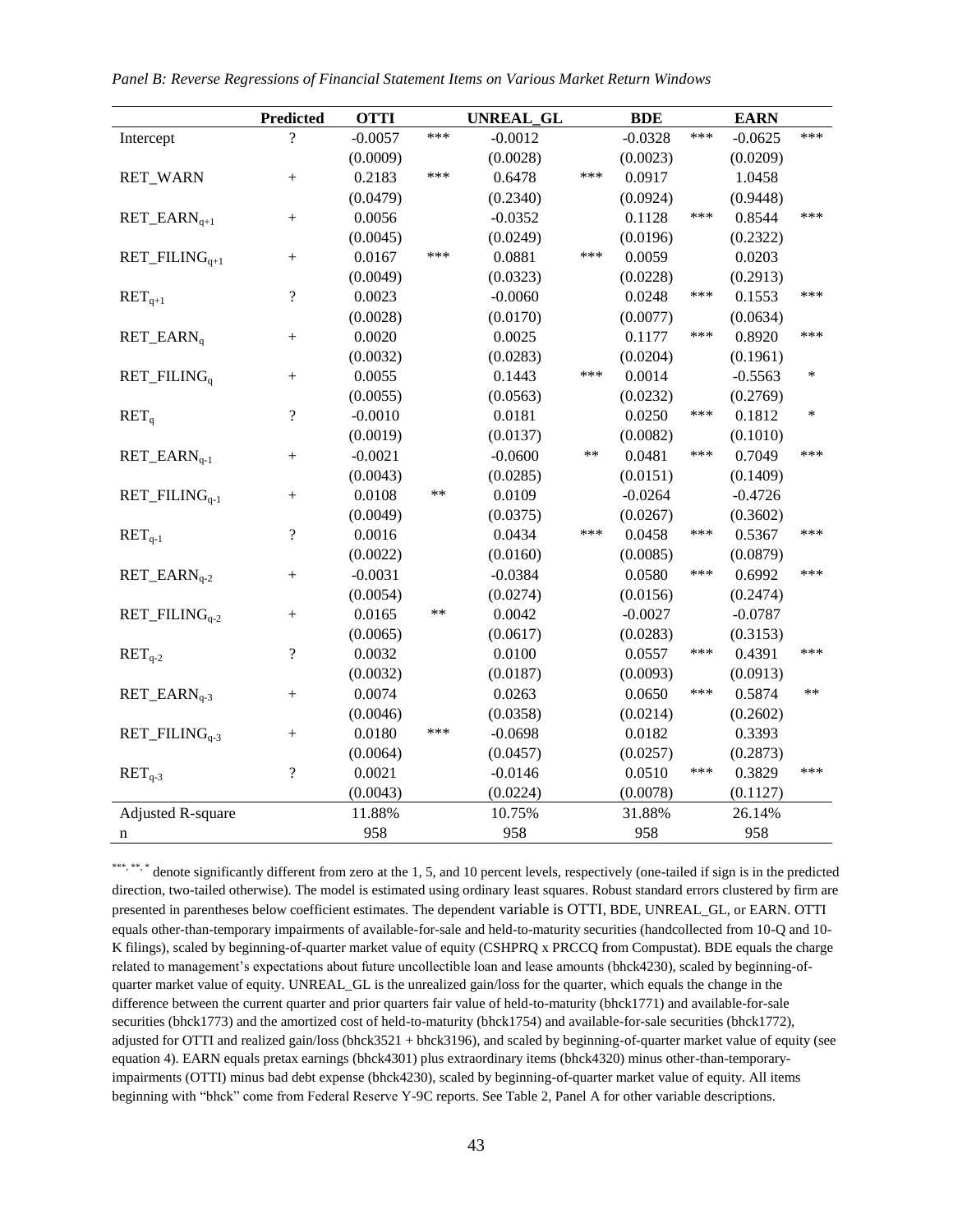#### **TABLE 3**

#### **Descriptive Statistics and Correlations for Firm Quarter Variables**

*Panel A: Descriptive Statistics* 

| Full Sample (n=958)        | <b>Mean</b> |     | <b>Std Err</b> | Min        | Q1        | <b>Median</b> |     | Q <sub>3</sub> | <b>Max</b> |
|----------------------------|-------------|-----|----------------|------------|-----------|---------------|-----|----------------|------------|
| <b>Dependent Variables</b> |             |     |                |            |           |               |     |                |            |
| <b>RET DPERIOD</b>         | $-0.0172$   |     | 0.3375         | $-0.9465$  | $-0.2118$ | $-0.0213$     |     | 0.2065         | 1.0238     |
| <b>RET 5QTRS</b>           | $-0.1223$   | *** | 0.5261         | $-2.1213$  | $-0.4294$ | $-0.0450$     | *** | 0.2517         | 1.2286     |
| <b>Other Variables</b>     |             |     |                |            |           |               |     |                |            |
| <b>EARN</b>                | $-0.1697$   |     | 0.5406         | $-6.4056$  | $-0.1048$ | $-0.0126$     |     | 0.0142         | 0.0823     |
| <b>BDE</b>                 | $-0.0954$   |     | 0.2513         | $-3.1981$  | $-0.0749$ | $-0.0225$     |     | $-0.0079$      | 0.0000     |
| <b>AEARN</b>               | 0.0047      |     | 0.1926         | $-1.3751$  | $-0.0087$ | 0.0001        |     | 0.0075         | 1.5289     |
| <b>ABDE</b>                | $-0.0127$   |     | 0.1201         | $-1.2942$  | $-0.0112$ | $-0.0016$     |     | 0.0021         | 0.5721     |
| <b>OTTI</b>                | $-0.0062$   |     | 0.0164         | $-0.1013$  | $-0.0032$ | 0.0000        |     | 0.0000         | 0.0000     |
| <b>CREDIT</b>              | $-0.0060$   |     | 0.0166         | $-0.1013$  | $-0.0037$ | $-0.0001$     |     | 0.0000         | 0.0000     |
| NON CREDIT                 | $-0.0049$   |     | 0.0137         | $-0.0960$  | $-0.0019$ | 0.0000        |     | 0.0000         | 0.0000     |
| UNREAL GL                  | $-0.0053$   |     | 0.0879         | $-0.5524$  | $-0.0233$ | $-0.0016$     |     | 0.0177         | 0.4953     |
| <b>OCI</b>                 | $-0.0012$   |     | 0.0096         | $-0.0579$  | $-0.0004$ | 0.0000        |     | 0.0005         | 0.0401     |
| GAP GL                     | 0.3500      |     | 8.8178         | $-64.4078$ | $-2.1887$ | 0.5425        |     | 3.5195         | 29.8604    |
| <b>CUM_EFFECT</b>          | 0.0003      |     | 0.0028         | 0.0000     | 0.0000    | 0.0000        |     | 0.0000         | 0.0366     |
| Tier 1 Capital Ratio       | 11.15       |     | 2.96           | 0.12       | 9.42      | 10.66         |     | 12.34          | 30.00      |
| Mkt Value of Equity        | 6,697       |     | 21,088         | 21         | 358       | 847           |     | 2,036          | 147,155    |

For the dependent variables, \*\*\*,\*\*,\* denote significantly different from zero at the 1, 5, and 10 percent levels, respectively (two-tailed). RET\_DPERIOD is the market adjusted return for the four-month window starting the month before the fiscal quarter-end date and ending three months after the fiscal quarter-end date. For example, if a firm's fiscal quarter ends on 12/31, then RET\_DPERIOD includes December, January, February, and March. RET\_5QTRS is the market adjusted return for the five quarters from q-3 to q+1. For example, if a firm's fiscal year ends on 12/31/08, then RET\_5QTRS includes all of calendar year 2008 and the first quarter of 2009. EARN equals pretax earnings (bhck4301) plus extraordinary items (bhck4320) minus other-than-temporary-impairments (OTTI) minus bad debt expense (bhck4230), scaled by beginning-of-quarter market value of equity (CSHPRQ x PRCCQ from Compustat). BDE equals the charge related to management's expectations about future uncollectible loan and lease amounts (bhck4230), scaled by beginning-of-quarter market value of equity. ∆EARN is EARN in quarter q minus EARN in quarter q-1, scaled by beginning-of-quarter market value of equity. ∆BDE is BDE in quarter q minus BDE in quarter q-1, scaled by beginning-of-quarter market value of equity. OTTI equals other-than-temporary impairments of available-for-sale and held-to-maturity securities (handcollected from 10-Q and 10-K filings), scaled by beginning-of-quarter market value of equity. CREDIT equals the OTTI charge due to credit losses, scaled by beginning-of-quarter market value of equity. NON\_CREDIT equals the OTTI charge due to non-credit losses, scaled by beginning-of-quarter market value of equity. UNREAL\_GL is the unrealized gain/loss for the quarter, which equals the change in the difference between the current quarter and prior quarters fair value of held-to-maturity (bhck1771) and available-for-sale securities (bhck1773) and the amortized cost of held-to-maturity (bhck1754) and available-for-sale securities (bhck1772), adjusted for OTTI and realized gain/loss (bhck3521 + bhck3196), and scaled by beginning-ofquarter market value of equity (see equation 4). OCI equals amount of other comprehensive income due to currency translation adjustments (CICURRQ), pension adjustments (CIPENQ), and derivative transactions (CIDERGLQ) (from Compustat), scaled by beginning-of-quarter market value of equity. GAP\_GL equals the difference between assets and liabilities maturing or repricing in more than one year (bhck0395+bhck0397+bhck5369+bhckB529 - bhdm6636 - bhfn6636 - bhck3190 - bhck4062 - bhckC699 - bhck3197 - bhck3298 bhck3409) multiplied by the change in the five-year Treasury bond rate, scaled by beginning-of-quarter market value of equity. CUMUL\_EFFECT equals the amount of past OTTIs that banks classified as non-credit when adopting the OTTI bifurcation rule (handcollected from 10-Q/10-Ks), scaled by beginning-of-quarter market value of equity. Tier1 Capital Ratios come from bhck7206. Mkt Value of Equity equals beginning-of-quarter CSHPRQ x PRCCQ from Compustat (in \$ millions). All variables except CREDIT, NON\_CREDIT, and Tier 1 Capital Ratio are winsorized at the 1st and 99th percentile within each sample period before and after adoption of the OTTI bifurcation rule. To winsorize the CREDIT and NON\_CREDIT components of OTTI, we map the winsorized OTTI values into CREDIT and NON\_CREDIT values by applying the original CREDIT and NON\_CREDIT proportions to the winsorized OTTI value. For example, if 75 percent of the original OTTI was CREDIT, then we would multiply winsorized OTTI by 75 percent to compute CREDIT and by 25 percent to compute NON\_CREDIT. Because Tier 1 Capital Ratio has no extreme outliers in the left tail, we winsorize at the 99th percentile only. All items beginning with "bhck", "bhdm", or "bhfn" come from Federal Reserve Y-9C reports.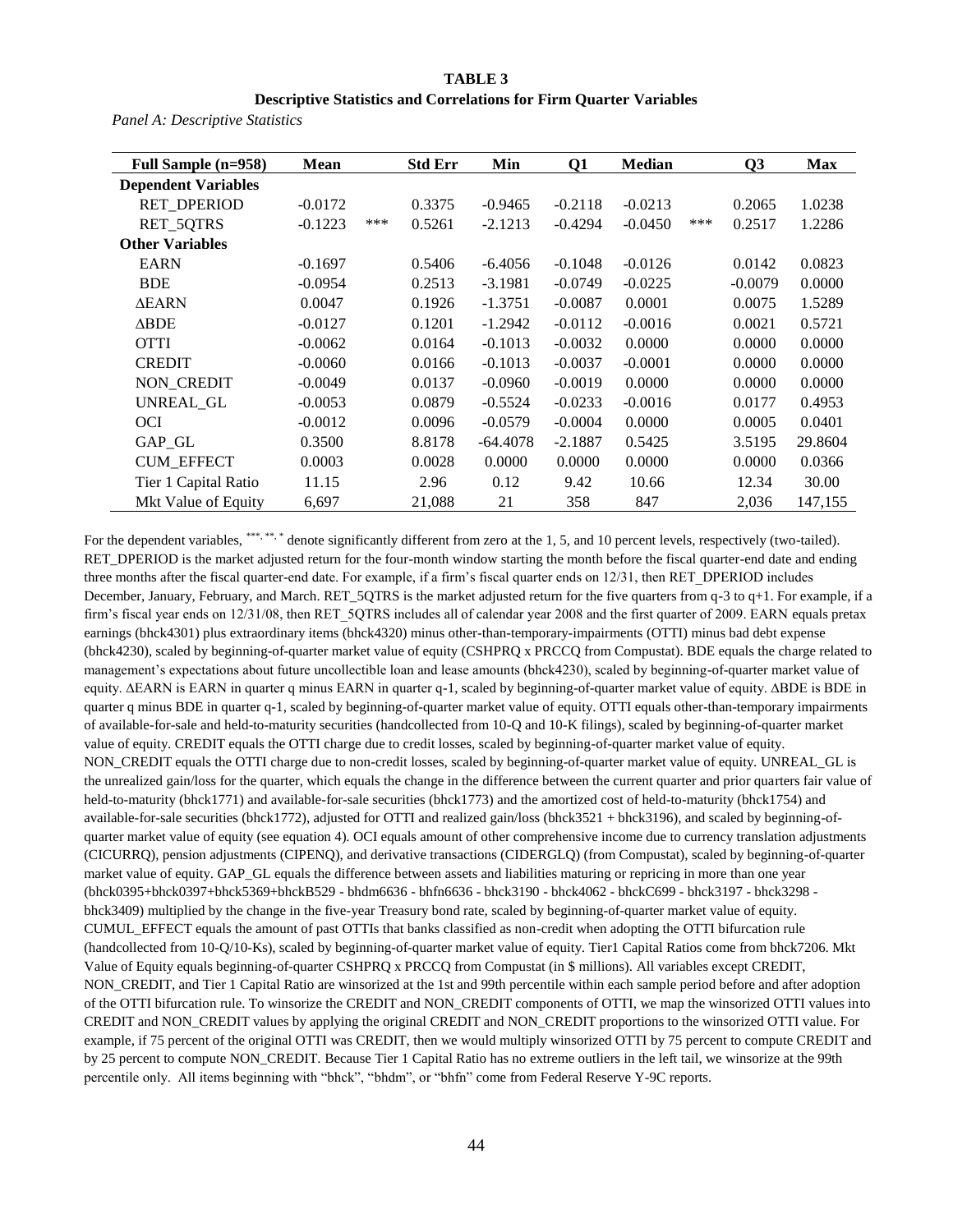|                           |          |          |         | Pearson (top) and Spearman (bottom) Correlations |         |          |          |          |          |          |          |          |          |          |         |
|---------------------------|----------|----------|---------|--------------------------------------------------|---------|----------|----------|----------|----------|----------|----------|----------|----------|----------|---------|
| Full Sample (n=958)       |          | 2        | 3       | 4                                                | 5.      | 6        |          | 8        | 9        | 10       | 11       | 12       | 13       | 14       | 15      |
| RET_DPERIOD(1)            |          | $0.45*$  | $0.11*$ | $0.07*$                                          | $0.07*$ | $0.15*$  | $0.08*$  | $0.11*$  | 0.06     | $-0.09*$ | $0.07*$  | $-0.13*$ | $-0.04$  | 0.04     | $-0.01$ |
| RET_5QTRS(2)              | $0.39*$  |          | $0.35*$ | $0.32*$                                          | $-0.03$ | $0.11*$  | $0.12*$  | $0.16*$  | $-0.02$  | 0.02     | $-0.07$  | $-0.13*$ | 0.00     | $0.16*$  | 0.04    |
| EARN $(3)$                | $0.21*$  | $0.37*$  |         | $0.96*$                                          | $0.13*$ | $0.62*$  | $0.16*$  | $0.12*$  | 0.03     | $-0.01$  | $0.08*$  | 0.05     | $-0.07$  | $0.13*$  | 0.06    |
| BDE(4)                    | $0.16*$  | $0.38*$  | $0.87*$ |                                                  | $-0.02$ | $0.62*$  | $0.13*$  | $0.07*$  | 0.05     | $-0.07*$ | 0.06     | $0.08*$  | $-0.07*$ | $0.13*$  | 0.06    |
| $\triangle$ EARN $(5)$    | 0.06     | 0.03     | $0.23*$ | $0.10*$                                          |         | $0.25*$  | $-0.08*$ | $-0.07*$ | $-0.08*$ | 0.05     | $-0.02$  | 0.03     | 0.02     | $-0.01$  | $-0.02$ |
| $\triangle BDE(6)$        | $0.22*$  | $0.11*$  | $0.30*$ | $0.30*$                                          | $0.13*$ |          | 0.05     | 0.03     | 0.03     | 0.03     | $0.08*$  | $-0.03$  | $-0.06$  | 0.03     | 0.02    |
| OTTI $(7)$                | 0.06     | $0.06*$  | $0.24*$ | $0.09*$                                          | $0.08*$ | 0.02     |          | $0.83*$  | $0.74*$  | $0.20*$  | 0.01     | $0.20*$  | $-0.19*$ | 0.00     | $-0.01$ |
| CREDIT (8)                | 0.07     | $0.06*$  | $0.14*$ | 0.03                                             | $0.11*$ | $-0.03$  | $0.97*$  |          | $0.23*$  | 0.07     | 0.04     | $0.16*$  | $-0.11*$ | 0.04     | $-0.01$ |
| NON CREDIT (9)            | 0.06     | $-0.08*$ | 0.03    | $-0.06$                                          | $0.13*$ | $-0.06*$ | $0.77*$  | $0.65*$  |          | $0.12*$  | 0.05     | $0.21*$  | $-0.17*$ | $0.07*$  | $-0.01$ |
| UNREAL_GL (10)            | $-0.25*$ | 0.03     | 0.04    | $-0.07*$                                         | $0.12*$ | 0.03     | $0.27*$  | $0.12*$  | $0.11*$  |          | 0.04     | $0.10*$  | 0.01     | 0.07     | $-0.02$ |
| OCI(11)                   | 0.03     | $-0.05$  | $0.08*$ | 0.05                                             | 0.02    | $0.08*$  | 0.00     | $-0.02$  | 0.00     | 0.05     |          | $-0.08*$ | $-0.02$  | 0.03     | $-0.05$ |
| $GAP_GL(12)$              | $-0.26*$ | $-0.19*$ | $-0.04$ | $-0.03$                                          | 0.00    | $-0.07$  | 0.00     | 0.05     | $0.14*$  | $0.23*$  | $-0.08*$ |          | $-0.178$ | $-0.05$  | 0.03    |
| $CUM$ EFFECT $(13)$       | $-0.03$  | 0.05     | $-0.06$ | $-0.04$                                          | 0.03    | $-0.02$  | $-0.15*$ | $-0.15*$ | $-0.24*$ | $-0.04$  | 0.05     | $-0.19*$ |          | 0.00     | $-0.01$ |
| Tier 1 Capital Ratio (14) | 0.03     | $0.16*$  | $0.15*$ | $0.15*$                                          | 0.00    | $0.11*$  | $0.09*$  | $0.17*$  | $0.20*$  | $0.15*$  | 0.01     | $-0.17*$ | 0.01     |          | $-0.11$ |
| Mkt Value of Equity (15)  | 0.04     | 0.20     | $0.25*$ | $0.29*$                                          | 0.01    | 0.06     | $-0.16*$ | $-0.15*$ | $-0.28*$ | $-0.05$  | 0.04     | $-0.01$  | 0.05     | $-0.15*$ |         |

*Panel B: Pearson (above the diagonal) and Spearman (below the diagonal) Correlations*

\* denotes significantly different from zero at the 5 percent level or higher (two-tailed). See Table 3, Panel A for variable descriptions.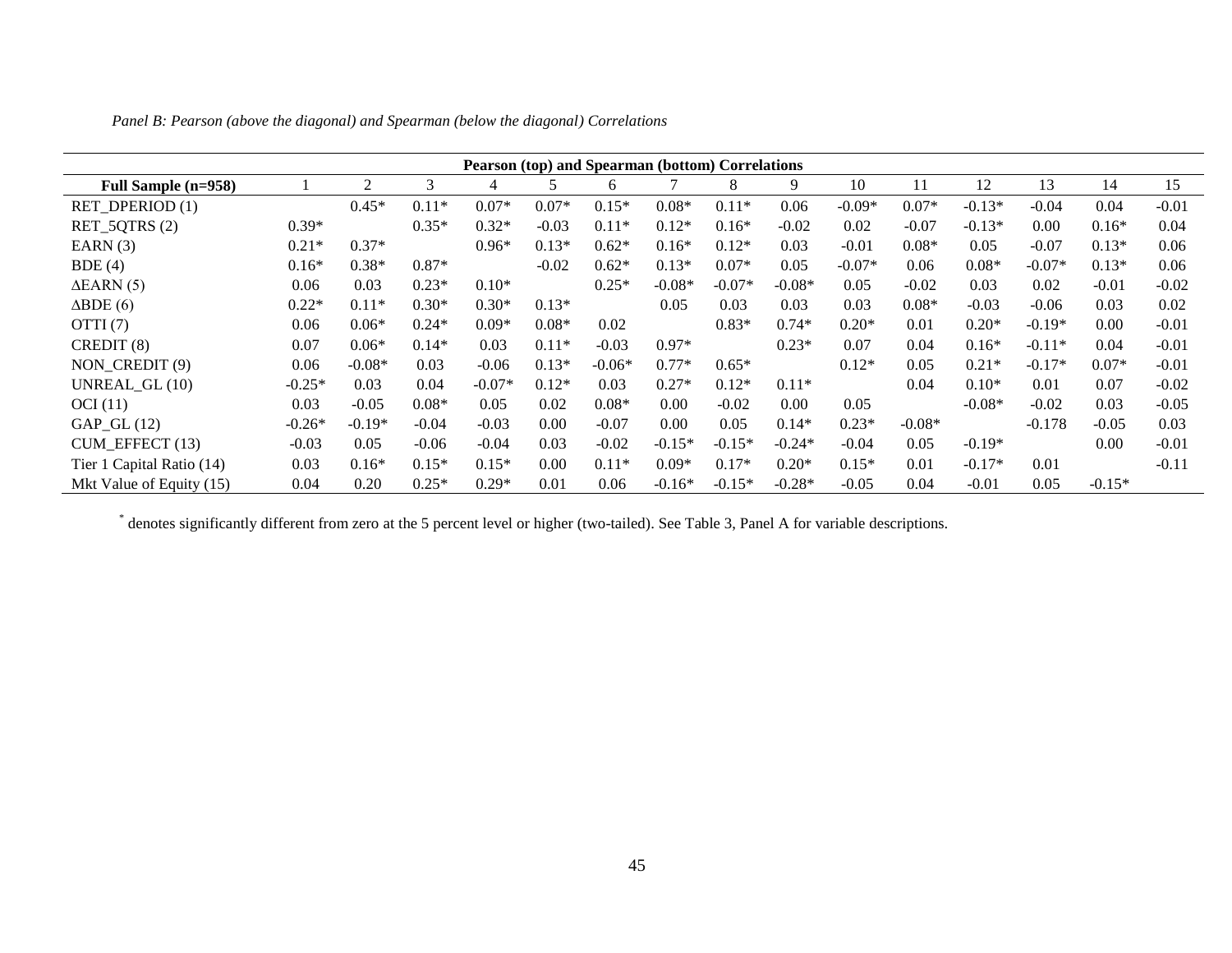# **TABLE 4 Incremental Pricing of OTTI**

|                   |                  |                  | Dependent variable is RET_DPERIOD |                    | <b>RET_5QTRS</b>    |  |
|-------------------|------------------|------------------|-----------------------------------|--------------------|---------------------|--|
|                   |                  | <b>Pre-Rule</b>  | <b>Post-Rule</b>                  |                    |                     |  |
|                   | <b>Predicted</b> | <b>Change</b>    | Change                            | <b>Full Sample</b> | <b>Full Sample</b>  |  |
| Intercept         | ?                | $***$<br>0.0296  | $-0.0139$                         | 0.0040             | ***<br>$-0.0900$    |  |
|                   |                  | (0.0147)         | (0.0140)                          | (0.0104)           | (0.0264)            |  |
| <b>AEARN</b>      | $+$              | 0.0771           | 0.0683                            | $\ast$<br>0.1025   | $-0.1105$           |  |
|                   |                  | (0.2759)         | (0.0613)                          | (0.0675)           | (0.0963)            |  |
| $\triangle BDE$   | $+$              | $***$<br>0.7285  | *<br>0.2397                       | **<br>0.3463       | ***<br>0.5202       |  |
|                   |                  | (0.4011)         | (0.1819)                          | (0.1820)           | (0.2159)            |  |
| <b>OTTI</b>       | $+$              | 1.7368           | $***$<br>1.5968                   | ***<br>2.5231      | ***<br>4.4458       |  |
|                   |                  | (3.0538)         | (0.7413)                          | (0.6943)           | (1.3463)            |  |
| UNREAL GL         | $+$              | $-0.2523$        | $***$<br>$-0.5391$                | $**$<br>$-0.4192$  | 0.0509              |  |
|                   |                  | (0.4348)         | (0.2265)                          | (0.1945)           | (0.1743)            |  |
| <b>OCI</b>        | $+$              | $-2.3283$        | $***$<br>5.2815                   | 1.7670             | $\ast$<br>$-5.1149$ |  |
|                   |                  | (1.9645)         | (1.6492)                          | (1.4234)           | (2.5422)            |  |
| GAP_GL            |                  | ***<br>$-0.0151$ | $-0.0009$                         | ***<br>$-0.0054$   | ***<br>$-0.0098$    |  |
|                   |                  | (0.0030)         | (0.0019)                          | (0.0019)           | (0.0030)            |  |
| Adjusted R-square |                  | 10.28%           | 10.63%                            | 6.35%              | 5.84%               |  |
| n                 |                  | 584              | 374                               | 958                | 958                 |  |

*Panel A: Regression of Market Adjusted Returns on Financial Performance Variables* 

An F-test indicates that the OTTI coefficient is statistically different from the UNREAL\_GL coefficient in all of the regressions (two-tailed p-value =  $0.04$ ,  $0.04$ ,  $0.02$ , and  $0.02$ , respectively).

\*\*\*, \*\*, \*\* denote significantly different from zero at the 1, 5, and 10 percent levels, respectively (one-tailed if sign is in the predicted direction, two-tailed otherwise). The model is estimated using ordinary least squares. Robust standard errors clustered by firm are presented in parentheses below coefficient estimates. See Table 3 for variable descriptions.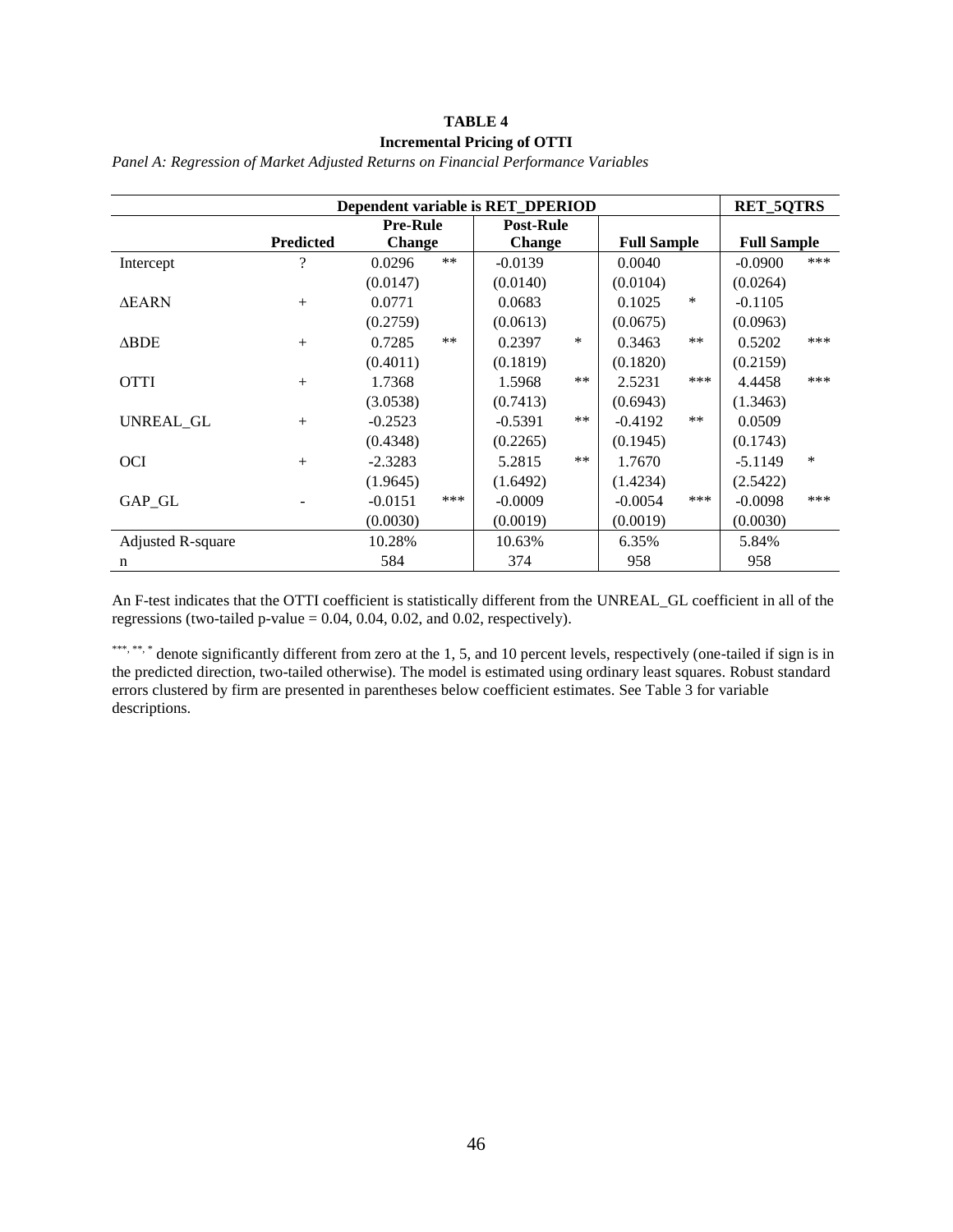|                          |                          |                 |        | Dependent variable is RET_DPERIOD |       |                    |       | <b>RET_5QTRS</b>   |       |
|--------------------------|--------------------------|-----------------|--------|-----------------------------------|-------|--------------------|-------|--------------------|-------|
|                          |                          | <b>Pre-Rule</b> |        | <b>Post-Rule</b>                  |       |                    |       |                    |       |
|                          | <b>Predicted</b>         | <b>Change</b>   |        | <b>Change</b>                     |       | <b>Full Sample</b> |       | <b>Full Sample</b> |       |
| Intercept                | $\overline{\mathcal{L}}$ | 0.0360          | $**$   | 0.0120                            |       | 0.0196             |       | $-0.0964$          | ***   |
|                          |                          | (0.0171)        |        | (0.0175)                          |       | (0.0121)           |       | (0.0287)           |       |
| <b>AEARN</b>             | $+$                      | 0.1171          |        | 0.0647                            |       | 0.1068             | *     | $-0.0999$          |       |
|                          |                          | (0.2650)        |        | (0.0579)                          |       | (0.0662)           |       | (0.0882)           |       |
| $\triangle BDE$          | $+$                      | 0.6788          | $***$  | 0.2472                            | ∗     | 0.3523             | $**$  | 0.5345             | ***   |
|                          |                          | (0.4101)        |        | (0.1793)                          |       | (0.1823)           |       | (0.2138)           |       |
| <b>OTTI</b>              | $+$                      | $-2.5300$       |        | 0.3077                            |       | 1.1491             | *     | 2.0721             |       |
|                          |                          | (3.6738)        |        | (0.9653)                          |       | (0.8020)           |       | (1.8946)           |       |
| LOSS_CAPACITY            |                          | $-0.0584$       |        | $-0.0997$                         | ***   | $-0.0844$          | ***   | 0.0229             |       |
|                          |                          | (0.0416)        |        | (0.0324)                          |       | (0.0274)           |       | (0.0585)           |       |
| OTTI*LOSS_CAPACITY       | $+$                      | 7.6215          | $\ast$ | 1.5369                            |       | 1.7177             |       | 4.7698             | $**$  |
|                          |                          | (5.5601)        |        | (1.6063)                          |       | (1.4523)           |       | (2.5189)           |       |
| UNREAL GL                | $+$                      | $-0.3360$       |        | $-0.6250$                         | $***$ | $-0.4788$          | $***$ | $-0.0009$          |       |
|                          |                          | (0.4095)        |        | (0.2556)                          |       | (0.2037)           |       | (0.1792)           |       |
| <b>OCI</b>               | $+$                      | $-2.8036$       |        | 5.1355                            | ***   | 1.5802             |       | $-5.2084$          | $***$ |
|                          |                          | (2.1136)        |        | (1.6508)                          |       | (1.4592)           |       | (2.5771)           |       |
| GAP_GL                   |                          | $-0.0152$       | ***    | 0.0001                            |       | $-0.0048$          | ***   | $-0.0093$          | ***   |
|                          |                          | (0.0030)        |        | (0.0019)                          |       | (0.0019)           |       | (0.0030)           |       |
| <b>Adjusted R-square</b> |                          | 11.84%          |        | 14.09%                            |       | 7.92%              |       | 6.38%              |       |
| n                        |                          | 584             |        | 374                               |       | 958                |       | 958                |       |

*Panel B: Regression of Market Adjusted Returns on Financial Performance Variables and a Proxy for Remaining Loss Capacity.* 

An F-test indicates that the OTTI coefficient is not statistically different from the UNREAL\_GL coefficient in the first and second regression but is statistically different from UNREAL\_GL in the third and fourth regression (twotailed p-value  $= 0.50, 0.30, 0.10,$  and 0.10, respectively).

An F-test indicates that the sum of the estimated coefficients on OTTI and OTTI\*LOSS\_CAPACITY is statistically positive in all four regressions (one-tailed p-value = 0.07, 0.02, 0.01, and <0.01 respectively.)

\*\*\*, \*\*, \*\* denote significantly different from zero at the 1, 5, and 10 percent levels, respectively (one-tailed if sign is in the predicted direction, two-tailed otherwise). LOSS\_CAPACITY equals 1 if the end-of-the-quarter fair value of risky securities divided by the end-of-the-quarter amortized cost of risky securities is in the lowest quartile and zero otherwise. The risky securities we include are non-agency mortgage backed securities, asset-backed securities, and debt securities other than those issued by federal or state governments.

The model is estimated using ordinary least squares. Robust standard errors clustered by firm are presented in parentheses below coefficient estimates. See Table 3 for variable descriptions.